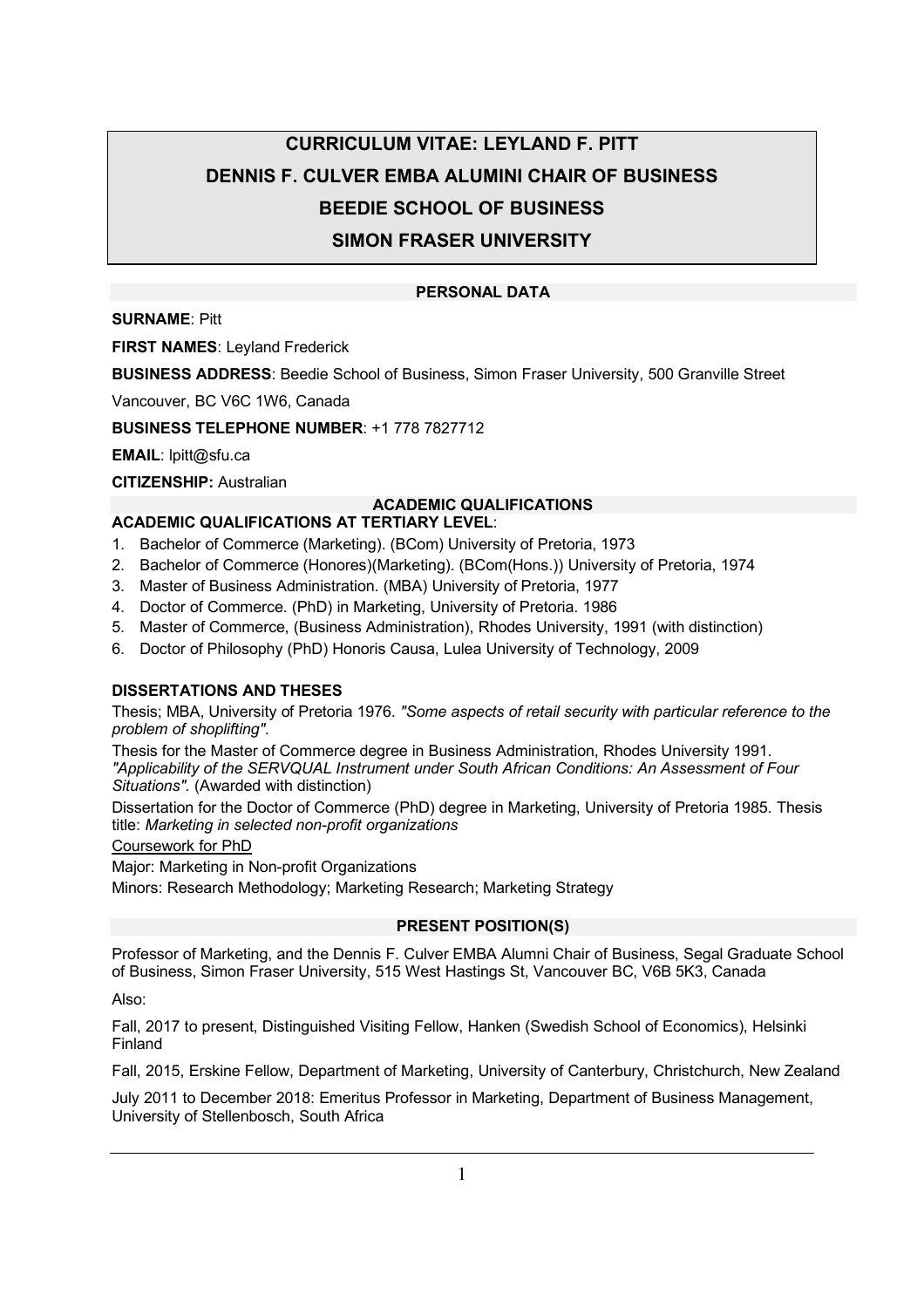From March 2012 to December 2019: Affiliate Professor of Marketing, Department of Industrial Engineering and Management, Royal Institute of Technology, Stockholm, Sweden

From January 2005 to December, 2010, Senior Research Fellow, Leeds University Business School, Leeds University, United Kingdom

From 2004-2013, Adjunct Professor of Marketing, Rotterdam School of Management. Erasmus Graduate School of Business, P O Box 1738, 3000 DR Rotterdam The Netherlands

Associate Member of the Industrial Marketing and e-Commerce PhD Faculty, 2002 to present, University of Technology, Lulea, Sweden

## **OTHER OCCASIONAL ACADEMIC APPOINTMENTS IN RECENT YEARS**:

*Visiting Professor and/or External Examiner to the following institutions* 

Lecturer on the Accelerated Business Program and other executive programs, London Business School, teaching marketing from 1996 to 1998.

Visiting Lecturer, Graduate School of Business, Columbia University, New York (teaching on Executive Programs in Marketing Management and also PhD courses in marketing) from 1995 to 1999

Visiting Lecturer, University of Chicago, Chicago, USA (Teaching 2 executive short courses each year on Services Marketing Strategy for The Graham School of Continuing Education Division) From 1993 until 1998

Taught the core Marketing course on the Full-time MBA program, Warwick Business School, University of Warwick, 1999

Part-time Professor, Copenhagen Business School, Denmark, Teaching Marketing Management on the MBA program, 1998 -1999

Associate Member of Faculty, Ecole Nationale Ponts et Chaussees, Paris, France; teaching on the Paris and Shanghai programs (1999-2011)

Part-time Professor, Athens Laboratory of Business Administration (ALBA), Vouliagmeni, Athens, Greece. Teaching Consumer Behaviour and Sales Management Electives on MBA Program, from 1997 - 1999

Visiting Professor, teaching Marketing Management on Executive MBA program, King Fahd University of Petroleum and Minerals, Dahran, Saudi Arabia, 2003-2009.

Visiting Professor, teaching on Executive and MBA courses, Gordon Institute of Business Science, University of Pretoria, South Africa, 2000-2005

Visiting Professor of Marketing, Tarbiat Modarres University, Tehran, Iran, 2003

Visiting Professor, School of Marketing, Monash University, Melbourne, Australia, 2005-2011

Visiting Scholar, Ehrenberg-Bass Institute, University of South Australia, Adelaide, Australia, November 2015

Visiting Professor, Victoria Business School, Wellington, New Zealand, July 2017

Distinguished Visiting Fellow, Hanken Business School, Helsinki, Finland November 2017

Visiting Professor of Marketing, Deakin University, Melbourne, Australia, November-December 2018

## **Service to the Academic Community**

*Nominated and Confirmed Governor of the Academy of Marketing Science, May 1998 (RETIRED 2004) Nominated and Confirmed Governor of the Academy of Marketing Science, March 2010-2016 Nominated and Confirmed Governor of the Academy of Marketing Science, March 2016-2022*

## **Editorial Board Memberships:**

*Editorships*

Editor: *Journal of Wine Research,* since April 2017

Associate Editor: *Journal of Advertising Research*, since April 2017

Associate Editor: *Business Horizons*, since January 2017

Associate Editor (from 1998 to 2000), and reviewer, *MIS Quarterly*, and Acting Associate Editor, 2011

Associate Editor, *Database: Advances in Information Systems from 2001 to 2008*

*Editorial Board Memberships and Reviewing*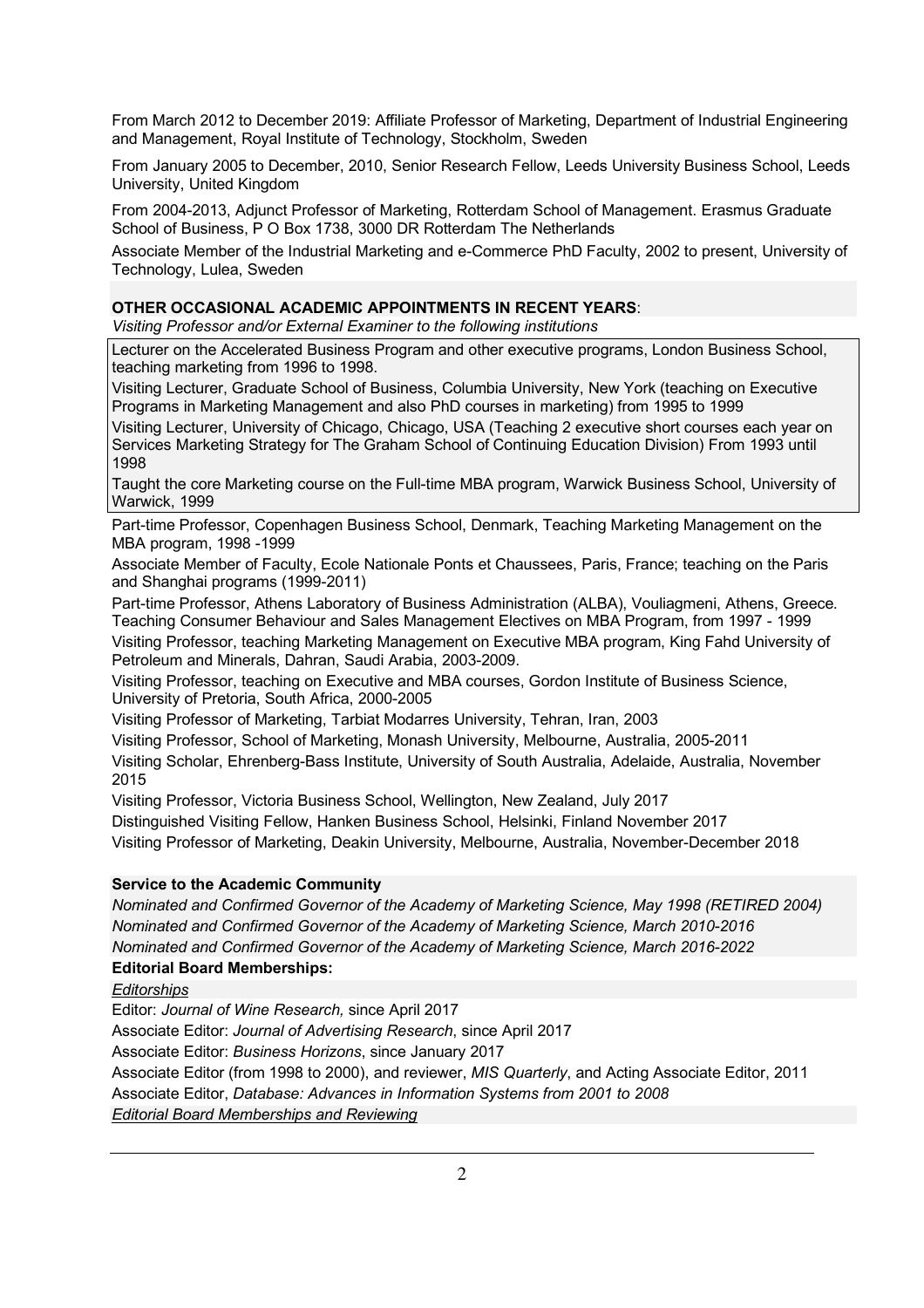Section Editor, Marketing and Technology: *Business Horizons*, from January 2011 to December 2016 Member of the Editorial Board and Reviewer: *California Management Review (from 2019)* Member of the Editorial Board and Reviewer: *The Journal of World Business to 2001* Member of the Editorial Board and Reviewer: *Academy of Marketing Science Review* Member of the Editorial Board and Reviewer: *Journal of Service Research* Member of the Editorial Board and Reviewer: *Journal of Consumer Marketing*  Member of the Editorial Board and Reviewer: *The Service Industries Journal From 1995-2004* Member of the Editorial Board and Reviewer: *The International Journal of Advertising* to 2012 Member of the Editorial Board and Reviewer: *The British Journal of Management From 2004 - 2007* Member of the Editorial Board and Reviewer: *Industrial Marketing Management (from 2002 to 2016)* Member of the Editorial Board and Reviewer: *Marketing Intelligence and Planning* Member of the Editorial Board and Reviewer: *The Journal of Developmental Entrepreneurship* Member of the Editorial Board and Reviewer: *The International Journal of Wine Business Research* Member of the Editorial Board and Reviewer: *The International Journal of Marketing Research* Member of the Editorial Board and Reviewer: *International Journal of Business and Emerging Markets* Member of the Editorial Board and Reviewer: *Journal of Marketing Education* Member of the Editorial Board and Reviewer: *Journal for the Advancement of Marketing Education* Member of the Editorial Board and Reviewer: *Journal of Financial Services Marketing* Member of the Editorial Board and Reviewer: *International Journal of Bank Marketing*  Member of the Editorial Board and Reviewer: *Management Online Review* Member of the Editorial Board and Reviewer: *Southern African Business Review* Member of the Editorial Board and Reviewer: *South African Journal of Business Management*

#### Special Issue Editor:

With Emily Treen (2019) Special Issue on *Conceptual and Theoretical Contributions in Marketing*, **Journal of Strategic Marketing** (published)

With Kirk Plangger, (2017-19) Special Issue on *Fake News and Brands*, **Journal of Product and Brand Management** (published)

With Jan Kietzmann and Jeannette Paschen, (2018) Special Issue on *Emerging Technologies in Business and Industrial Marketing,* **Journal of Business and Industrial Marketing** (published)

With Jan Kietzmann and Kristina Heinonen, (2018-19) *AI and Machine Learning in Services Management*, Special Issue: **Journal of Services Management**

With Jan Kietzmann, (2018-19) Special Issue on *Computerized Content Analysis Of Online Data – Opportunities For Marketing Scholars And Practitioners*, **European Journal of Marketing** published With Jan Kietzmann, (2018-19) Special Issue on *Artificial Intelligence and Machine learning – Implications for the General Manager*, **Business Horizons (**published)

With Anjali Bal, (2016-17) Special Issue on Marketing and the Arts, **Journal of Public Affairs** (18, 2, May 2018) (published)

With Ian McCarthy and Marcel Bogers (2015), **Journal of Engineering and Technology Management**, Special Issue on Leveraging Users as Innovators (published)

With Pierre Berthon, (2015), **Business Horizons**, Special Issue on Secrecy in Business and Management (published)

With Pierre Berthon, (2015) **International Journal of Wine Business Research**, Special Issue on Luxury Wine Marketing (published)

With Pierre Berthon, (2015) **Journal of Product and Brand Management**, Special Issue on Products Transforming Products, Customers and Brands (published)

With Wade Jarvis, (2015) **Journal of General Management**, Special Issue on What General Managers Can Learn from the Wine Business, (published)

With Jan Kietzmann, (2015) **Journal of Marketing Education**, Special Issue on Simulations in the Marketing Classroom (published)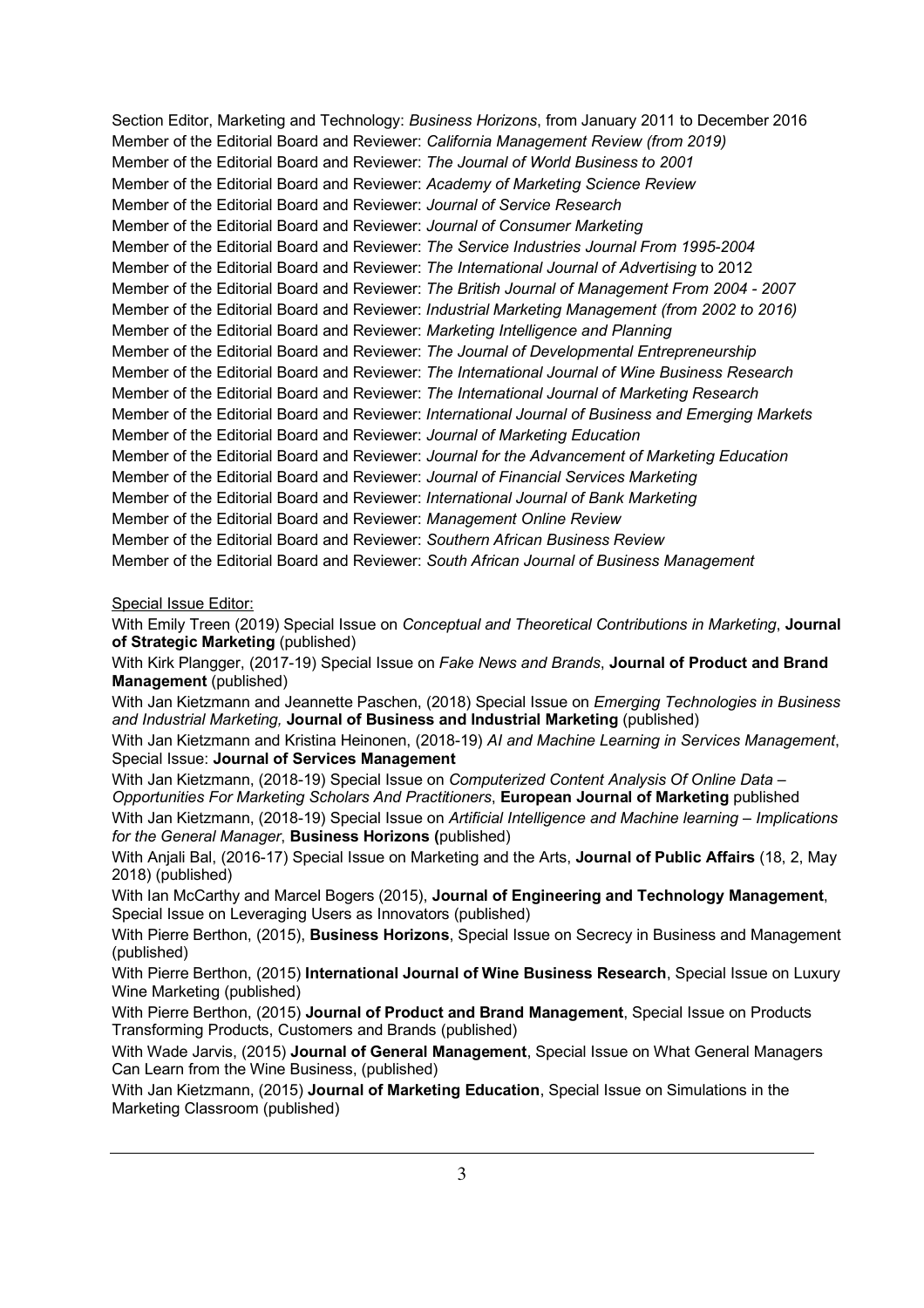**Journal of Financial Services Marketing**, 2011, Special Issue on Advertising of Financial Services, 16, 3/4, 171-172 (published)

**Journal of Consumer Behavior**, 2011, Special Issue on Web 2.0, Social Networks and Consumer Generated Content (published)

With Neil Granitz, 2010, **Journal of Marketing Education**, Special Issue on Teaching Marketing and Technology, 33, 2, 127-130 (published)

With Pierre Berthon, (2011), **Business Horizons**, Special Issue on Web 2.0, Social Networks and Consumer Generated Content 54, 3, 181-183 (published)

With Tom Brown and Peter Dacin, (2009) **Industrial Marketing Management**, Special Issue on Corporate Image and Reputation Business-to-Business Markets, Proceedings of the Conference on Corporate Image and Reputation, Vancouver 2008 (pubished)

With Ian McCarthy, (2008) **Journal of Commercial Biotechnology**, Special Issue on the Biotechnology-Marketing Interface, 14, 3 (published)

With Pierre Berthon, (1997) **Journal of Strategic Marketing**, Special Issue on Marketing on the Internet, 5,4 (published)

Reviewer

*SSHRC Grants, Canada Journal of Consumer Research California Management Review Journal of Interactive Marketing Journal of Operations Management Communications of the ACM Journal of Service Research Research Policy Journal of International Business Studies Journal of the Academy of Marketing Science International Journal of Research in Marketing Information Systems Research Omega Journal of Advertising Research Journal of the American Dental Association Long Range Planning Industrial Marketing Management Journal of International Marketing Academy of Marketing Science Review Field Methods Journal of Marketing Education European Journal of Marketing International Marketing Review Journal of Marketing Management Journal of Communication Beverages Journal of Strategic Marketing Journal of Business Research International Journal of Bank Marketing Information Resource Management Journal Journal of Service Technology Management International Journal of High Tech Marketing American Marketing Association Summer and Winter Educators' Conferences*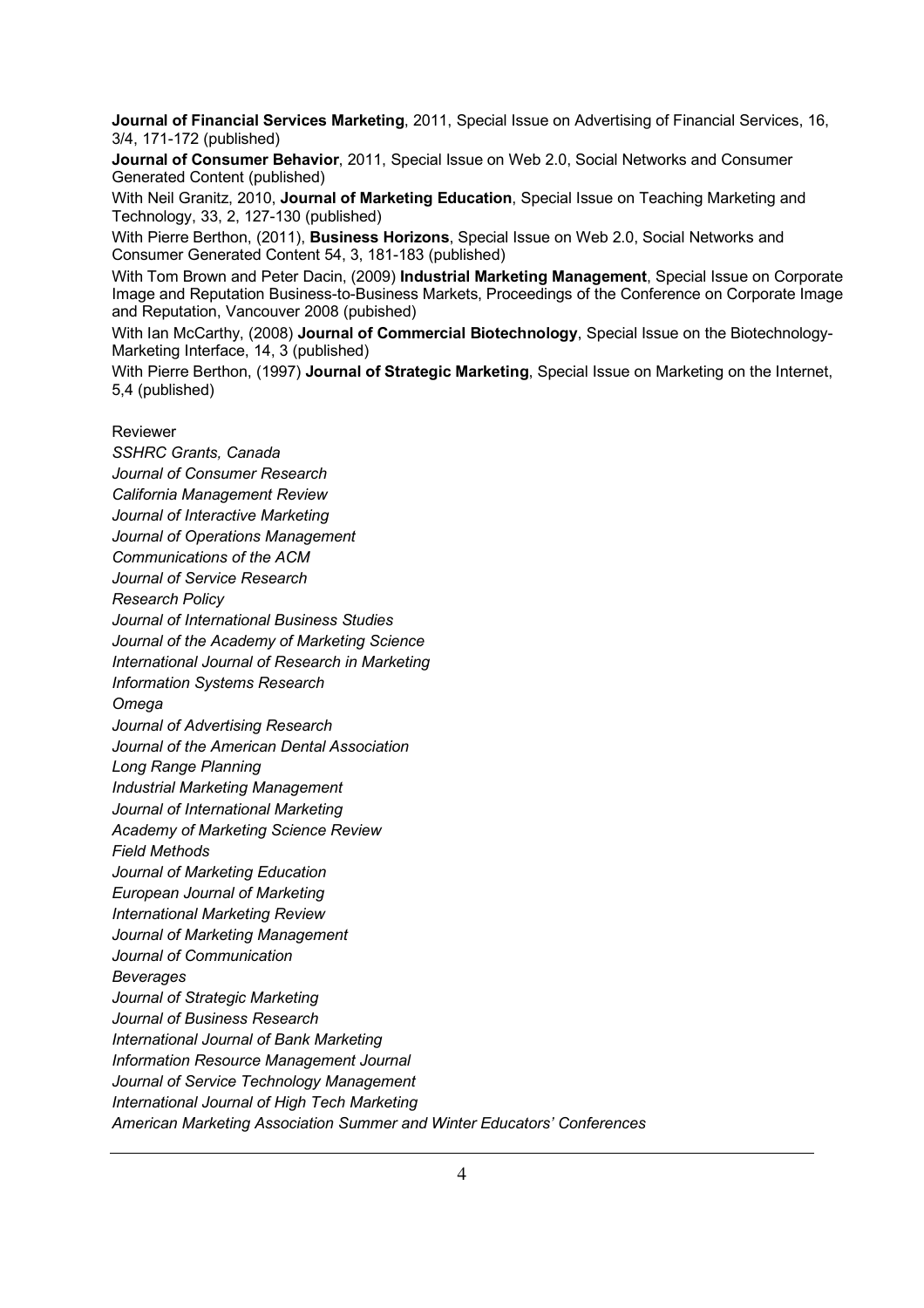*Academy of Marketing Science Conferences since 1993 (Pi Sigma Epsilon) National Conference in Sales Management since 1990 Marketing Educators' Group (MEG) Annual Conference since 1993 Australia and New Zealand Marketing Academic Conference Judge:*

*Best Paper Award, Academy of Marketing Science Conference, Tampa, 2005*

#### *Service*

Faculty Member, Doctoral Consortium, Academy of Marketing Science, Vancaouver, BC, 2019 Faculty Member, Doctoral Colloquium, Academy of Marketing, Stirling, UK, 2018 Faculty Member, Doctoral Consortium, Academy of Marketing Science, New Orleans, LA, 2018 Faculty Member, Doctoral Consortium, Academy of Marketing Science, World Marketing Conference, Lima, Peru, 2014 Faculty Member, Doctoral Consortium, Association of Consumer Research Annual Conference, Berlin, Germany, October 2016 Track chair, session chair, discussant at the following conferences, on various occasions: Track Co-Chair: Marketing Strategy Brand Management, ANZMAC, Wellington, 2019 Track Co-Chair: Brand Management, ANZMAC, Christchurch, 2016 Track Co-Chair: Marketing Strategy, World Marketing Conference, Christchurch, 2017 Track Co-Chair: Sensory Marketing, Academy of Marketing Science Conference, San Diego 2017 Track Co-Chair: Marketing Strategy, World Marketing Conference, Oporto, 2018 Track Chair: Marketing Strategy, Academy of Marketing Conference, Stirling, Scotland, 2018 Track Chair: Marketing Strategy, World Marketing Conference, Edinburgh, Scotland, 2019 Track Chair: Marketing Strategy, Society for Marketing Advances Conference, New Orleans, 2019 Conference Chair, Academy of Marketing Science Conference, Monterey, CA, 2013 Track Chair, Brands and Brand Management Track, ANZMAC, Melbourne 2009 Conference Chair, Corporate Image and Reputation Group Conference 6, Vancouver Canada, May 2008 Track Chair, Services Marketing Track, World Marketing Conference, Oslo, Norway, 2009 Track Chair, Services Marketing Track, Academy of Marketing Science Conference, Vancouver 2008 Track Chair, E-Business Track, International Conference on Information Systems (ICIS) Washington, DC, 2004

Track Chair, Relationship Marketing Track, World Marketing Conference, Perth, Australia, 2003

# **PRIZES AND AWARDS:**

# **ACADEMIC**

- European Foundation for Quality Management, European Quality Award for Theses on Total Quality Management, for supervision of PhD thesis of Albert Caruana, 1996, Henley Management College and Brunel University. Certificate and Medal - Honorable Mention.
- Speaker's Award, Faculty Consortium: Internationalizing the Marketing Curriculum, Academy of Marketing Science, Phoenix, Arizona, June 1996
- Awarded the Association of Direct Marketing Prize for Best Paper, Direct Marketing Track, **Academy of Marketing (Marketing Educators Group) Conference, Marketing without Borders**, Manchester, Manchester Metropolitan University, July, 1996 (With Andrew Ainslie)
- Awarded the Best Academic Competitive Paper Prize (with Lane, N., Berthon, P.R., and Watson, R.T. (1998) **1998 Academy of Marketing (Marketing Educators Group) Conference,** Sheffield, Sheffield Hallam University, July.
- Awarded the Tamer Cavusgil Award for the Best Paper in the *Journal of International Marketing, 1999,*  for the paper Berthon, P.R., Pitt, L.F., Katsikeas, C., and Berthon, J-P. (1999) "*Virtual Services Go International: International Services in the Marketspace*", **Journal of International Marketing**, 7, 3, 84- 105
- Awarded Winner of the Prize for the Best Paper in the Internet Marketing Track, Berthon, P., Pitt, L. F., Ewing, M.T., and Boudville, I. (2000) *An Exploratory Investigation Into Positioning In Cyberspace: Evaluating Telecom Websites Using Correspondence Analysis*', **Proceedings of Academy of Marketing**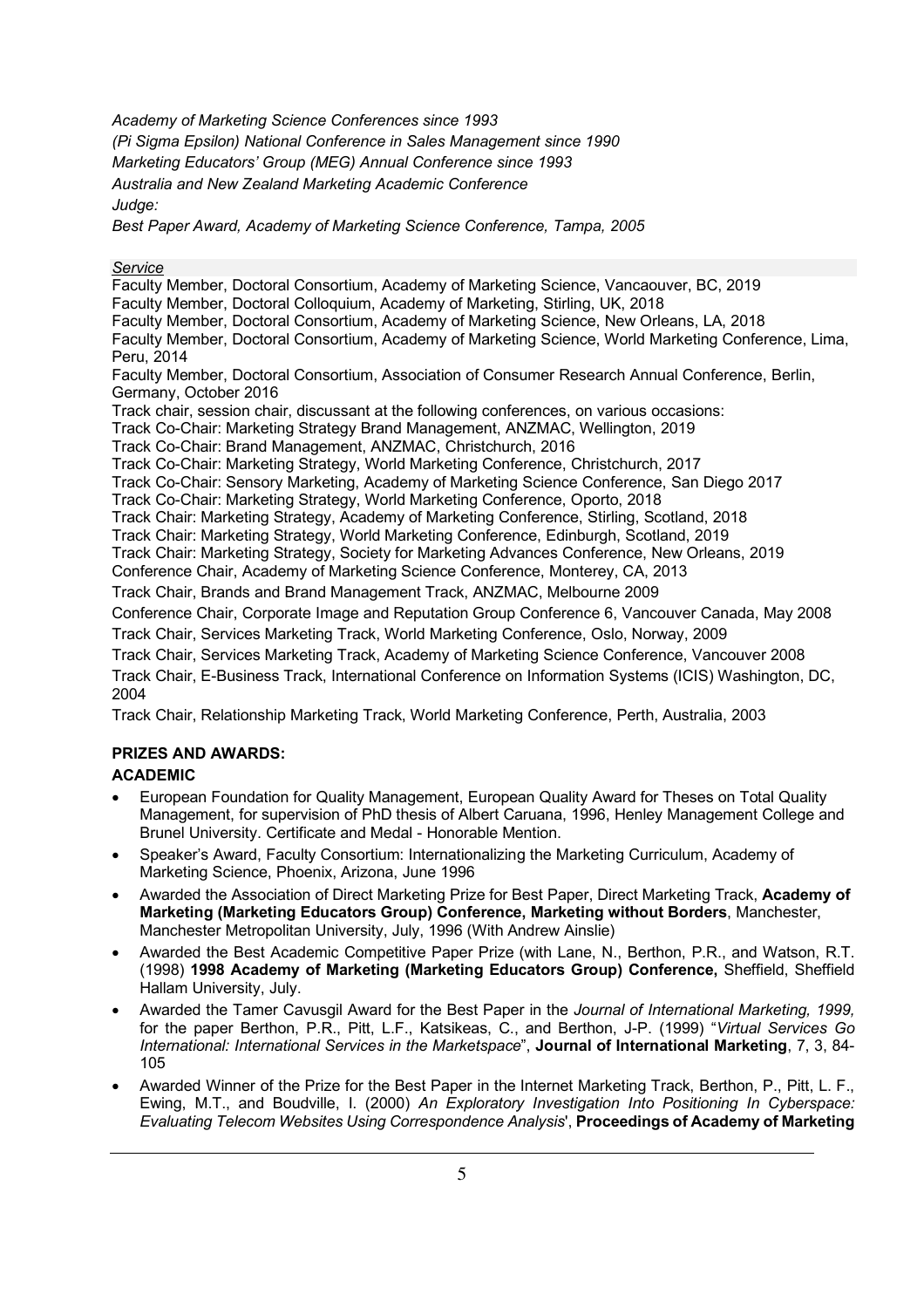**2000 Annual Conference**, eds. Mayer, R. and Ellis, N., Academy of Marketing: University of Derby, August

- Awarded Winner of the Prize for the Best Paper in the Internet Marketing Track, Murgolo-Poore, M.E., Pitt, L.F., Ewing, M.T., and Berthon, P.R. (2001) *The Intranet As An Internal Marketing Medium: Towards A Measure Of Effectiveness* **Proceedings of Academy of Marketing 2001 Annual Conference**, ed. Strong, C., Academy of Marketing: University of Cardiff, July
- Winner of the Best Case Paper of the Conference, Pitt, L. F., Shapiro, D., and Watson, R.T. (2005) *Betfair: Transforming the World's Wagering*, **4th International Business and Economy Conference**, Waikiki, Hawaii, (Winner of the Best Case Paper of the Conference)
- Awarded the Association of Direct Marketing, Prize for Best Paper, Direct Marketing, Electronic Marketing, and Technology Track, **Academy of Marketing (Marketing Educators Group) Conference**, London, UK. July 2006 (with Mehdi Ghazisaaedi).
- Researcher of the Year Award, 2007, Faculty of Business Administration, Simon Fraser University
- Reviewer of the Year, 2007, **International Journal of Advertising**
- Research Honor Roll, 2008, Faculty of Business Administration, Simon Fraser University
- Winner of the Best Paper Award, Marketing Strategy and New Product Development Track, Berthon, P.R., Pitt, L.F., Campbell, C.L., Robson, M., Page, K., and Palihawadana, D., (2008) *Creative Consumers: Awareness, Attitude & Action - Instrument & Preliminary Results*, **Academy of Marketing Conference**, Aberdeen, UK. July 2008
- Winner of the Pearson Education Prize for the Best Case Study, for Pitt, L.F., Kylie McMullen, Pinder Rehal, Katy Read, Judy Luo and Ashley Wu, Papania, L., and Campbell, C.L. (2008) *Selling the Canadian Forces' Brand to Canada's Youth*, **Academy of Marketing Conference**, Aberdeen, UK. July 2008
- Runner-up, Pearson Education Prize for the Best Case Study, for Zala Pogorelcnik, Deon Nel, Leyland Pitt, Colin Campbell *The Grameen Bank*, **Academy of Marketing Conference**, Leeds, UK. July 2009
- Winner of the Pearson Education Prize for the Best Case Study, for Halvorson, W., Bal, A.S., Pitt, L.F., and Parent, M. (2010) *Cashing in on the Green Dots: Marketing Ireland in Second Life*, **Academy of Marketing Conference**, Coventry University, UK. July 2010
- Winner of the Business Horizons/Elsevier Publishing Award for Best Paper in Business Horizons for 2010, for the article Pitt, L.F., Parent, M., Berthon, P.R., and Steyn, P.G (2010) *Event Sponsorship and Ambush Marketing: Lessons from the Beijing Olympics*, **Business Horizons**, 53, 2, 281-290
- Winner of the Best Paper Award, Marketing Strategy Track, for Campbell, C.L., Berthon. P.R., Pitt, L.F., and McCarthy, I. (2010) *Creative Consumers: Awareness, Attitude and Action*, Australia and New Zealand Marketing Academy Conference, Canterbury University, Christchurch New Zealand, 2011
- Winner of the Outstanding Paper Award at the Literati Network Awards for Excellence 2012 for best paper in the journal for Reynecke, M., Pitt, L.F., and Berthon, P.R. (2011) *Luxury Wine Brand Visibility in Social Media: An Exploratory Study*, **International Journal of Wine Business Research**, 23, 1, 21-35
- Winner of the Outstanding Paper Award at the Literati Network Awards for Excellence 2014 for best paper in the journal for Beninger, S., Pitt, L.F., Parent, M., and Chan, A. (2014) *A Content Analysis Of Influential Wine Blogs*, **International Journal of Wine Business Research**, 26,3, 168-187 (Awarded Outstanding Paper of 2014)
- Runner-up, Pearson Education Prize for the Best Case Study, for Leyland Pitt, Adam Mills, Phuong Nguyen, Jia-Rong Wu, and Aschwin E. van Alphen-Sato, *S\*#t My Dad Says*, **Academy of Marketing Conference**, Liverpool, UK. July 2011
- Winner of the Best Paper Award, Entrepreneurial Marketing Track, for Sarah Lord Ferguson, Leyland Pitt, Ian McCarthy, Emily Rousseau, *Scaling a Hobby Business: The Case of JM Reid Bamboo Rods,*  **Academy of Marketing Conference**, Stirling, UK. July 2018
- Panel of Judges, Globe Award Jury, Stockholm, Sweden, 2009. Leading Sustainability Awards (http://www.globeaward.org/jury)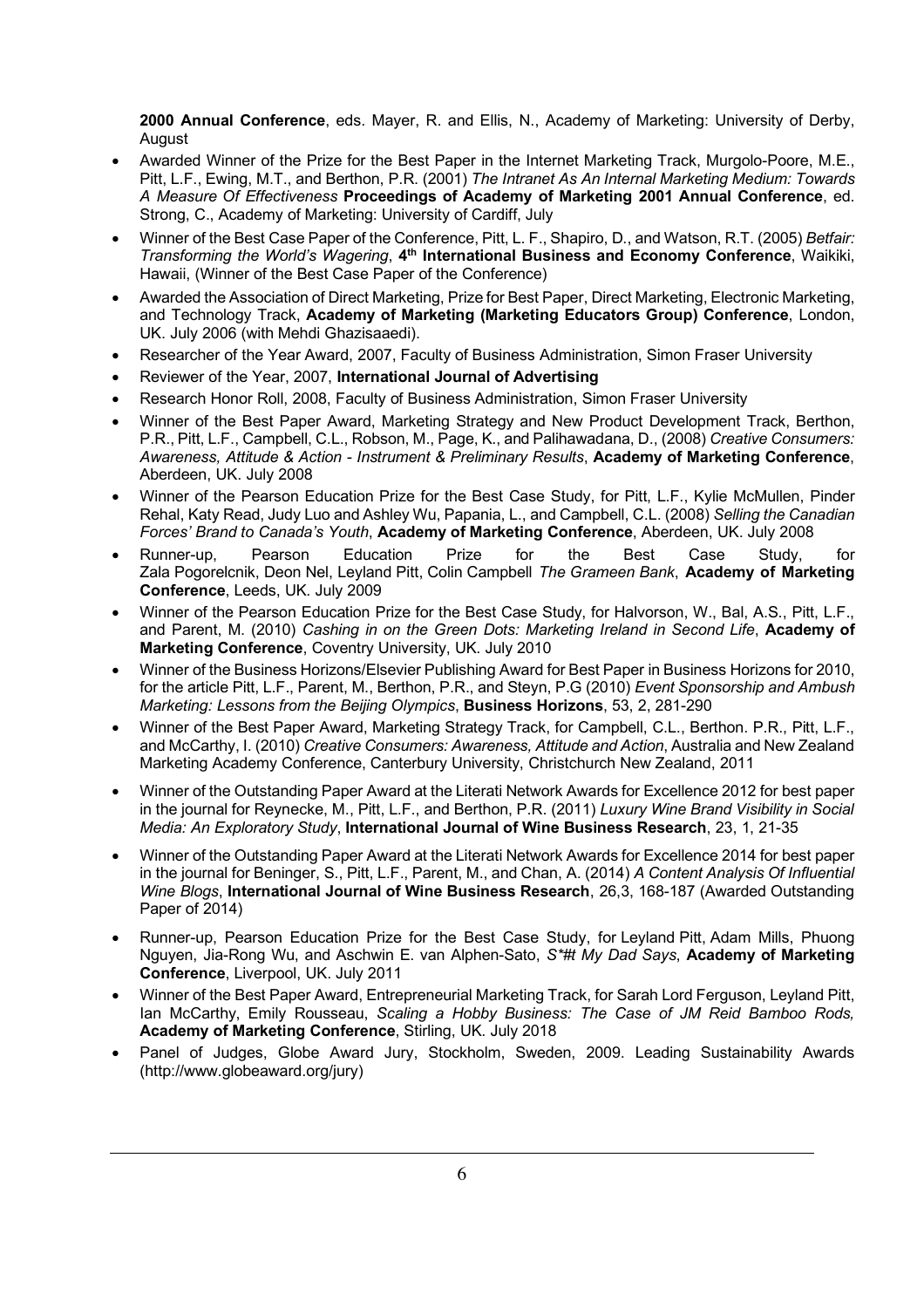# **TEACHING AND SERVICE**

- Outstanding Marketing Teacher of 2002, **Award of the Academy of Marketing Science**, Miami, Florida, 2002
- TD Canada Trust Distinguished Teaching Award for 2006, **Simon Fraser University**
- Recipient of the **Pearson Prentice-Hall Solomon-Marshall-Stuart Award for Innovative Excellence in Marketing Education** of the American Marketing Association, 2010
- Distinguished Fellow of the Academy of Marketing Science, 2012
- The **Harold Berkman Distinguished Service Award** of the Academy of Marketing Science, 2017

## *Recipient of numerous teaching awards***:**

- Best Lecturer, Modular MBA Program, Henley Management College, 1993;
- The Dean's Teaching Honor Roll, 1995-1996, 2004, 2005, 2006, 2007, 2009, 2010, 2011, 2013, 2014, 2015, 2016, 2017, 2018 Faculty of Business Administration, Simon Fraser University (missed years were sabbatical years).
- Nominated best professor, and elected MBA Teacher of the Semester, MBA Program, Copenhagen Business School, 1998, and 1999
- Best Instructor, Executive Development Program, London Business School, 1998
- Best Professor on the University of Vienna/University of Minnesota Executive MBA Program, 2000; second 2001, and Winner 2003
- Best Professor, University of Vienna/University of Minnesota Professional MBA Program, 2010
- Nominated as one of Canada's Best Business School Professors for teaching, in "*Best in Class: These Hot Profs Get the Thumbs Up from Students*", in **Canadian Business**, October 25- November 7, 2004, page 85

Teaching evaluations from Cardiff University, Henley Management College; University of Cape Town; London Business School; University of Chicago; Simon Fraser University; Columbia University; University of Minnesota; other universities and in-company teaching assignments, available on request.

# **PREVIOUS POSITIONS**

*January 1974 - December 1976:* 

- Junior Lecturer, Department of Business Economics, University of Pretoria, Pretoria, South Africa.
- ◆ Promoted to Lecturer in January 1976.

*January 1977 - March 1978:* 

Sales Manager, Salfred Manufacturers (Pty) Ltd, Pretoria, South Africa.

## *April 1978 - March 1979:*

◆ Marketing Research Manager, Datsun-Nissan South Africa (Pty) Ltd.

## *April 1979 - March 1980:*

Marketing Manager, Air Products South Africa (Pty) Ltd, local subsidiary of Air Products and Chemicals Inc.

## *April 1980 - January 1987:*

- ◆ Lecturer in Marketing (April 1980).
- ¨ Promoted to Senior Lecturer in Marketing (January 1983), Department of Business Economics, University of Pretoria, Pretoria, South Africa.

## *January 1987 - June 1988*

Senior Lecturer in Marketing, School of Business, Western Australian College, Perth, Australia on January 1st 1987 (Now Edith Cowan University of Perth).

## *July 1988 - August 1989*

Senior Lecturer in Marketing in the School of Management, Curtin University of Technology, June 1988.

#### *August 1989 - April 1992*

Associate Professor in Marketing, at the Graduate School of Business, University of Cape Town, South Africa.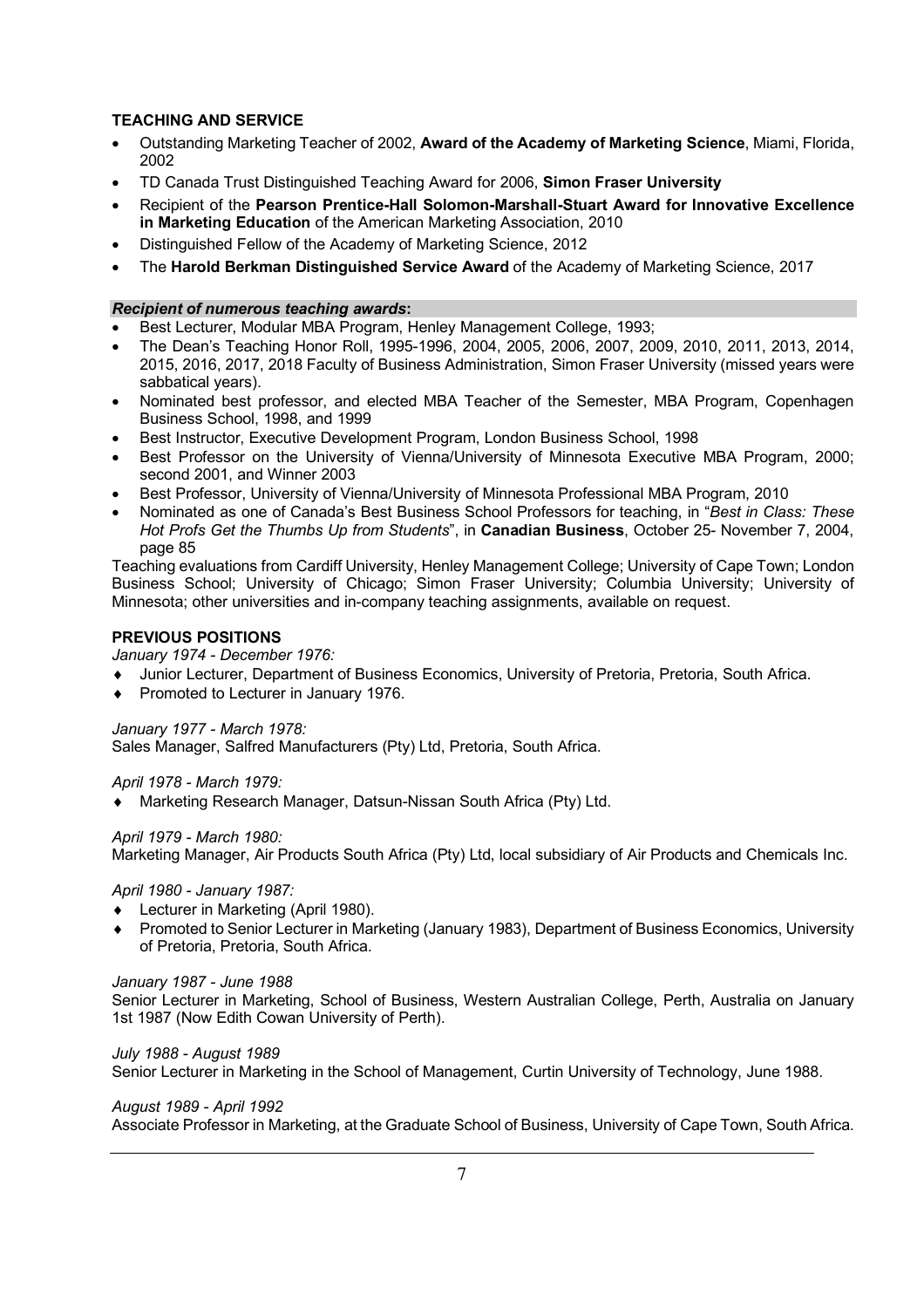#### *May 1992 - December 1996*

Professor of Management Studies, Henley Management College, Henley-on-Thames, and of Brunel University, Uxbridge, West London, United Kingdom. Research. Teaching marketing on MBA and executive programs; supervision of PhD and DBA students.

# *January 1997 – December 1999*

Professor of Marketing, Cardiff Business School, University of Cardiff, Cardiff, Wales, United Kingdom. Cardiff was one of a small handful of business schools in the United Kingdom boasting a "5" rating in the national Research Assessment Exercise. Teaching marketing on MBA programs; supervision of PhD students.

#### *January 2000 – June 2002*

Visiting Professor of Marketing, School of Marketing, Curtin University of Technology, Perth, Australia. Teaching marketing and research methodology, to post-graduate students, on the Perth campus, and also in Singapore, Malaysia and Hong Kong. Supervision of PhD students.

#### *July 2002 – December 2003*

Professor of Marketing, Rotterdam School of Management. Erasmus Graduate School of Business, Rotterdam The Netherlands. Teaching MBA programs, Executive Programs.

#### **TEACHING; RESEARCH AND RESEARCH INTERESTS**

#### *Teaching*

Ideally, I most enjoy teaching marketing strategy, management and international marketing, and believe that I perform best before MBA students or executives. I am particularly interested in the marketing-information technology interface. However, I enjoy teaching most areas of marketing, and have taught everything from undergraduate principles courses, through to MBA marketing management courses, and also specialized courses in areas such as services marketing, industrial marketing, marketing research and consumer behavior, through to executive courses at business schools, and on PhD programs (research methodology). I have received recognition and awards for teaching; I have kept teaching evaluations achieved over the past twenty years and these are available for examination. I have taught marketing on 6 continents, including:

| Europe (Some examples) | France: Ecole Nationale des Ponts et Chaussées MBA Program<br>٠<br>England Warwick Business School, MBA Full Time program, 1999, teaching<br>٠ |  |  |  |  |  |
|------------------------|------------------------------------------------------------------------------------------------------------------------------------------------|--|--|--|--|--|
|                        | Marketing                                                                                                                                      |  |  |  |  |  |
|                        | Germany (University of Witten-Herdecke, under-grad and graduate courses)<br>٠<br>Visiting Professor of International Business 1999.            |  |  |  |  |  |
|                        | Denmark (Copenhagen Business School teaching MBA core marketing course<br>$\bullet$<br>1998, 1999)                                             |  |  |  |  |  |
|                        | Portugal (University of Oporto - MBA) 1995<br>٠                                                                                                |  |  |  |  |  |
|                        | Malta (University of Malta - executive courses in services marketing; MA in<br>٠<br>Marketing) 1994 and 1995; 2013 to 2017                     |  |  |  |  |  |
|                        | Finland (Swedish School of Economics) 1996<br>$\bullet$                                                                                        |  |  |  |  |  |
| North America          | University of Chicago (Executive Course in Services Marketing) 1993 to 1999<br>٠                                                               |  |  |  |  |  |
|                        | Graduate School of Business, Columbia University, New York. Teaching on<br>٠                                                                   |  |  |  |  |  |
|                        | Executive Program: Marketing Management (1995 to 1999)                                                                                         |  |  |  |  |  |
| Australia              | Monash University, Melbourne, Australia, 2006 to 2011; teaching on MBA progrm<br>$\bullet$                                                     |  |  |  |  |  |
| Asia and Middle East   | Singapore campus of Edith Cowan University; Singapore, Malaysia and Hong<br>٠<br>Kong campus of Curtin University of Technology                |  |  |  |  |  |
|                        | King Fahd University of Petroleum and Minerals, Dahran Saudi Arabia<br>٠                                                                       |  |  |  |  |  |
|                        | Tarbiat Modarres University, Tehran, Iran<br>٠                                                                                                 |  |  |  |  |  |
|                        | Tongji University, Shanghai, China<br>٠                                                                                                        |  |  |  |  |  |
| Africa                 | Seychelles Institute of Management, Victoria, Seychelles.<br>٠                                                                                 |  |  |  |  |  |
|                        | University of Stellenbosch, Graduate School of Business (adjunct professor, MBA<br>٠                                                           |  |  |  |  |  |
|                        | elective in Sales Management) 1990 to 1991; visiting professor, 2008                                                                           |  |  |  |  |  |
|                        | University of Cape Town, Graduate School of Business (MBA and executive<br>٠<br>courses in marketing) 1989 to 2002                             |  |  |  |  |  |
|                        | Gordon Institute of Business Science, University of Pretoria 1999-2005; 2017                                                                   |  |  |  |  |  |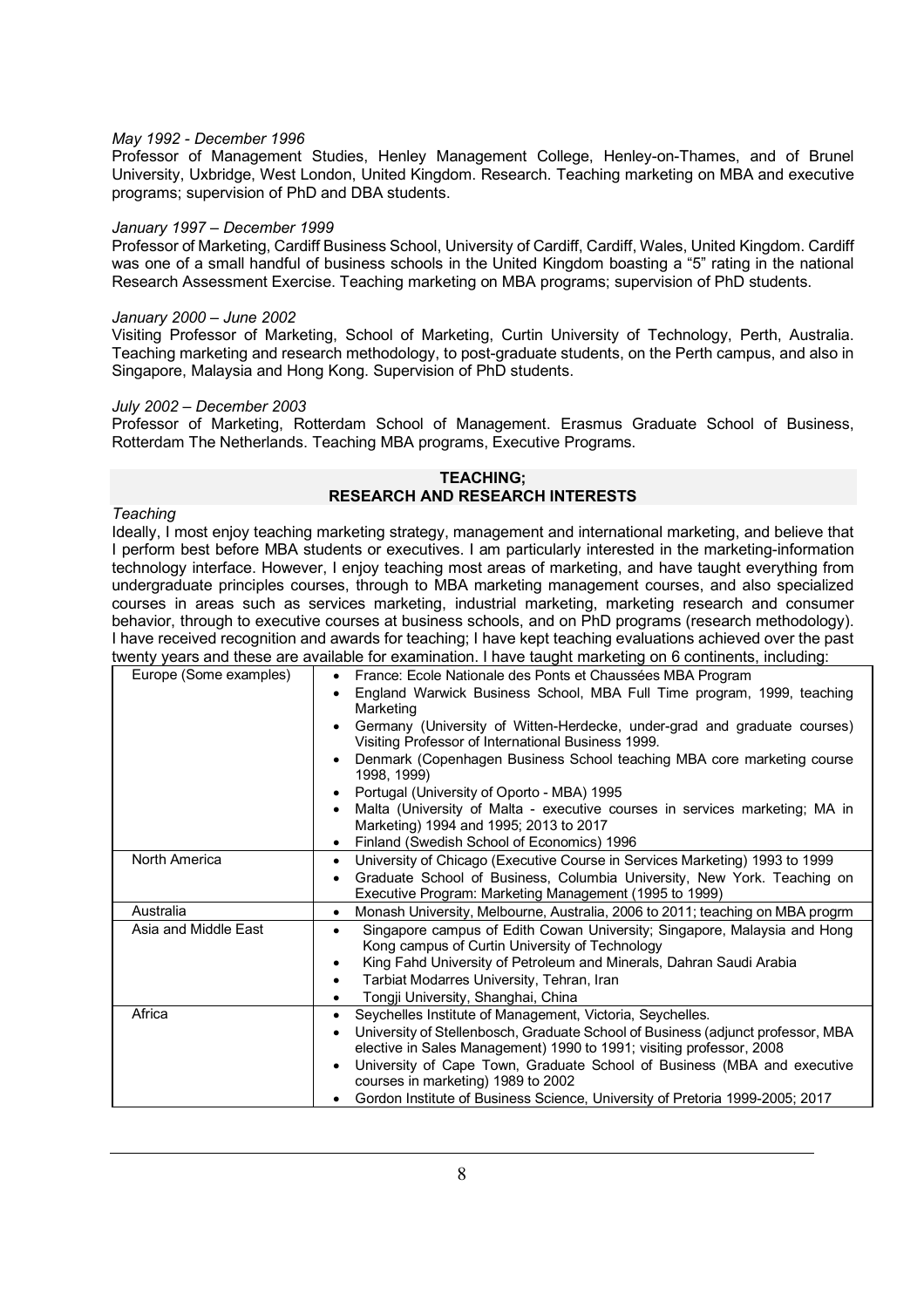| South America | Conducted a number of seminars and classes on Electronic Commerce for Cultura |
|---------------|-------------------------------------------------------------------------------|
|               | Inglesa, in Brazil during 1998.                                               |

#### *General*

My research interests lie chiefly in four areas of marketing - namely services marketing; entrepreneurship and marketing strategy; wine marketing and wine business; and the marketing-information technology interface.

#### **RESEARCH GRANTS**

Various, including:

- Australian Government Grant 1988, Australia, (AU)\$148 000 to study Australian International Marketing Efforts in Japan
- Audit Commission Grant 1997, United Kingdom, £10 000 to study non-profit pricing strategy in the United Kingdom
- British Telecom Research Award 1998, United Kingdom, £95 000, to study Improved Internet Marketing
- Curtin Business School Research Grants, 2000 –2001 (AU) \$100 000 Australia
- President's Research Grant Simon Fraser University 2004, CAD 10 000 (Brand Personality Study)
- Van Dusen Research Award, CAD\$10 000 awarded 2004
- Social Sciences and Humanities Research Council of Canada Research award (410-2005-0939(6239), Tracing Technology's TrajectoriesCAD\$97 000, awarded 2005
- Social Sciences and Humanities Research Council of Canada Research award, Corporate Social Responsibility Content Analysis, CAD\$74 000, (with D Shapiro), awarded 2007
- Social Sciences and Humanities Research Council of Canada Research small award, 2007, Theory of Mutual Meaning and Brands, CAD\$4700
- Simon Fraser University Faculty of Business Research Support Award, 2007, \$6160
- Social Sciences and Humanities Research Council of Canada Research award, Consumer Generated Advertising Content: When Customers Create Ads, CAD\$42 874, awarded 2008
- Social Sciences and Humanities Research Council of Canada Research small award, 2008, Do Business Friendships Really Exist? Friends, Customers and Personal Acquaintance, CAD\$6700
- Advanced Practices Council of the Society for Information Management, USA, (2010) to investigate "iApps in U-Space: Developing Customer Service Applications for Smart Phones", with Iris Junglas, University of Houston, seed funding \$5000 (US)
- Social Sciences and Humanities Research Council of Canada Research small award, 2010 Proposal: 13265 - Do consumers believe blogs? toward a measure of consumer blog skepticism, CAD\$6700
- Social Sciences and Humanities Research Council of Canada Research Knowledge Synthesis Grant on the Digital Economy 421-2010-2001, 2010 Proposal: Smartphone Apps in a Sound Environmental Information Systems Strategy: Principles, Practices and a Research Agenda, \$19 950
- Advanced Practices Council of the Society for Information Management, USA, (2011) to investigate "The Application of Tablet Computers (such as the iPad) in Enterprise Settings", \$21 000 (US)
- Advanced Practices Council of the Society for Information Management, USA, (2014) to investigate "Wearable Computing" (with Jan Kietzmann and Karen Robson), \$7 000 (US)
- Social Sciences and Humanities Research Council of Canada Research small award, 2014 Proposal, "Secrecy in Marketing", \$4250
- Social Sciences and Humanities Research Council of Canada Research small award, 2017 Proposal, B2B Employee Brand Engagement on Social Media, \$6 800
- Advanced Practices Council of the Society for Information Management, USA, (2015), "Converging the Internet of People and the Internet of Things through wearable technologies: Successes, failures, winners, losers, and an integration of frameworks", (with Jan Kietzmann and Karen Robson), \$20 000 (US)
- Simon Fraser University, Teaching and Learning Grant, 2014, \$5 000
- Simon Fraser University, Teaching and Learning Grant, 2016, \$10 000
- Simon Fraser University, Teaching and Learning Grant, 2017, \$6 000
- Simon Fraser University, Teaching and Learning Grant, 2017, \$6 000
- Simon Fraser University, Teaching and Learning Grant, 2018, \$6 000
- Simon Fraser University, Teaching and Learning Grant, 2018, \$6 000
- Asia Pacific Council of Canada, (2017) "eCommerce in Canada and China" (with Theresa Eriksson and Kirk Plangger), \$12 000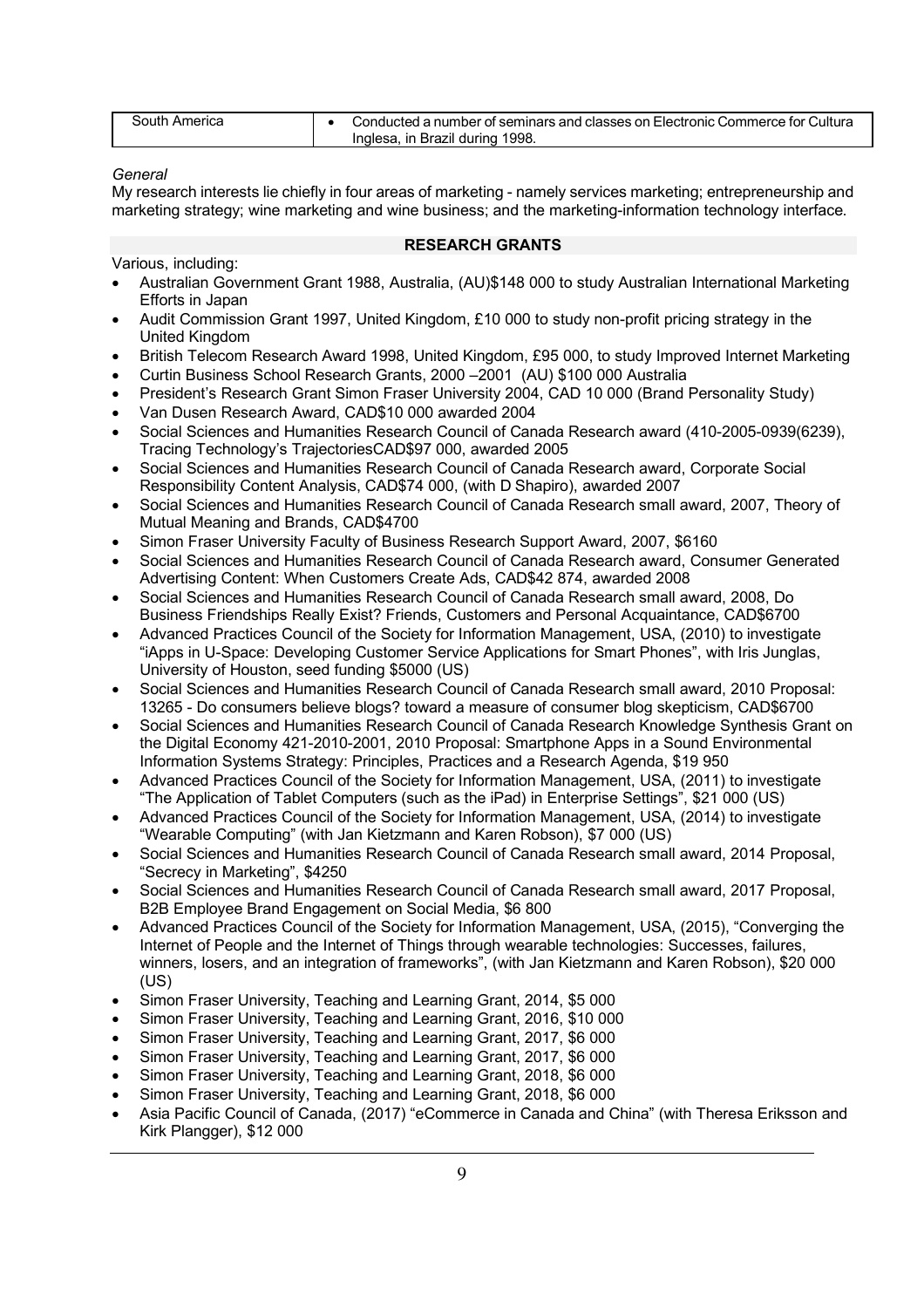- Asia Pacific Council of Canada, (2017) "eCommerce in Canada and Japan" (with Sarah Lord Ferguson, Theresa Eriksson and Kirk Plangger), \$12 000
- Advanced Practices Council of the Society for Information Management, USA, (2018), "Wearable Technologies and their Impact on Management, (with Jan Kietzmann), \$5 000 (US)
- Asia Pacific Council of Canada, (2018) "eCommerce in Canada and South Korea" (with Sarah Lord Ferauson, Theresa Eriksson and Kirk Plangger), \$12 000
- Social Sciences and Humanities Research Council of Canada Research small award, 2017 How Employees Engage with Business-to-Business Brands on Social Media: Word Choice and Verbal Tone, \$6 800
- Social Sciences and Humanities Research Council of Canada Research small award, 2019 The Effects Of An Articulated Customer Value Proposition (Cvp) On Firm Performance And Brand Investment: A Text Based Analysis, \$6 800

# **CONSULTING AND IN-HOUSE MANAGEMENT DEVELOPMENT**

I do not actively look for in-company consulting assignments, although I do undertake these on occasion. Instead, I prefer to do in-company teaching and management development assignments at senior management level. In recent years I have worked for government departments and companies in many parts of the world, and have conducted senior management development programs for organizations such as British Airways (UK), Ernst & Young (UK), P&O NedLloyd (London and Rotterdam), The Economist (UK), Volkswagen (Germany and South Africa), Armstrong World Industries (USA), Kutak Rock (USA), the Metropolitan Police Service (UK), Unilever (UK and South Africa), Elders Pastoral (Australia), the Australian Customs Service (Australia), Boots (UK), Oxford University Press (UK), SABMiller (South Africa and International), and Sun International (Southern Africa and Indian Ocean Region). If required, names can be provided to attest to my performance.

## **PUBLICATIONS**

*Please see attached list* 

## **PROFESSIONAL MEMBERSHIP AND CONTRIBUTION**:

- Member of the American Marketing Association.
- Member of the Academy of Marketing Science
- Member of the Association of Consumer Research
- Member of the Australia and New Zealand Marketing Academy
- Member of the Academy of Marketing United Kingdom

## **REFERENCES**

## Referees:

Dr. John Deighton, Baker Foundation Professor of Business Administration and Professor of Marketing, Morgan Hall, Harvard Business School, Soldiers Field, Boston MA, 02163 USA. Tel 617 495 6945. EMAIL: jdeighton@hbs.edu. I have taught on a number of MBA and executive programs with John, and written case studies with him, and he would be able to comment objectively on my teaching capabilities.

Dr. Richard T. Watson, Regent's Professor and J. Rex Fuqua Distinguished Chair for Internet Strategy, Department of Management Information Systems, Terry College of Business Administration, University of Georgia, Athens, Georgia, 30602, USA. Tel 706 542 3706. EMAIL: rwatson@blaze.cba.uga.edu. I have coauthored many papers with Rick and have worked with him for more than thirty years - he would be able to comment on my research abilities.

Dr. Andrew Ainslie, Dean, The Simon School of Business, University of Rochester, 252 Elmwood Ave, Rochester, NY 14627, United States, Tel: +1 585-275-3533. EMAIL: andrew.ainslie@simon.rochester.edu . Andrew was a graduate student of mine, and we have continued a long and fruitful relationship in research and teaching since then.

Dr. Pierre Berthon, Clifford Youse Professor of Marketing, Department of Marketing. Bentley College. 175 Forest Street, Waltham, MA 02452-4705. USA, email: *pherthon@bentley.edu*. Pierre was my PhD student at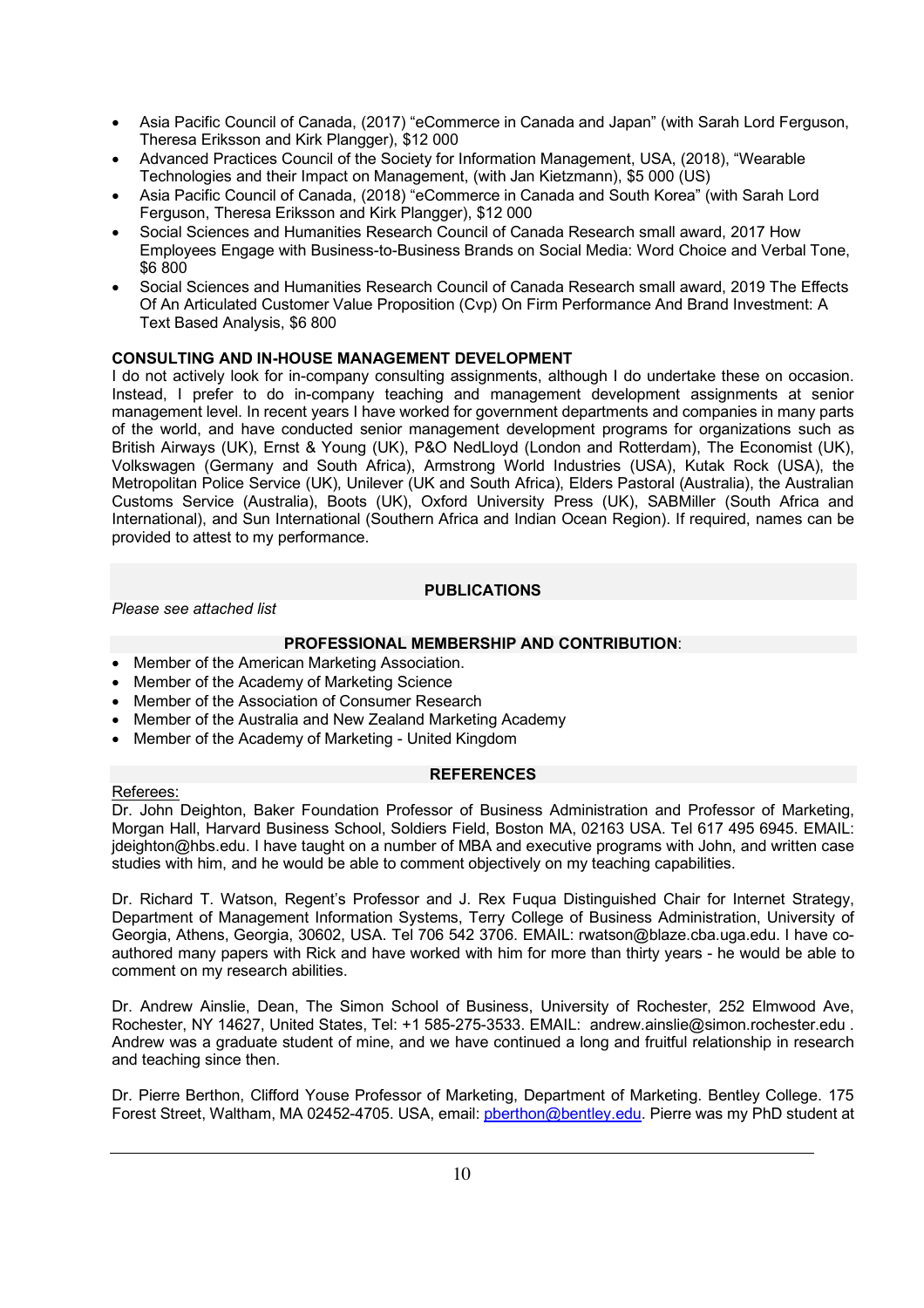Henley Management College and Brunel University – we have worked on just about everything, co-authored more than 150 papers, and collaborated since 1993.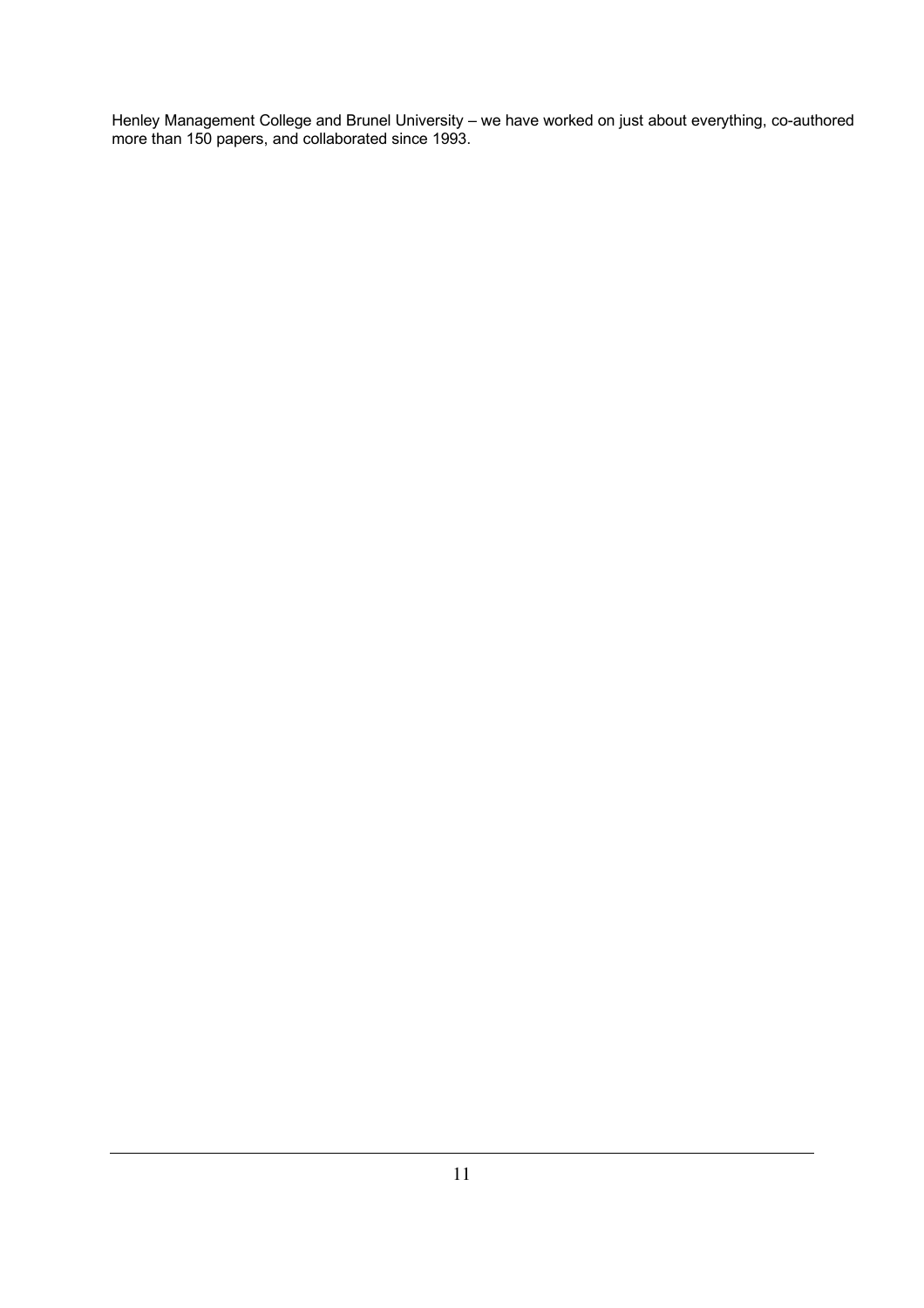# **MY GOOGLE SCHOLAR PROFILE AS AT 13 August 2020**

|        |                                                                                                                           | Leyland Pitt ୵                                                                                                                                                    |                 | $\blacksquare$ FOLLOWING |             | Cited by                          |                                                                                          |                    | <b>VIEW ALL</b>   |                     |
|--------|---------------------------------------------------------------------------------------------------------------------------|-------------------------------------------------------------------------------------------------------------------------------------------------------------------|-----------------|--------------------------|-------------|-----------------------------------|------------------------------------------------------------------------------------------|--------------------|-------------------|---------------------|
|        |                                                                                                                           | Dennis F. Culver Chair of Business, and Professor of Marketing, Beedie School of<br>Business, SImon                                                               |                 |                          |             |                                   |                                                                                          | All                | <b>Since 2015</b> |                     |
|        |                                                                                                                           | Verified email at sfu.ca<br>marketing management information s<br>marketing strategy brands                                                                       |                 |                          |             | Citations<br>h-index<br>i10-index |                                                                                          | 24286<br>70<br>234 | 10393             | 45<br>156           |
| $\Box$ | ıВ<br><b>TITLE</b>                                                                                                        | i                                                                                                                                                                 | <b>CITED BY</b> |                          | <b>YEAR</b> |                                   |                                                                                          |                    | 2000              |                     |
| п      | Service quality: a measure of information systems effectiveness<br>LF Pitt, RT Watson, CB Kavan<br>MIS quarterly, 173-187 |                                                                                                                                                                   |                 | 2589                     | 1995        |                                   |                                                                                          |                    | 1500<br>1000      |                     |
| $\Box$ | Business horizons 55 (3), 261-271                                                                                         | Marketing meets Web 2.0, social media, and creative consumers: Implications for<br>international marketing strategy<br>PR Berthon, LF Pitt, K Plangger, D Shapiro |                 | 1419                     | 2012        |                                   | 2013 2014 2015 2016 2017 2018 2019 2020                                                  |                    |                   | 500<br>$\mathbf{0}$ |
| 0      | P Berthon, LF Pitt, RT Watson                                                                                             | The World Wide Web as an advertising medium<br>Journal of advertising research 36 (1), 43-54                                                                      |                 | 747                      | 1996        | Co-authors                        |                                                                                          |                    | <b>EDIT</b>       |                     |
| □      |                                                                                                                           | U-commerce: expanding the universe of marketing<br>RT Watson, LF Pitt, P Berthon, GM Zinkhan<br>Journal of the Academy of marketing science 30 (4), 333-347       |                 | 638                      | 2002        |                                   | <b>Richard Watson</b><br>J. Rex Fugua Distinguished Chair                                |                    |                   | ≯                   |
| □      | P Berthon, JM Hulbert, LF Pitt                                                                                            | To serve or create? Strategic orientations toward customers and innovation<br>California management review 42 (1), 37-58                                          |                 | 605                      | 1999        |                                   | Michael Ewing<br>Professor of Marketing, Deakin U                                        |                    |                   | ゝ                   |
| n.     |                                                                                                                           | Aesthetics and ephemerality: observing and preserving the luxury brand<br>P Berthon, L Pitt, M Parent, JP Berthon<br>California management review 52 (1), 45-66   |                 | 546                      | 2009        |                                   | Albert Caruana<br>Professor of Marketing, Universit<br>Colin Campbell                    |                    |                   | ゝ                   |
| 0      | Business horizons 58 (4), 411-420                                                                                         | Is it all a game? Understanding the principles of gamification<br>K Robson, K Plangger, JH Kietzmann, I McCarthy, L Pitt                                          |                 | 501                      | 2015        |                                   | Assistant Professor in Marketing,<br>Jan Kietzmann<br>Gustavson School of Business, U    |                    |                   | ゝ<br>ゝ              |
| $\Box$ | Business horizons 50 (1), 39-47                                                                                           | When customers get clever: Managerial approaches to dealing with creative consumers<br>PR Berthon, LF Pitt, I McCarthy, SM Kates                                  |                 | 493                      | 2007        |                                   | Kirk Plangger<br>King's Business School, King's C                                        |                    |                   | ゝ                   |
| п      | P Berthon, L Pitt, C Campbell                                                                                             | Ad Lib: When Customers Create the Ad                                                                                                                              |                 | 489                      | 2008        |                                   | <b>Michael Parent</b><br>Professor<br>lan McCarthy                                       |                    |                   | ゝ                   |
|        | RT Watson, LF Pitt, CB Kavan<br>MIS quarterly, 61-79                                                                      | California management review 50 (4), 6-30<br>Measuring information systems service quality: lessons from two longitudinal case studies                            |                 | 477                      | 1998        |                                   | Simon Fraser University and Luis<br>Michael H Morris<br>Professor of Entrepreneurship an |                    |                   | ゝ<br>ゝ              |

## **PUBLICATIONS: LEYLAND PITT**

My work has been cited in journals such as *The Journal of Marketing, The Journal of Retailing, The Journal of Marketing Research, The Journal of Consumer Research, Journal of the Academy of Marketing Science; Decision Sciences, MIS Quarterly, Journal of Advertising, Journal of Advertising Research, Information Systems Research,* and *Administrative Science Quarterly,* and also in many of the leading text books in Marketing (including Kotler; McCarthy and Perreault, etc.), International Management and Management Information Systems.

*What I regard as my best efforts are shaded and blocked.* **I. In Peer Reviewed Journals: (In order of recency) A. In North American Journals**

- 1. Demsar, C., Sands, S., Campbell, C.L., and Pitt, L.F. (2020) "Unprecedented", "Extraordinary", and "We're All in this Together": Does Advertising Really Need to be so Tedious in Challenging Times? **Business Horizons**, (forthcoming)
- 2. Sands, S., Campbell, C.L., Beverland, M., and Pitt, L.F. (2020) *Strategically Releasing Control: Navigating the Complexities of Enabling Category Captains*, **Industrial Marketing Management**, (forthcoming)
- 3. Key, M., Ferrell, O.C., Clark, T., Stewart, D. and Pitt, L.F. (2020) *Marketing's Theoretical and Conceptual Value Proposition: Opportunities to Address Marketing's Influence*, **Academy of Marketing Science Review**, (forthcoming)
- 4. Farshid, M., Lord Ferguson, S. T., Pitt, L.F., and Plangger, K.A. (2020) *People As Products: Exploring Replication and Corroboration in the Dimensions of Theory, Method and Context,* **Journal of Business Research**, available online https://doi.org/10.1016/j.jbusres.2019.11.001 (Impact factor 4.03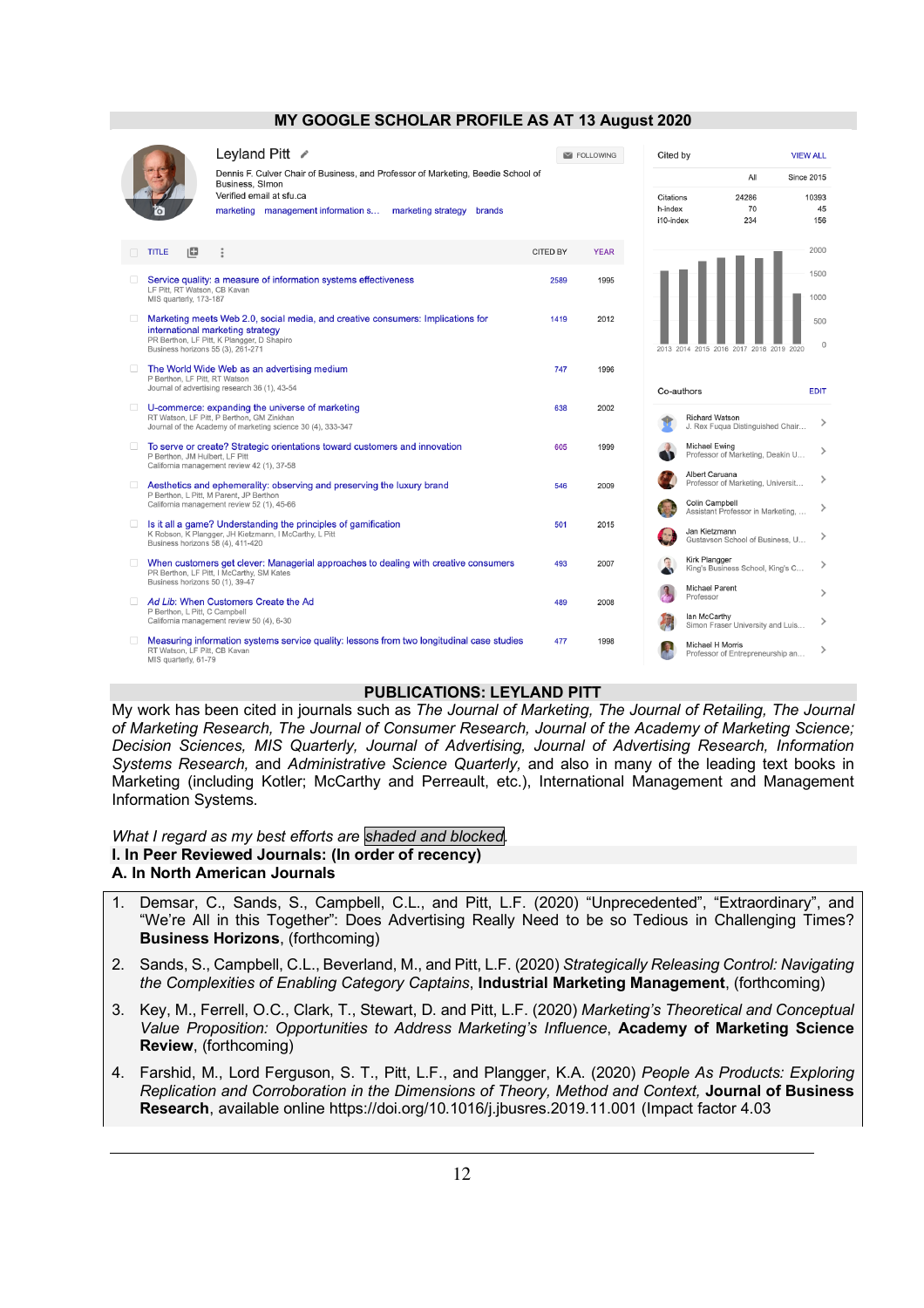- 5. Brown, T., Park, A., and Pitt, L.F. (2020) *The Journal of Advertising Research: A 60-Year Bibliographic Perspective*, **Journal of Advertising Research**, (forthcoming). (Impact factor 2.328)
- 6. Flostrand, A., Pitt, L., & Bridson, S. (2020). *The Delphi technique in forecasting–A 42-year bibliographic analysis (1975–2017)*. **Technological Forecasting and Social Change**, *150*, 119773. (impact factor 3.815)
- 7. Mishra, S., Ewing, M.T., and Pitt, L.F. (2019) *The Effects of an Articulated Customer Value Proposition (CVP)* on Brand Investment and Firm Performance in B2B Markets: A Text Based Analysis, Industrial **Marketing Management**, 87, May, 264-275. (Impact factor 3.68)
- *8.* McCarthy, I.P, Hannah, D., Pitt, L.F., and McCarthy, J. (2019) *Confronting indifference toward truth: Dealing with workplace bullshit*, **Business Horizons**, 63, 3, 253-263 (Impact Factor 3.77).
- 9. Berthon, P.R., Pitt, L.F., and Campbell, C.L. (2019) *Addictive De-Vices: A Public Policy Analysis of Sources and Solutions to Addictive Digital Experiences*, **Journal of Public Policy and Marketing**, 38, 4, 451-468 (impact factor 2.18)
- 10. Robson, K.E., Wilson, M., and Pitt, L.F. (2019) *Creating New Products From Old Ones: Consumer Motivations for Innovating Autonomously From Firms*, **Technovation**, (forthcoming, available online at https://www.sciencedirect.com/science/article/pii/S016649721730336X) (impact factor 4.1)
- 11. Pitt, L.F., Lord Ferguson, S.T., and Berthon, P.R. (2018) *The Transition from Products to Connected Health: Observations and Avenues for Future Research*, **Academy of Marketing Science Review**, 8(3), 233-239
- 12. Marder, B., Gattig, D., Collins, E., Pitt, L.F., Kietzmann, J.H., and Erz, A. (2018) *The Avatar's New Clothes: Understanding Why Players Purchase Non-functional Items in Free-to-play Games*, **Computers in Human Behavior**, 91, February, 72-83 (impact factor 3.54) Reported in CKNW (The Jon McCom Show): https://omny.fm/shows/the-jon-mccomb-show/back-in-the-race-6mil-canadians-at-risk-freegames?t=25m35s; CBC (On the Coast w/ Gloria Macarenko): Spending real world money on virtual items; The Indo-Canadian Voice: https://www.voiceonline.com/appreciation-fuels-88-billion-free-to-playgaming-industry/; Technology: https://www.technology.org/2019/07/31/the-avatars-new-clothesappreciation-fuels-88-billion-free-to-play-gaming-industry/
- 13. Berthon, P.R., and Pitt, L.F. (2018) *Types of Mindfulness in an Age of Digital Distraction*, **Business Horizons**, 62, 2, 131-137 (Impact Factor 3.77)
- 14. Ewing, T., Heilgenberg, K., and Pitt, L.F. (2018) *How to Demotivate Your Top Performers: Lessons from Professional Cricket*, **Business Horizons** (Impact Factor 3.77) 62, 2, 131-137.
- 15. Berthon, P.R., and Pitt, L.F. (2018) *Brands, Truthiness and Post-Fact: Managing Brands in a Post-Rational World*, **Journal of Macromarketing**, 28, 2, 218-227 (Impact factor 1.82)
- 16. Pitt, C.S., Plangger, K.A., Botha. E., Pitt, L.F., and Kietzmann, J. (2019). *How Employees Engage with B2B Brands on Social Media: Word Choice and Verbal Tone*, **Industrial Marketing Management,** 81, 130-137 (Impact factor 3.68)
- 17. Brown, T.E., Boon, E., and Pitt, L.F. (2017) *Seeking Funding in Order to Sell: Crowdfunding as a Marketing Tool*, **Business Horizons**, 60, 2, 189-195 (Impact factor 3.77)
- 18. Wang, E., Berthon, P.R., Pitt, L.F., and McCarthy, I. (2016) *Service, Emotional Labor and Mindfulness*, **Business Horizons**, 59, 5, 655-661 (Impact factor 3.77)
- 19. Robson, K.E., Pitt, L.F., and Kietzmann, J.H. (2016) *Extending Business Value Through Wearables*, **MIS Quarterly Executive**, 15, 2, 169-179 (Impact factor 1.74)
- 20. Mills, A., Watson, R.T., Pitt, L.F., and Kietzmann, J.H. (2016) *Wearing Safe: Physical and Informational Security in the Age of the Wearable Device*, **Business Horizons**, 59, 6, 615-622 (Impact factor 3.77)
- 21. Hannah, D., Treen, E., Pitt, L.F., and Berthon, P.R. (2016) *But You Promised! Managing Consumers' Psychological Contracts,* **Business Horizons**, 59, 4, 363–368 (Impact factor 3.77)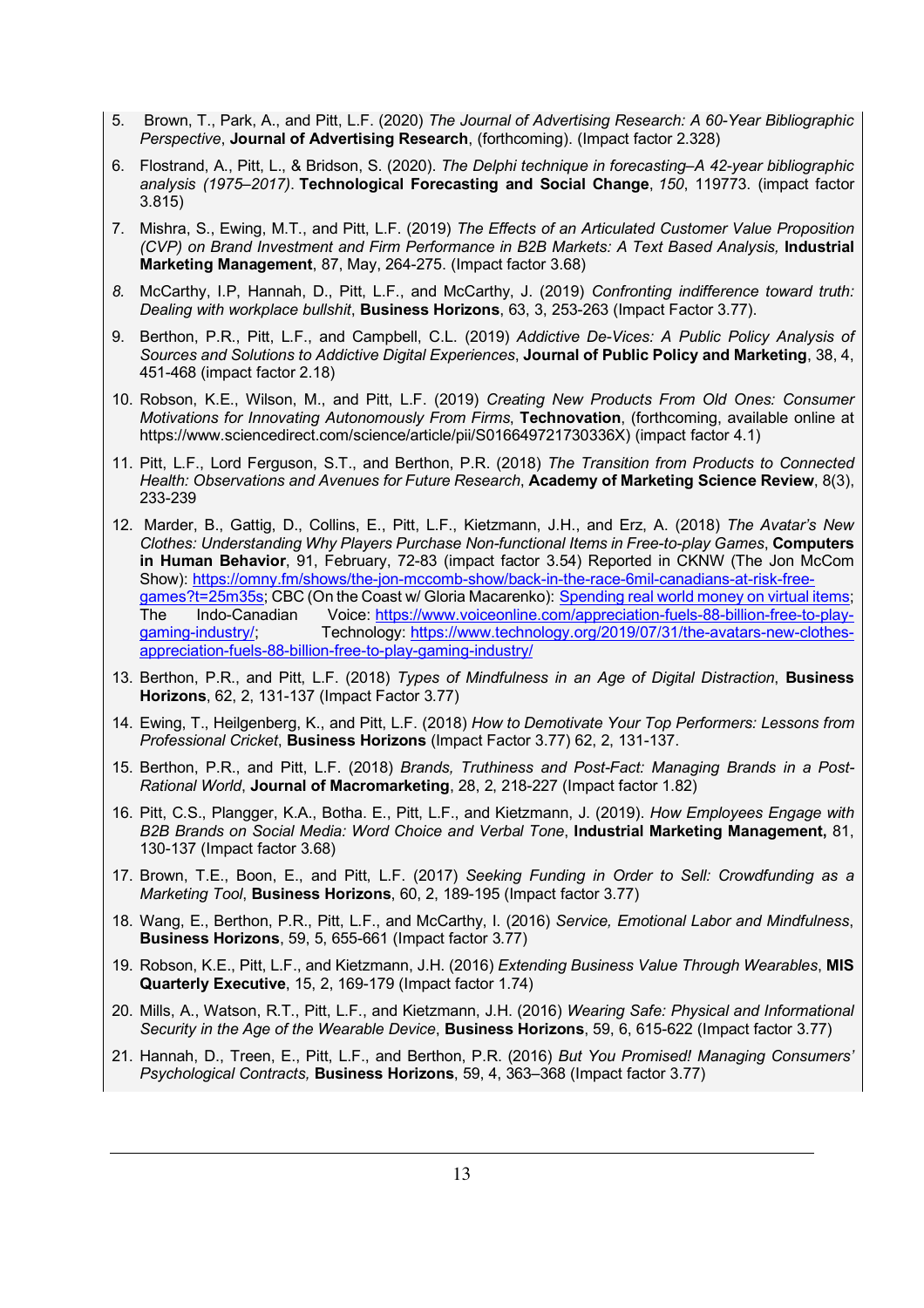- 22. Dawson, G., Watson, R.T., Boudreau, M-C., and Pitt, L.F. (2016) *A Knowledge-Centric Examination of Signaling and Screening Activities in the Negotiation for Information Systems Consulting Services*, **Journal of the Association for Information Systems**, 17, 2, 77-106 (Impact factor 2.84)
- 23. Berthon, P.R., Pitt, L.F., Kietzmann, J.H., and McCarthy, I. (2015) *CGIP: Managing Consumer Generated Intellectual Property*, **California Management Review**, 57, 4, 43-62 (Impact factor 5.0)
- 24. Hall, D., Pitt, L.F., and Wallstrom, A. (2015) *The Secrets Of Secret Societies: The Case Of Wine*, **Business Horizons**, 58, 6, 651-658 (Impact factor 3.77)
- 25. Michele Jurgens, Pierre Berthon, Linda Edelman and Leyland Pitt, (2016) *Understanding and Managing Secondary Stakeholders in the Internet Age*, **Business Horizons**, 59, 1, 129-136 (Impact factor 3.77)
- 26. Vigar-Ellis, D., Pitt, L.F., and Berthon, P. R. (2015) *Knowing What They Know: A Managerial Perspective on Consumer Knowledge*, **Business Horizons**, 58, 6, 679-685 (Impact factor 3.77)
- 27. Robson, K.E., Plangger, K.A., Kietzmann, J., McCarthy, I., and Pitt, L.F. (2016) *Game on: Engaging customers and employees through gamification*, **Business Horizons**, 59, 1, 29-36 (Impact factor 3.77) (cited in The Huffington Post http://www.huffingtonpost.ca/liisa-atva/gamification-businessmodel\_b\_8038962.html)
- 28. Robson, K.E., Plangger, K.A., Kietzmann, J., McCarthy, I., and Pitt, L.F. (2015) *Is it all a game? Understanding the principles of gamification*, **Business Horizons**, 58, 4, 411-420 (Impact factor 3.77) (cited in The Huffington Post http://www.huffingtonpost.ca/liisa-atva/gamification-businessmodel\_b\_8038962.html)
- 29. Robson, K.E., Pitt, L.F., and Berthon, P.R. (2015) *"Yes, And": What Improv Theater Can Teach Service Firms"*, **Business Horizons**, 58, 4, 357-362 (Impact factor 3.77)
- 30. Kietzmann, J., Pitt, L.F., and Berthon, P.R. (2015) *Disruptions, Decisions, And Destinations: Enter The Age Of 3D Printing And Additive Manufacturing*, **Business Horizons**, 58, 2, 209-215 (Impact factor 3.77)
- 31. Boon, E., Pitt, L.F., and Salehi-Sangari, E. (2015) *Managing information sharing in online communities and market places*, **Business Horizons**, 58, 3, 347-353 (Impact factor 3.77)
- 32. Robson, K.E., Pitt, L.F., and West, D.C. (2015) *Reviewers' Suggestions for Manuscripts: Evidence from the JAR*, **Journal of Advertising Research**, 55, 1, 9-17 (Nominated for Annual Best Paper Award, 2015) (Impact factor 2.56)
- 33. Plangger, K.A., Pitt, L.F., Kietzman, J., Hannah, D., and Berthon, P.R. (2013) *Nomen Est Omen: Towards a Theory of Customer Labeling*, **Academy of Marketing Science Review**, 3, 4, 193-204
- 34. Berthon, P.R., Robson, K.E., and Pitt, L.F. (2013) *The Theory and Practice of Advertising: Counting the Cost to the Customer*, **Journal of Advertising Research**, 53, 3, 244-246 (Impact factor 2.56)
- 35. Kietzmann, J., Plangger, K., Eaton, B. Heilgenberg, K., Pitt, L.F., and Berthon, P.R. (2013) *Mobility at Work: A Typology of Mobile Communities of Practice and Contextual Ambidexterity*, **Journal of Strategic Information Systems**, 22, 4, 282-297 (Impact factor 3.49)
- 36. Hannah, D., Parent, M., Pitt, L.F., and Berthon, P.R. (2014) *It's a secret: Marketing value and the denial of availability*, **Business Horizons**, 57, 1, 49-59 (Impact factor 3.77)
- 37. Berthon, P.R., and Pitt, L.F. (2012) *Brands and Burlesque: Toward a Theory of Spoof Advertising*, **Academy of Marketing Science Review**, 2, 2, 88-98
- 38. Newton, F., Ewing, M.T., and Pitt, L.F. (2012) *The Intra- and Inter-Personal Dynamics of Consuming Erectile Function Aids: A Dimensional Qualitative Research Perspective*, **Psychology & Marketing**, 29, 1, 1-14 (Lead article) (Impact factor 2.00)
- 39. Berthon, P.R., Pitt, L.F., Plangger, K., and Shapiro, D. (2012) *Marketing Meets Web 2.0, Social Media, And Creative Consumers: Implications For International Marketing Strategy*, **Business Horizons**, 55, 261-271 (Impact factor 3.77)
- 40. Wiid, R., Pitt, L.F., and Mills, A. (2012) *Every Story Tells a Picture: Lessons from Cartoons on Corporate Governance for Senior Executives*, **Business Horizons**, 55, 6, 543-550 (Impact factor 3.77)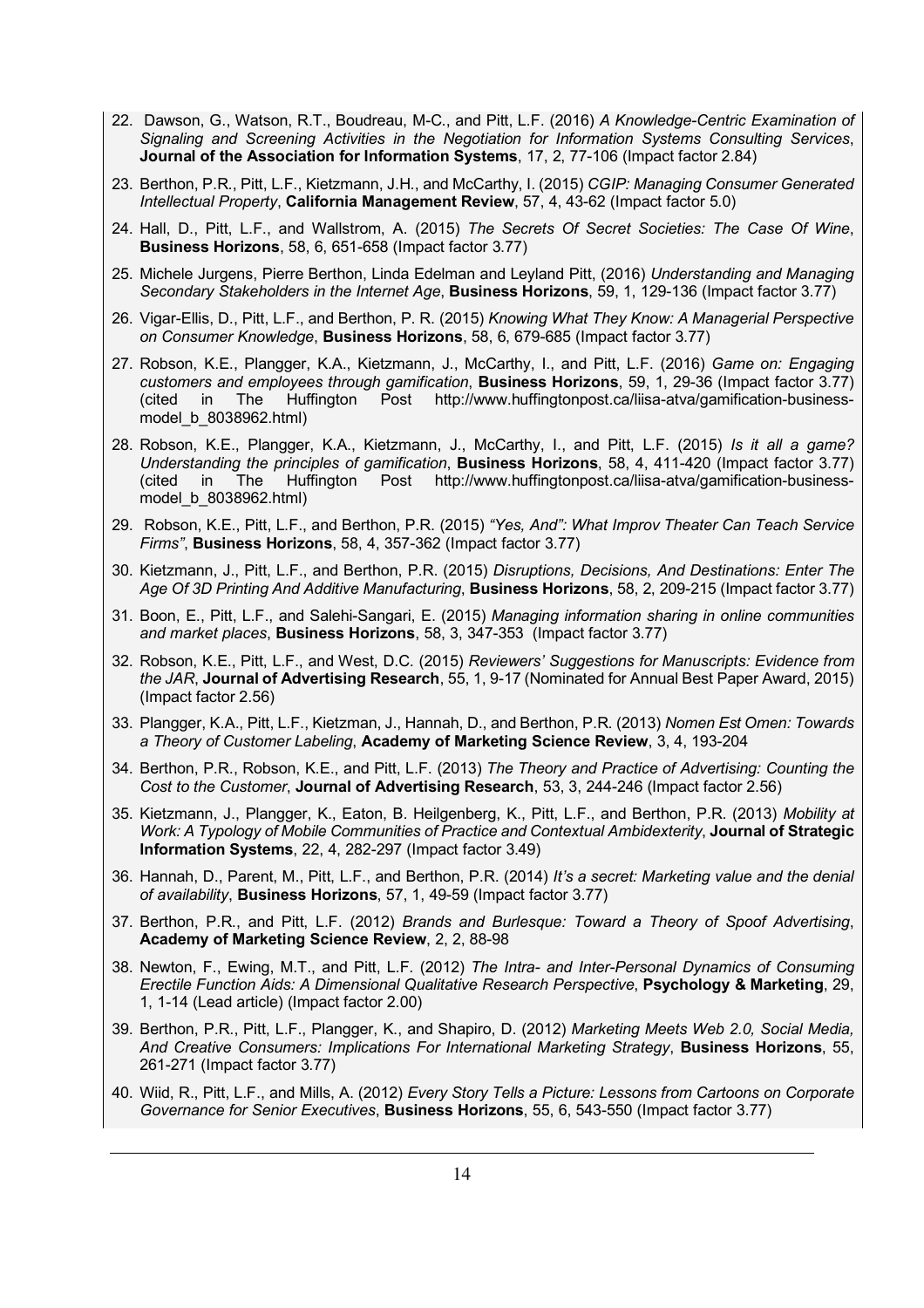- 41. Pitt, L.F., Berthon, P.R., and Robson, K. E. (2011) *Deciding When to Use Tablets for Business Applications*, **MIS Quarterly Executive**, 10, 3, 133-139 (Impact factor 1.74)
- 42. Pehlivan, E., Berthon, P.R., Pitt, L.F., and Chakrabarti, R. (2013) *When Outsourcing Fragments: Customer Creativity and Technological Transmutations*, **Production Planning and Control**, 24, 4-5, 284-293 (Impact factor 1.47)
- 43. Pehlivan, E., Berthon, P.R., and Pitt, L.F. (2011) *Ad Bites: Towards A Theory of Ironic Advertising*, **Journal of Advertising Research**, 51, 2, 417-426 (Impact factor 2.56)
- 44. Berthon, P.R., Pitt, L.F., Chakrabarti, R., and Berthon, J-P. (2011) *Brand Worlds: From Articulation to Integration*, **Journal of Advertising Research**, 51, March, 170-183 (Impact factor 2.56)
- 45. Pitt, L.F., Parent, M., Junglas, I., Chan, A., and Spyropoulou, S. (2011) *Integrating the Smartphone into a Sound Environmental Information Systems Strategy: Principles, Practices and a Research Agenda*, **Journal of Strategic Information Systems**, 20,1, 27-37 (Impact factor 3.49)
- 46. Campbell, C.L., Pitt, L.F., Parent, M., and Berthon, P.R. (2011) *Tracking Back-Talk in Consumer-Generated Advertising: An Analysis of Two Interpretative Approaches*, **Journal of Advertising Research**, 51,1, 224-238 (Impact factor 2.56)
- 47. Campbell, C.L., Pitt, L.F., Parent, M., and Berthon, P.R. (2011) *Understanding Consumer Conversations Around Ads in a Web 2.0 World,* **Journal of Advertising**, 40, 1, 87-102 (Impact factor 1.24)
- 48. Berthon, P.R., Pitt, L.F., Halvorson, W., Crittenden, V., and Ewing, M.T. (2010) *Advocating Avatars: The Salesperson in Second Life*, **Journal of Personal Selling and Sales Management**, 30, 3 193-206 (Lead article)
- 49. Berthon, P.R., and Pitt, L.F. (2010) *Efficiency, Effectiveness, Emergence: The Three Stages Of Designing For Consumers*, **Business Horizons**, 53, 4, 419-425 (Impact factor 3.77)
- 50. Pitt, L. F., Parent, M., Steyn, P.G., Berthon, P.R., and Money, A.G. (2011) *The Social Media Release as a Corporate Communications Tool for Bloggers*, **IEEE Transactions on Professional Communications**, 54,2,122-132 (Impact factor 2.18)
- 51. Berthon, P.R., Pitt, L.F., and DesAutels, P. (2011) *Unveiling Videos: Consumer Generated Ads as Qualitative Inquiry*, **Psychology & Marketing**, 28, 10, 1044-1060 (Impact factor 2.00)
- 52. Berthon, P.R., Pitt, L.F., Parent, M., and Berthon, J-P. (2009) *Aesthetics & Ephemerality: Observing and Preserving the Luxury Brand*, **California Management Review**, Fall, 52, 1, 45-66 (Impact factor 5.0)
- 53. Pitt, L.F., Parent, M., Berthon, P.R., and Steyn, P.G (2010) *Event Sponsorship and Ambush Marketing: Lessons from the Beijing Olympics*, **Business Horizons**, 53, 2, 281-290 (Winner of the Business Horizons/Elsevier Publishing Award for Best Paper in Business Horizons for 2010) (Impact factor 3.77)
- 54. Reddy, M., Terblanche, N.S., Pitt, L.F., and Parent, M. (2009) *How Far Can Luxury Brands Travel? Avoiding The Pitfalls Of Luxury Brand Extension*, **Business Horizons**, 52, 2, 187-197 (Impact factor 3.77)
- 55. Berthon, P.R., Pitt, L.F., and Campbell, C. (2009) *Does Brand Meaning Exist in Similarity or Singularity?* **Journal of Business Research**, 62, 3, 356-361 (Impact factor 3.35)
- 56. Berthon, P.R., Pitt, L.F., and Campbell, C. (2008) *Ad Lib: When Customers Create the Ad*, **California Management Review**, 50, 4 (Summer), 6-30 (LEAD ARTICLE) (Impact factor 5.0). Reprinted in *Social Media Advertising and eWOM from 2011 to present*, Special Virtual Issue, **Journal of Advertising**, July 2017, Louisa Ha, editor ("This virtual theme collection selected 10 articles that are useful references and for future research in social media advertising and e-WOM published 2011-2017").
- 57. Berthon, P.R., Pitt, L.F., Berthon, J-P., Campbell, C., and Thwaites, D. (2008) *e-Relationships for e-Readiness: Culture and Corruption in International eB2B*, **Industrial Marketing Management**, 27, 1, 83- 91 (Impact factor 3.68)
- 58. Berthon, P.R., Pitt, L.F., and Watson, R.T. (2008) *From Genesis to Revelations: The Technology Diaspora*, **Communications of the ACM**, 51, 12 (December), 151-154 (Impact factor 3.62)
- 59. Pitt, L.F., and Watson, R.T. (2007) *An Ecosystem Perspective on Privacy*, **Journal of Consumer Affairs**, 41, 2, 365-374 (Impact factor 1.59)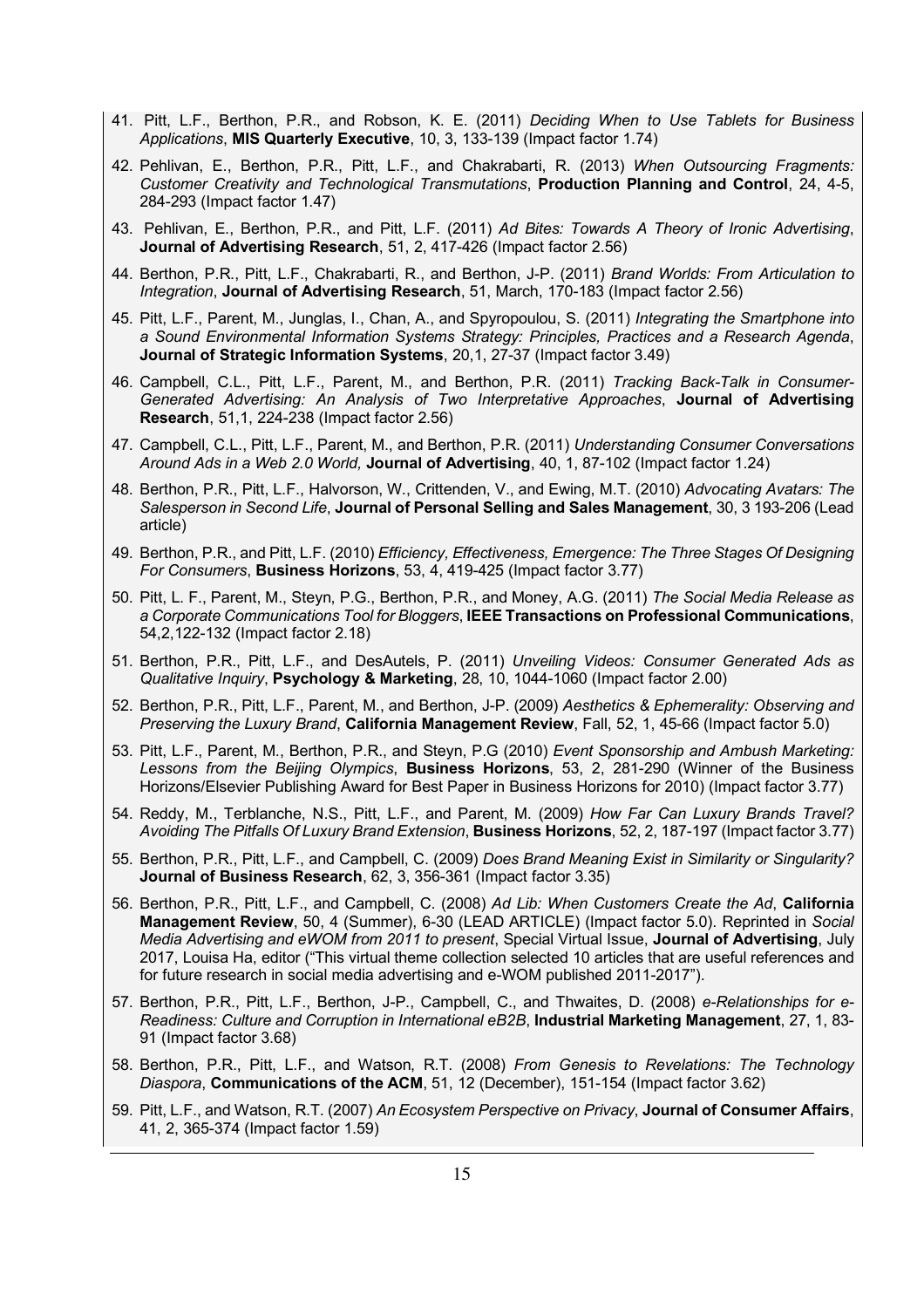- 60. Berthon, P.R., Holbrook, M., Hulbert, J.M., and Pitt, L.F. (2007) *Viewing Brands in Multiple Dimensions*, **Sloan Management Review**, Winter, 48, 2, 37-43 This article was cited in the **Wall Street Journal:**  Gibbert, M and Mazursky, D. (2007) "A Recipe for Creating New Products" **Wall Street Journal**, (weekend edition) Sat/Sun, October 27-28, 2007: section R, page 4; reprinted in **Rotman**, the Magazine of the Rotman School of Management, University of Toronto, August, 2008; cited again in **Wall Street Journal**, January 25<sup>th</sup> 2010 (see http://sloanreview.mit.edu/businessinsight/articles/2010/1/5212/ambushed/) (Impact factor 1.53)
- 61. Berthon, P. R., Pitt, L.F., McCarthy, I., and Kates, S. M (2007) *When Customers Get Clever: Managerial Approaches to Dealing with Creative Consumers*, **Business Horizons**, 50, 1 (January-February), 39-47 (This article was summarized and cited in **The Economist**, January 2007 http://www.economist.com/business/globalexecutive/reading/displaystory.cfm?story\_id=8511851) (Impact factor 3.77)
- 62. Strasheim, A. C., Pitt, L.F., and Caruana, A. (2007) *Psychometric Properties of the Schlinger Viewer Response Profile: Evidence from a Large Sample*, **Journal of Advertising,** 36, 4 (Winter), 107-120 (Impact factor 1.24)
- *63.* Pitt, L.F., Watson, R.T., Berthon, P.R., Wynne, D., and Zinkhan, G. (2006) *The Penguin's Window: Corporate Brands From An OS Perspective*, **Journal of the Academy of Marketing Science**, 34, 115- 127 (Impact factor 5.89)
- 64. Armstrong, J.L., Pitt, L.F., and Berthon, P.R. (2006) *From Production To Performance: Solving the Positioning Dilemma in the Dental Practice*, **Journal of the American Dental Association**, 137, September, 1283-1288 (Impact factor 2.01)
- 65. Pitt, L.F., van der Merwe, R., Berthon, P.R., Salehi-Sangari, E., and Barnes, B. (2006) *Swedish BioTech SMEs: The Veiled Values in Online Networks*, **Technovation**, 26, 5-6, 553-560 (Impact factor 2.52)
- 66. Berthon, P.R., Hulbert, J.M., and Pitt, L.F. (2005) *Consuming Technology: Why Marketers Sometimes Get It Wrong*, **California Management Review**, Fall, 88, 1, 110-128 (This paper won a Citations of Excellence Top 50 papers award from Emerald Publishing in 2005) (Impact factor 5.0))
- 67. Pitt, L.F., van der Merwe, R., Berthon, P.R., Salehi-Sangari, E., and Caruana, A. (2006) *Global Alliance Networks: A Comparison of Biotech SMEs in Sweden and Australia*, **Industrial Marketing Management**, 35, 5, 600-610 (Impact factor 3.68)
- 68. Lord Ferguson, S.T., Pitt, C.S., and Pitt, L.F. (2020) *Using Artificial Intelligence to Examine Online Patient Reviews*, **Journal of Health Psychology**, (in print)
- 69. Toniolo Barios, M., Brazil, A., and Pitt, L.F. (2020) *Nine Prolific Years: An Analysis of Publications in Mindfulness*, **Mindfulness**, 11, 1077-1089.
- 70. Robertson, J., Pitt, L.F., and Ferreira, C. (2020) *Entrepreneurial Ecosystems: A Bibliographic Analysis*, **Socio-Economic Planning Sciences**, (in print)
- 71. Kietzmann, J.H. and Pitt, L.F. (2019) *AI and Machine Learning: What General Managers Need to Know* (Editorial to the Special Issue), **Business Horizons**, 63, 2, 131-133
- 72. Hannah, D., Pitt, L.F., and Lord Ferguson, S.T. (2018) *She Grabbed His What? A Personnel Management Dilemma*, **Case Research Journal**, 38, 4, 79-94.
- 73. Kietzmann, J.H., and Pitt, L.F. (2016) *Introduction to the Special Issue: Using Simulations in the Marketing Classroom*, **Journal of Marketing Education**, 38, 2, 71-72.
- 74. Treen, E.R., Atanasova, C., Pitt, L.F., and Johnson, M. (2016) *Evidence from a Large Sample on the Effects of Group Size and Decision-Making Time on Performance in a Marketing Simulation Game,*  **Journal of Marketing Education**, 78, 2, 130-137.
- 75. Pitt, L.F., Berthon, P.R., and Ferreira, J. (2015) *The Magic of Secrets: Guest Editors' Perspective*, **Business Horizons**, 58, 6, 588-590 (Impact factor 3.77)
- 76. Bogers, M., McCarthy, I.P., and Pitt, L.F. (2015), *Editorial,* **Journal of Engineering and Technology Management***,* 37, 3, 3-5. (Impact factor 2.06)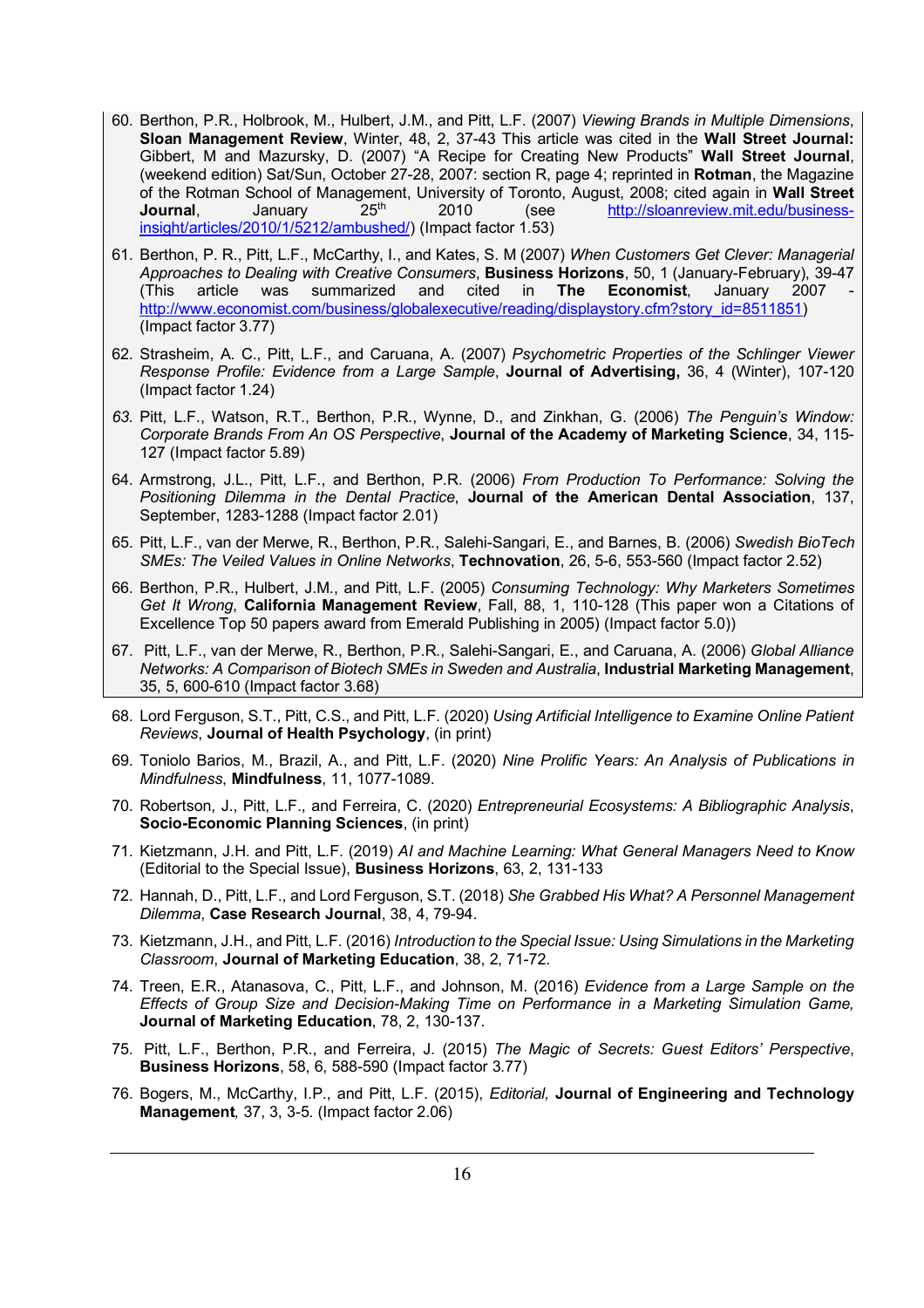- 77. Tsao, H-Y., Campbell, C.L., Ma, J., and Pitt, L.F. (2014) *Budget Allocation to Grow Market Share and Maximize Customer Equity: The Effect of Inertial Segment Size*, **Journal of Marketing Analytics**, 2, 4, 205-217.
- 78. Robson, K.E., Plangger, K.A., Kietzmann, J., McCarthy, I., and Pitt, L.F. (2014) *Understanding Gamification Of Consumer Experiences,* **Advances in Consumer Research,** 42, 352-356
- 79. Lilford, N., Caruana, A., and Pitt, L.F. (2014) *Psychometric Properties of the Feedback Orientation Scale: A Study among South African Sales Persons*, **Psychological Reports**, 114, 1, 126-133 (Impact factor 1.023)
- 80. Mills, A., Robson, K.E., and Pitt, L.P (2013) *Using Cartoons to Teach Corporate Social Responsibility: A Class Exercise*, **Journal of Marketing Education**, 35, 2, 181 – 191
- 81. Grant, Philip; Bal, Anjali; Pitt, Leyland; Parent, Michael. (2011) *Impact of an Operatic Flash Mob on Consumer Behavior*. **Advances in Consumer Research**. 2011, Vol. 39, p676-676
- 82. Pitt, L.F., and Watson, R.T. (2011) *The Case for Cases: Writing and Teaching Cases for the Emerging Economies*, **Journal of Information Technology for Development**, 17, 4, 319-326
- 83. Campbell, C.L., Berthon. P.R., Pitt, L.F., and McCarthy, I. (2011) *Creative Consumers: Awareness, Attitude and Action*, **Journal of Consumer Marketing**, 28, 7, 500-507
- 84. Pitt, L., Crittenden, V., Plangger, K., and Halvorson, W. (2012). *Case Teaching in the Age of Technological Sophistication*, **Journal of the Academy of Business Education**, 13, 1, 77-94.
- 85. Granitz, N., and Pitt, L.F. (2011) *Teaching About Marketing and Teaching Marketing With Innovative Technology: Introduction to the Special Edition*, **Journal of Marketing Education**, 33, 2, 127-130
- 86. Crittenden, V.L., Pitt, L.F, and Halvorson, W. (2011) *Teaching Cases in a Virtual World Environment: When the Traditional Case Classroom is Problematic*, **Decision Sciences Journal of Innovative Education**, 9, 3, 485-492
- 87. Crittenden, V.L., Crittenden, W.F., Pinney, C.C., and Pitt, L.F. (2011) *Implementing Global Corporate Citizenship: An Integrated Business Framework*, **Business Horizons**, 54, 447-455 (Impact factor 3.77)
- 88. Pitt, L.F., and Berthon, P.R. (2011) *Just When You Thought It Was Safe To Go Back Into the Web: Marketing Meets Web 2.0, Social Media and Creative Consumers* (Editorial, Special Edition) **Business Horizons**, 54, 3, 181-183 (Impact factor 3.77)
- 89. Berthon, P.R., Crittenden, V. L., DesAutels, P., and Pitt, L.F. (2010) *Get the Most Out of Green IT*, **Industrial Management**, September-October, 14-18
- 90. Brown, T.J., Dacin, P.A., and Pitt, L.F. (2010) *Corporate Image And Reputation In B2B Markets: Insights From CI/ARG 2008*, **Industrial Marketing Management**, 39, 5, 709-711 (Impact factor 3.68)
- 91. Steyn, P.G., Salehi-Sangari, E., Pitt, L.F., Parent, M., and Berthon, P.R (2010) *The Social Media Release as a Public Relations Tool: Intentions to Use Among B2B Bloggers*, **Public Relations Review**, 36,1, 87- 89 (Impact factor 0.66)
- 92. Steyn, P.G., van Heerden, G., Pitt, L.F., and Boshoff, C. (2008) *Meet The Bloggers: Some Characteristics Of Serious Bloggers In The Asia-Pacific Region, And Why PR Professionals Might Care About Them*, **Public Relations Quarterly**, 52, 3, 39-44
- 93. Tudhope, L.E., Prinsloo, M., Pitt, L.F., and Campbell, C. (2008) *Demographic Evidence of Smoking from a Large South African Sample*, **Health Marketing Quarterly**, 25, 3, 289-301
- 94. Berthon, J-P., Pitt, L.F., Abratt, R., and Nel, D. (2008) *Icon and MARKOR: Links and Performance in South African Firms,* **Journal of Applied Management and Entrepreneurship**,13, 1, 15-34
- 95. Berthon, P.R., and Pitt, L.F. (2007) *Managing the Creative Consumer Conundrum* in Angela Y. Lee and Dilip Soman (eds.), **Advances in Consumer Research**, vol. XXXV
- 96. Pitt, L.F. (2007) *Taking the Tablet: An Introspective Perspective on Using Pen-Based Computing in the Executive Case Class*, **Journal of Executive Education**, 6, 1, 33-40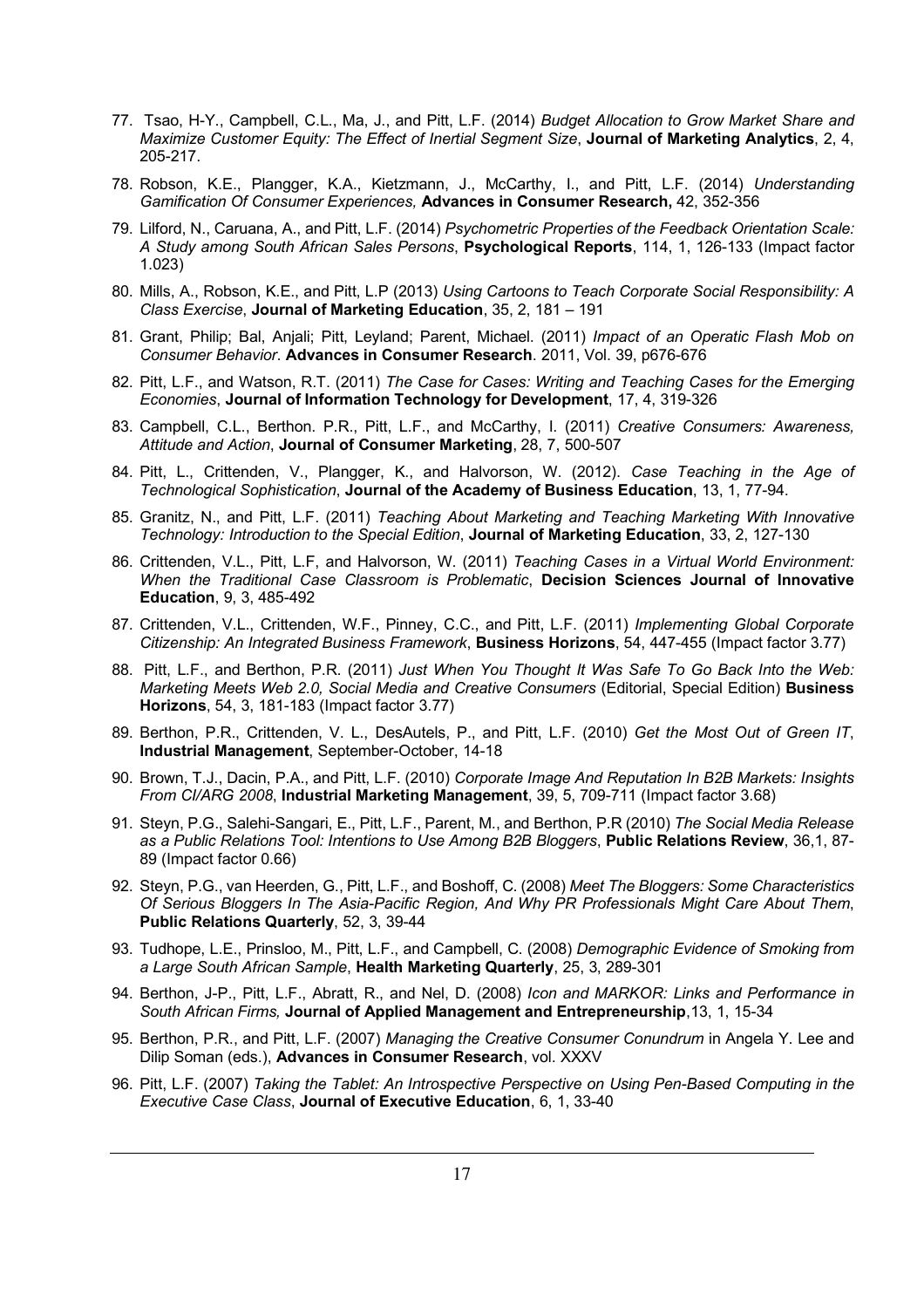- 97. Russell, B., Shapiro, D., and Pitt, L.F. (2007) *Strategic heterogeneity in the global mining industry*, **Transnational Corporations**, 16, 3, 1- 34
- 98. Ghazisaeedi, M., Pitt, L.F., and Chaharsooghi, K. (2007) *A Conceptual Model for Internet's Impact on Marketing in Iran*, **Direct Marketing: An International Journal**, 1, 3, 125 - 145
- 99. Caruana, A., Pitt, L.F., Berthon, P.R., and Berthon, J-P. (2007) *Psychometric Properties Of The Brand Personality Scale: Evidence From A Business School*, **Psychological Reports**, 100, 3 (1), 789-794 (Impact factor 1.023)
- 100. Pitt, L.F., Berthon, P.R., Prinsloo, M., and Nel, D. (2007) *Do I Like My Icon? Determining Preferences for Firms' Mode of Strategic Focus*, **International Journal of Technology Marketing**, 2, 1, 1-18
- 101. Pitt, Leyland F., Pierre R. Berthon, Richard T. Watson, Donald Wynne and Arien Strasheim (2007) *Open To All: A Postmodern Perspective on Product Development and Brands in an Open-Source Environment*, **International Journal of Technology Marketing**, 2, 4, 316-326
- 102. Pitt, Leyland F., Barnes, B., Chakrabarti, R., Palihawadana, D., Ewing, M.T., and Leong, E. (2007) *The Internet's Impact on B2B Sales Management: Some Australian Evidence*, **International Journal of Technology Marketing**, 2, 4, 349-363
- 103. Pitt, L.F., and Page, M.J. (2006) *Grading Feedback of Marketing Management Case Studies: The Elegant and Warm Approach*, **Marketing Education Review**, Special Edition on Innovations in Teaching, 16, Spring, 59-62
- 104. Pitt, L.F., Watson, R. T., and Shapiro, D. (2005) *Www.Betfair.Com: World Wide Wagering,*  **Communications of the AIS**, 15, 8, 149-161, Online Journal http://cais.aisnet.org/articles/default.asp?vol=15&art=8
- 105. Watson, R. T., Berthon, P.R., Pitt, L.F., and Zinkhan, G (2004) *Marketing in the Age of the Network: From Marketplace to U-space*, **Business Horizons**, 47, 6 (November/December), 33-40 (Impact factor 3.77)
- 106. Watson, R. T., Zinkhan, G., and Pitt, L. F. (2004) *Object-Orientation: A Tool for Enterprise Design*, **California Management Review**, 46, 4, (Summer) 89-110 (Impact factor 5.0)
- 107. van der Merwe, R., Pitt, L.F., and Abratt, R. (2005) *Stakeholder Strength: PR Survival Strategies in the Internet Age*, **Public Relations Quarterly**, 50, 1 (Spring), 39-48
- 108. Berthon, P. R. Ewing, M. T., Pitt, L. F., and Naude, P. (2003) *Understanding B2B and the Web: The Acceleration of Coordination and Motivation,* **Industrial Marketing Management**, 32, 7, 553-561 (Impact factor 3.68)
- 109. Murgolo-Poore, M.E., Pitt, L.F., Berthon, P.R., and Prendergast, G. (2003) *Corporate Intelligence Dissemination As A Consequence Of Intranet Effectiveness: An Empirical Study*, **Public Relations Review** 29, 2 (June) 171-184 (Impact factor 1.31)
- 110. Berthon, P., Pitt, L.F., Ewing, M.T. and Bakkeland, G. (2003) *Norms and Power in Marketing Relationships: Alternative Theories and Empirical Evidence*, **Journal of Business Research**, 56, 9, (September) 691-775. (Impact factor 3.35)
- 111. Pitt, Leyland F., Pierre Berthon, Richard T. Watson, and George M. Zinkhan. (2002) *The Internet And The Birth Of Real Consumer Power*, **Business Horizons**, July-August, 7-14 (Impact factor 3.77)
- 112. Watson, Richard T., Leyland F. Pitt, Pierre Berthon and George M. Zinkhan. (2002) *U-Commerce: Extending The Universe Of Marketing*, **Journal of the Academy of Marketing Science**, Fall, 329-343. (Impact factor 5.89)
- 113. Berthon, P.R., Pitt, L.F., Ewing, M.T., and Carr, C. (2002) *Potential Research Space In MIS: A Framework For Replication, Extension And Generation,* **Information Systems Research**, 13, 4 (December), 416-427. (Impact factor 2.44)
- 114. Murgolo-Poore, M.E., Pitt, L.F. and Ewing, M. (2002) *Intranet Effectiveness: A Public Relations Paper-And-Pencil Checklist,* **Public Relations Review**, 28, 113-123 (Impact factor 1.31)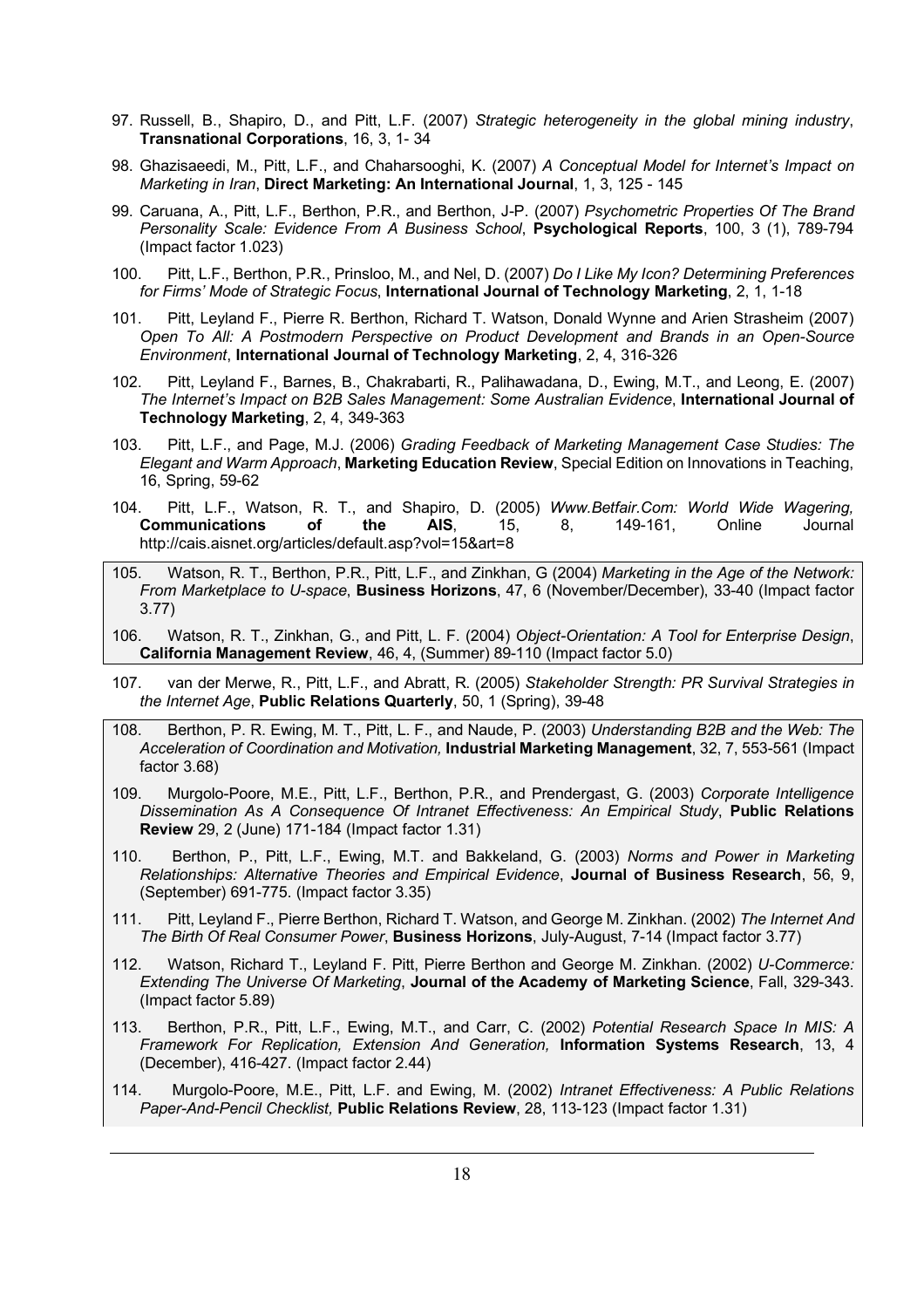- 115. Pitt, L.F., Ewing, M.T., and Berthon, P.R. (2002) *Proactive Behavior and Industrial Salesforce Performance,* **Industrial Marketing Management**, 31, 7, 639-646 (Impact factor 3.68))
- 116. Leong, E., Ewing, M., and Pitt, L.F. (2002) *E-Comprehension: 82aluating B2B Websites Using Readability Formulae,* **Industrial Marketing Management**, 31, 2, 125-131 (Impact factor 3.77)
- 117. Ewing, M.T., Napoli, J., and Pitt, L.F. (2001) *Managing Southeast Asian Brands in the Global Economy,* **Business Horizons**, May-June, 52-58 (Impact factor 3.77)
- 118. Pitt, L.F., Berthon, P.R, Watson, R.T., and Ewing, M.T (2001) *Pricing Strategy and the Internet,*  **Business Horizons**, 44, (2), 45-54 (Impact factor 3.77)
- 119. Berthon, P.R, Pitt, L.F., and Ewing, M.T. (2001) *Corollaries of the Collective: Effects of Corporate Culture and Organizational Memory on Decision-making Context*, **Journal of the Academy of Marketing Science** 29, 2, 135-150 (Impact factor 5.89)
- 120. van der Merwe, R., and Pitt, L. F. (2003) *Pushing Elusive Alliances into the Light—Discovering the Value of Informal Networks on the Internet*, **Journal of Electronic Commerce in Organizations**, 1, 2, April-June
- 121. Pitt, L.F., Keating, S., Bruwer, L., Murgolo-Poore, M.E., and de Bussy, N. (2002) *Charitable Donations as Social Exchange or Agapic Action on the Internet: The Case of Hungersite.Com,* **Journal of Nonprofit & Public Sector Marketing**, 9, 4, 47-62
- 122. Morris, Michael. H., Pierre R Berthon; Leyland F Pitt; Marie E Murgolo-Poore; Wendy F Ramshaw (2001) *An Entrepreneurial Perspective On The Marketing Of Charities*, **Journal of Nonprofit & Public Sector Marketing**, 9, 3, 75-87
- 123. Berthon, P.R., Pitt, L.F., Ewing, M.T., Ramaseshan, B., and Jayaratna, N. (2001) *Positioning in Cyberspace: Evaluating Telecom Websites Using Correspondence Analysis,* **Information Resources Management Journal**, 14, 1, (Jan-Mar) 13-21
- 124. Ewing, M. T., Pitt, L. F. and Murgolo-Poore, M.E. (2001) *Bean Couture: Using Photographs and Publicity to Re-position the Accounting Profession*, **Public Relations Quarterly**, 46, 4, Winter, 23 - 33
- 125. Pitt, L.F., Ewing, M.T. and Berthon, P. (2000) *Turning Competitive Advantage into Customer Equity,* **Business Horizons**, September-October, 11-18 (Impact factor 3.77)
- 126. Berthon, P.R., Pitt, L.F., and Watson, R.T. (2000) *Postmodernism and the Web: Meta Themes and Discourse*, **Technological Forecasting and Social Change**, 65, 3, 265-279 (Impact factor 2.06)
- 127. Watson, R.T., Zinkhan, G and Pitt, L.F. (2000) *Integrated Internet Marketing*, **Communications of the ACM**, 43, 6 (June), 97-103 (Impact factor 3.62)
- 128. Nel, D., Athron, T., Pitt, L.F., and Ewing, M.E. (2000) *Customer Evaluations of Service Complaint Experiences in the Public Sector*, **Journal of Nonprofit and Public Sector Marketing**, 7, 3, 3-30
- 129. Pitt, L.F., and Kannemeyer, R. (2000) *The Role of Adaptation in Microenterprise Development: The Marketing Perspective*, **Journal of Developmental Entrepreneurship**, 5, 2 (August), 137-156
- 130. Morris, M.H., Berthon, P.R., and Pitt, L.F. (1999) *Assessing the Structure of Industrial Buying Centers with Multivariate Tools*, **Industrial Marketing Management**, 25, 3 (May), 263-276 (Impact factor 3.68)
- 131. Pitt, L.F., Berthon, P.R., and Berthon, J.P. (1999) *Changing Channels: The Impact of the Internet on Distribution Strategy,* **Business Horizons**, 42, 2 (March-April), 19-28. (Impact factor 3.77)
- 132. Berthon, P.R., Pitt, L.F., Katsikeas, C., and Berthon, J-P. (1999) *Virtual Services Go International: International Services in the Marketspace*, **Journal of International Marketing**, 7, 3, 84-105 (Winner of the Tamer Cavusgil American Marketing Association Award for the Best Managerial Paper in the journal for 1999). (Impact factor 3.10)
- 133. Pitt, L.F., Berthon, P.R., and Watson, R.T. (1999) *Cyberservice: Taming Service Marketing Problems with the World Wide Web,* **Business Horizons**, 42, 1 (January-February), 11-18. (Impact factor 3.77)
- 134. Berthon, P.R., Hulbert, J.M., and Pitt, L.F. (1999) *To Serve or Create? Strategic Orientation Towards Technology and Customers*, **California Management Review**, 42, 1 (Fall), 37 – 58 (Impact factor 5.0)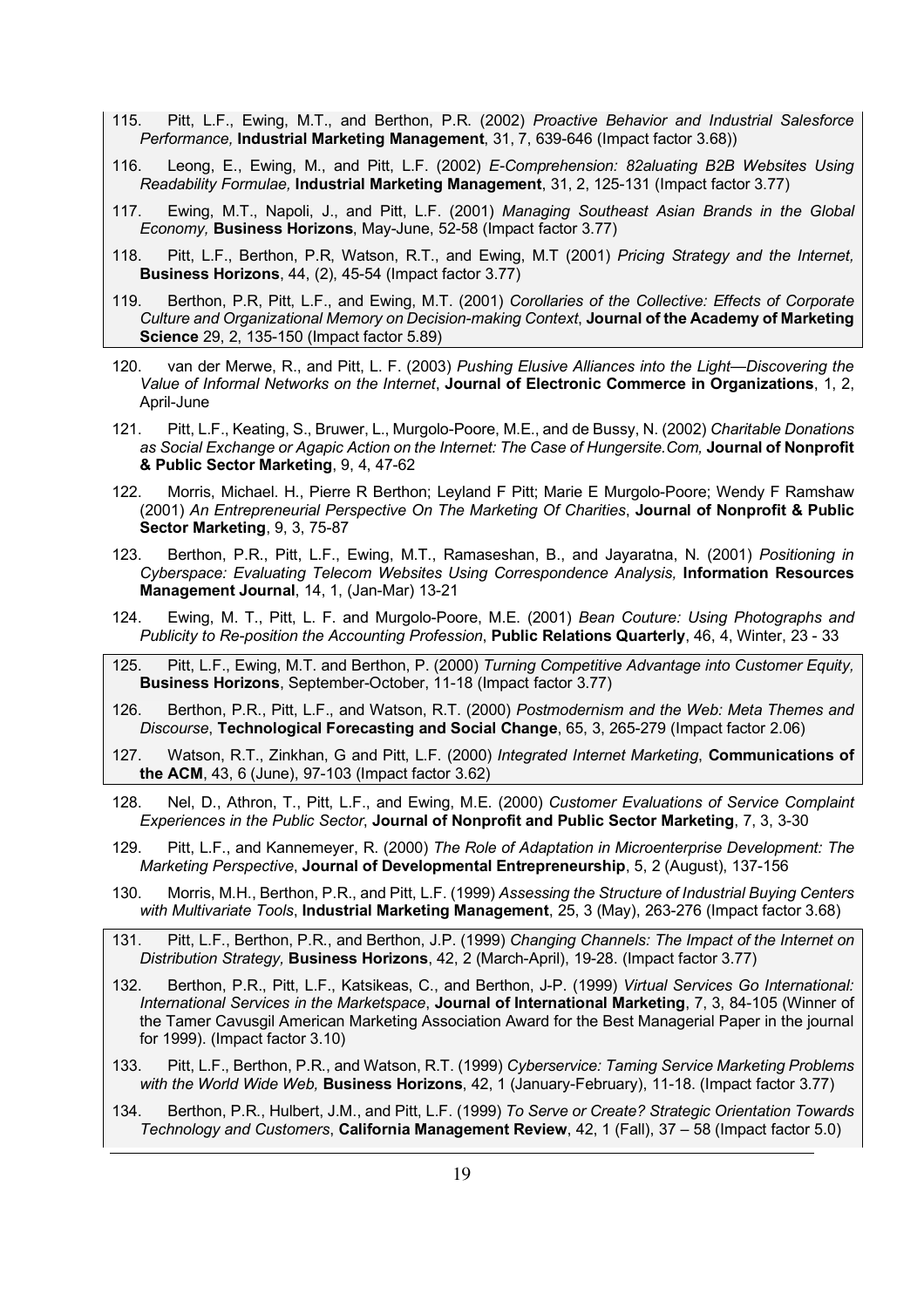- 135. Pitt, L.F., and Foreman, S.K. (1999) *Internal Marketing's Role in Organizations: A Transaction Cost Perspective,* **Journal of Business Research**, 44, 1 (January), 25-36 (Impact factor 3.35)
- 136. Caruana, A., Pitt, L.F., and Berthon, P.R. (1999) *The Excellence–Market Orientation Link: Some Consequences for Service Firms,* **Journal of Business Research**, 44, 1 (January), 5-15 (Impact factor 3.35)
- 137. Berthon, P.R., Hulbert, J, and Pitt, L.F. (1999) *Brand Management Prognostications,* **Sloan Management Review**, 40, 2 (Winter), 53 – 65 (Impact factor 1.53)
- 138. Ainslie, Andrew and Leyland Pitt, (1998) *Marketplace: Unibank and the Analysis of the Excursioncard Customer Database: A Practical Application of Statistical Techniques in Database Marketing*, **Journal of Interactive Marketing**, 12/3 (Summer), 57-66 (Impact factor 2.78)
- 139. Watson, R.T., Pitt, L.F., and Akselsen, S. (1998) *Attractors; Building Mountains in the Flat Landscape of the World Wide Web,* **California Management Review**, 40, 2 (Winter), 36-56 (Impact factor 5.0)
- 140. Watson, R.T., Pitt, L.F., and Kavan, B.C. (1998) *Measuring Information Systems Service Quality: Lessons From Two Longitudinal Case Studies*. **MIS Quarterly**, 23 (1), 61-79 (Impact factor 5.31)
- 141. Berthon, P.R., Pitt, L.F., and Morris, M.H. (1998) *Marketing and Technical Managers: An Interfunctional Exploration of Perceptions of Decision-Making Context,* **Journal of Business Research**, 42, 1, 25 – 38 (Impact factor 3.35)
- 142. Pitt, L.F., Watson, R.T., and Kavan, B.C. (1997) *Measuring Information Systems Service Quality: Concerns for a Complete Canvas.* **MIS Quarterly**, 21, 5 (June), 209 - 219. (Impact factor 5.31)
- 143. Pitt, L.F., Berthon, P.R., and Robson, M.J. (1997) *The Internationalization of Management Education: A Global Dialogue*, **(Columbia) Journal of World Business**, 4 (Winter), 369-385 (Impact factor 2.39)
- 144. Watson, R.T., Pitt, L.F., and Berthon, P.R. (1996) *Service: The Future of Information Technology*, **Database: Advances in Information Systems**, 27, 4 (Fall), 58 – 67 (Impact factor 0.64)
- 145. Morris, M.H., Avila, R., and Pitt, L.F. (1997) *Pricing Under Conditions of Environmental Turbulence: A Conceptual and Empirical Assessment.* **Journal of Marketing Management**, 6, 2, 1 - 16
- 146. Berthon, P.R. Pitt, L.F., and Morris, M.H. (1996) *External and Internal Customer Managers: Differences in Perception and Decision Making in the Marketing and Humanities Resource Dyad,* **Journal of Applied Business Research**, 12, 1 (Winter 1995/1996), 77 - 88
- 147. Berthon, P.R., Pitt, L.F., Watson, R.T. (1996) *Marketing Communication and the World Wide Web.* **Business Horizons**, 39, 5 (September-October), 24–32. (Impact factor 3.77)
- 148. Berthon, P.R., Pitt, L.F., and Watson, R.T. (1996) *The World Wide Web as an Advertising Medium: Towards an Understanding of Conversion Efficiency.* **Journal of Advertising Research**, Vol. 36, 1 (January/February) (Special 60th Anniversary Edition), 43-53 (This is one of the top 5 most cited articles in the Journal of Advertising Research) (this paper has more than 700 citations in Google Scholar) (Impact factor 2.56)
- 149. Morris, M.H., Hansen, S.D., and Pitt, L.F. (1995) *Environmental Turbulence and Organizational Buying: The Case of Health Benefits in South Africa.* **Industrial Marketing Management**, 24, 305–315 (Impact factor 3.68)
- 150. Pitt, L.F., Watson, R.T., and Kavan, B.C. (1995) *Service Quality–A Measure of Information Systems Effectiveness*. **MIS Quarterly**, 19, 2 (June), 173–187 (this paper has more than 1800 citations on Google Scholar) (Impact factor 5.31)
- 151. Morris, M.H., and Pitt, L.F. (1995) *Entrepreneurship and the Informal Sector: A Third World Perspective*. **The Journal of Small Business Management**, 33, 1 (Jan), 78–86 (Impact factor 1.35)
- 152. Morris, M.H., and Pitt, L.F. (1993) *Do Strategy Frameworks Apply in the United States and Abroad?* **Industrial Marketing Management**, 22, 215–221 (Impact factor 3.68)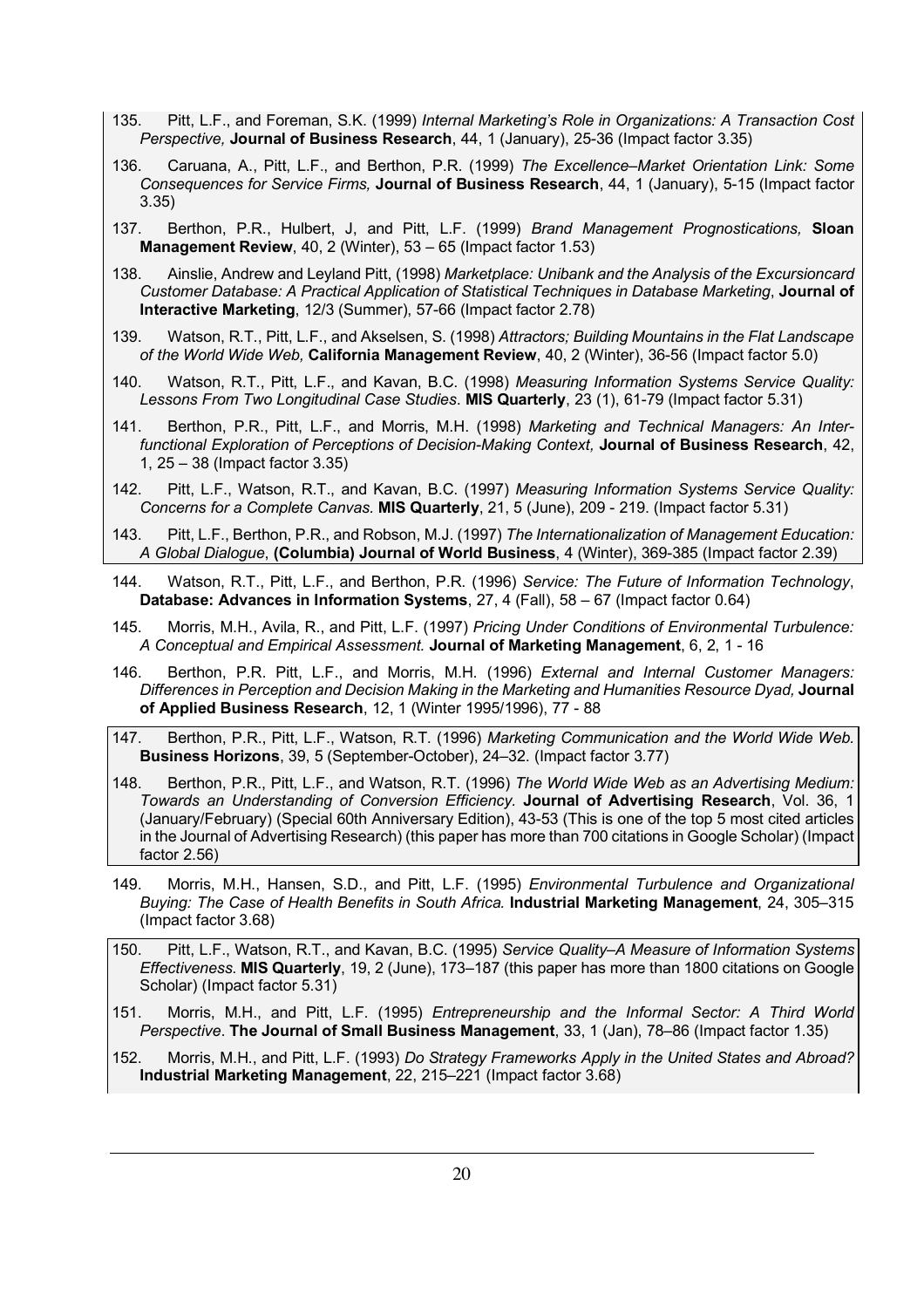- 153. Ainslie, A.S., and Pitt, L.F. (1992) *Customer Retention Analysis: An Application of Descriptive and Inferential Statistics in Database Marketing*. **Journal of Direct Marketing** (now the **Journal of Interactive Marketing)**, 6, 3, Summer, 31–43 (Impact factor 2.78)
- 154. Pitt, L.F., and Ramaseshan, B. (1990) *Apprehension About Communication and Salespersons' Performance.* **Psychological Reports**, 67, 1355–1362 (Impact factor 1.023)
- 155. Ramaseshan, B., and Pitt, L.F. (1990) *Major Industrial Distribution Issues Facing Managers in Australia.* **Industrial Marketing Management,** 19, 3, 225–234 (Impact factor 3.68)

156. Nel, D., Pitt, L.F., and Watson, R.T. (1989) *Business Ethics: Defining the Twilight Zone.* **The Journal**  of Business Ethics, 8, 31-41 (Impact factor 1.47)

- 157. Pitt, L.F., and Abratt R. (1986) *Corruption in Business–Are Management Attitudes Right?* **Journal of Business Ethics**, 5, 39–44 (Impact factor 1.47)
- 158. Abratt, R., and Pitt, L.F. (1985) *Pricing Practices in Two Industries.* **Industrial Marketing Management**, 14, 4, November, 301–306 (Impact factor 3.68)

#### **B. In European Journals**

- 159. Shum, V., Park, A., Maine, E., and Pitt, L.F. (2019) *A Bibliometric Study of Research-Technology Management, 1998-2017*, **Research-Technology Management**, January-February, 31-40 (Impact factor, 1.796)
- 160. Hannah, D., Parent, M., Pitt, L.F., and Berthon, P.R. (2019) *Secrets and Knowledge Management Strategy: The Role of Secrecy Appropriation Mechanisms in Realizing Value from Firm Innovations*, **Journal of Knowledge Management**, 23, 2, 297-312 (Impact factor 2.03)
- 161. Wiid, R., Pitt, L.F., Mills, A.J., and Grant, P.S. (2015) *No joke: Understanding public sentiment towards selling and salespeople through cartoon analysis*, **Marketing Theory**, 16, 2, 171-193 (Impact factor 1.53)
- 162. Chakrabarti, R., Barnes, B., Berthon, P.R., Pitt, L.F., and Monkhouse, L. (2014) *Goal orientation effects on behavior and performance: evidence from international sales agents in the Middle East*, **International Journal of Human Resources Management**, 25, 2, 317-340 (Impact factor 0.92)
- 163. Steyn, P., Pitt, L.F., Strasheim, A., Boshoff, C., and Abratt, R. (2010) *A Cross-Cultural Study of the Perceived Benefits of a Retailer Loyalty Scheme in Asia*, **Journal of Retailing and Consumer Services**, 17, 5, 355-373 (Impact factor 1.19)
- 164. Hsiu-Yuan Tsao, Leyland F. Pitt and Colin Campbell (2010) *Analyzing Loyalty-Based Consumer Segments to Budget for Loyalty and Promotion Programs and Maximize Market Share*, **Journal of the Operational Research Society**, 61, 10, 1523 -1529 (Impact factor 0.95)
- 165. Coudounaris, D., Kvasova, O., Leonidou, L.C., Pitt, L.F., and Nel, D. (2009) *Fifteen Good Years: An Analysis of Publications in Management International Review*, **Management International Review**, 49, 5, 671-684 (Impact factor 1.18)
- 166. Caruana, A., Pitt, L.F., Berthon, P.R., and Page, M.J. (2009) *Differentiation and Silver Medal Winner Effects*, **European Journal of Marketing**, 43, 11/12,1365-1377 (Impact factor 1.97)
- 167. Hsiu-Yuan Tsao, Pei-Chun Lin, Leyland F. Pitt and Colin Campbell (2009) *The Impact of Loyalty and Promotion Effects on the Retention Rate*, **Journal of the Operational Research Society**, 60, 5, 646-651 (Impact factor 0.95)
- 168. Ferreira, C., Pitt, L.F., and Kietzmann, J.H. (2020) *From the outside in: The sharing economy and its impact on hybrid entrepreneurship*, **International Review of Entrepreneurship**, (forthcoming)
- 169. Park, A., Montecchi, M., Feng, C., Plangger, K. A, and Pitt, L.F. (2020) *Understanding Fake News: A Bibliographic Perspective*, **Defense Strategic Communications**, 8, Autumn, 141-172
- 170. Plangger, K.A., and Pitt, L.F. (2020) *Brands and brand management under threat in an age of fake news*, **Journal of Product and Brand Management**, 29, 2, 141-143 (Impact factor 1.83)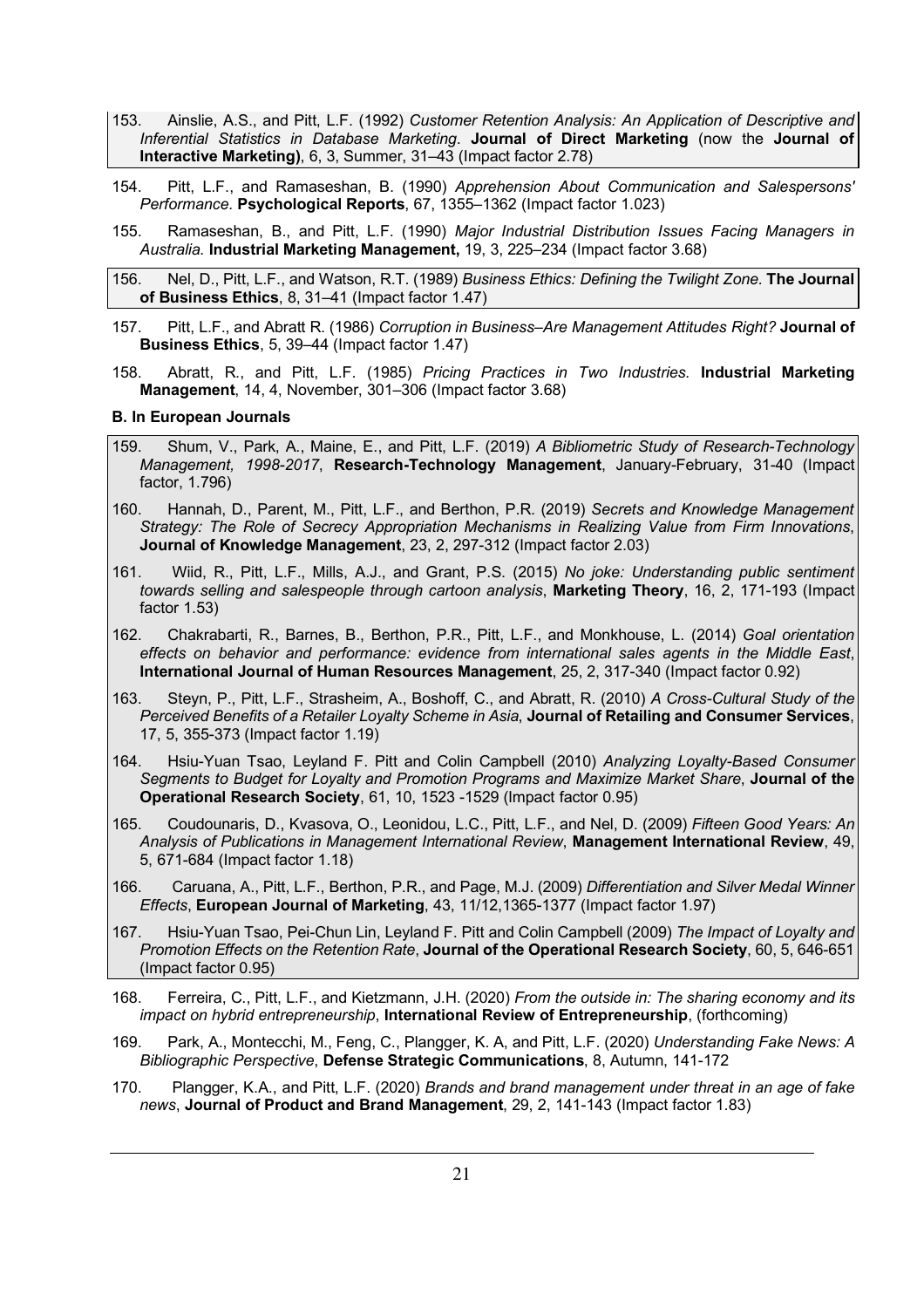- 171. Heinonen, K., Kietzmann, J., and Pitt, L.F. (2020) *AI and Machine Learning in Services Management: An Introduction to the Special Issue*, **Journal of Service Management** (forthcoming).
- 172. Kietzmann, J. and Pitt, L. (2020) *Computerized content analysis of online data – opportunities for marketing scholars and practitioners*. **European Journal of Marketing**, 54, 3, 473-477
- 173. Chohan, R., Watson, R., & Pitt, L. (2019). *Perspectives: client–agency opportunism: how does it happen and what can we do about it?*. **International Journal of Advertisin***g*, *38*(8), 1303-1312.
- 174. Paschen, J., Kietzmann, J.H. and Pitt, L.F. (2019) *Editorial to the Special Issue: Emerging Technologies and Value Creation in Business and Industrial Marketing*, **Journal of Business and Industrial Marketing**, 34, 7, 1401-1402
- 175. Flostrand, A., Kietzmann, J.H., and Pitt, L.F. (2019) *Fake News and Brand Management: A Delphi Study of Impact, Vulnerability, and Mitigation*, **Journal of Product and Brand Management**, 29, 2, 246- 254 (Impact factor 1.83)
- 176. Ferreira, C., Lord Ferguson, S.T., and Pitt, L.F. (2019) *Entrepreneurial Marketing and Hybrid Entrepreneurship: The Case of JM Reid Bamboo Rods,* **Journal of Marketing Management**, 35, 9-10, 867-885
- 177. Robertson, J., McCarthy, I., and Pitt, L.F. (2019) *Leveraging Social Capital in University-Industry Knowledge Transfer Strategies: A Comparative Positioning Framework*, **Knowledge Management Research & Practice**, 17(4), 461-472
- 178. Pitt, L.F., and Treen, E.R. (2019) *Special issue of the Journal of Strategic Marketing 'the state of theory in strategic marketing research – reviews and prospects'*, **Journal of Strategic Marketing**, (forthcoming) available online DOI: 10.1080/0965254X.2018.1550906
- 179. Berthon, P.R., Treen, E.R., and Pitt, L.F. (2018) *How Truthiness, Fake News and Post-Fact Endanger Brands and What to Do About It*, **GfK Marketing Intelligence Review**, 10, 1, 18-23
- 180. Pitt, L.F. (2017) *Editorial: Ten Reasons Why Wine is a Magical Marketing Product*, **Journal of Wine Research**, 28, 4, 255-258
- 181. Paschen, J., Pitt, L.F., Kietzmann, J., Dabirian, A., and Farshid, M. (2017) *The Brand Personalities of Brand Communities: An Analysis of Online Communication*, **Online Information Review**, 41, 7, 1064- 1075 (Impact factor 1.15)
- 182. Blair, A., Atanasova, C., Pitt, L.F., Chan, A., and Wallstrom, A. (2017). *Assessing Brand Equity in the Luxury Wine Market by Exploiting Tastemaker Scores*, **Journal of Product and Brand Management,**  26, 5, 447-452. (Impact factor 1.83)
- 183. Bal, A. and Pitt, L.F. (2018) *Editorial: Marketing of the Arts and Public Affairs: Value from Different Perspectives*, **Journal of Public Affairs**, 18, 2, 1-2.
- 184. Treen, E., Pitt. L.F., Bredican, J. and Farshid, (2017) *App Service: How do Consumers Perceive the Quality of Financial Service Apps on Smart Devices?* **Journal of Financial Services Marketing**, 22, 3, 119-125
- 185. Morrish, S., Pitt, L.F., Vella, J., and Botha, E. (2017) *Where to Visit, What to Drink? A Cross-National Perspective on Wine Estate Brand Personalities*, **International Journal of Wine Business Research**, 29, 4,373-383.
- 186. Pitt, L.F., and Berthon, P.R. (2016) Editorial: *"Aesthetics, Ephemerality and the Luxury of Wine: Implications for Luxury Wine Marketing and Brand Management"*, **International Journal of Wine Business Research**, 28(2), 98-101
- 187. Berthon, P.R., and Pitt, L.F. (2016) Editorial: *The Technopocene: Technology's Transformation of People, Products and Brands*, **Journal of Product and Brand Management**, special issue, (Impact factor 1.83)
- 188. Morrison, S., Pitt, L.F., and Kietzmann, J.H. (2015) *Technology and Financial Services: Marketing in Times of U-Commerce*, **Journal of Financial Services Marketing**, 20, 4, 273-281.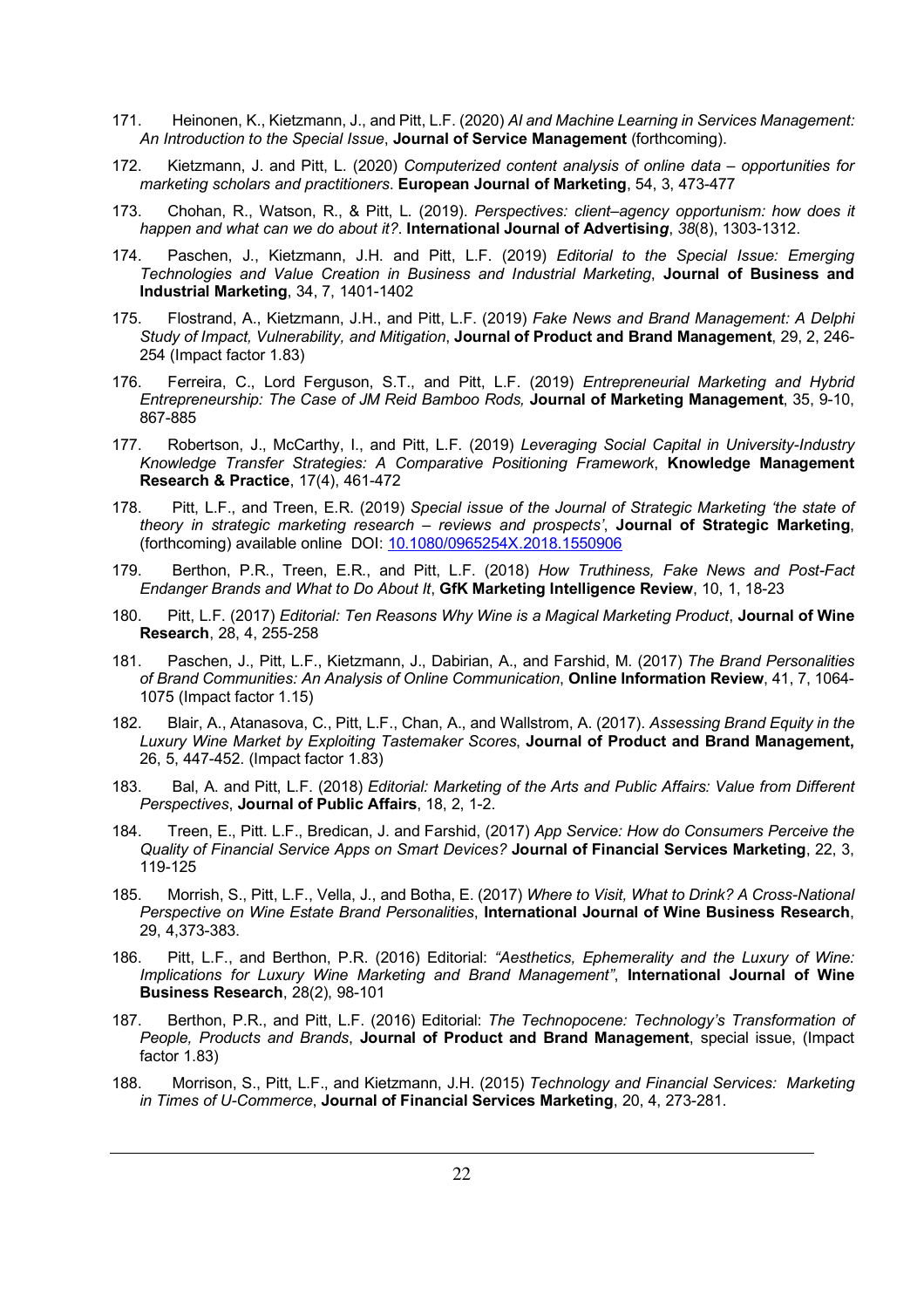- 189. Vigar-Ellis, D., Pitt, L.F., and Caruana A. (2015) *Does Objective and Subjective Knowledge Vary between Opinion Leaders and Opinion Seekers? Implications for Wine Marketing*, **Journal of Wine Research**, 26, 4, 304-318
- 190. Vigar-Ellis, D., Pitt, L.F., and Caruana A. (2015) *Knowledge effects on the exploratory acquisition of wine*, **International Journal of Wine Business Research**, 27, 2, 84-102
- 191. Boon, E., L.F. Pitt, and N. Ofek (2015). *"Deal of the day": an analysis of subscriber purchase behavior*, **Tourism and Hospitality Research**, 15, 2, 105-114.
- 192. Vella, J., Caruana, A., and Pitt, L.F. (2014) *Elements Of A Talent Strategy For Effective Relationship Building: A Study Among Bank Sales And Service Providers*, **Journal of Financial Services Marketing**, 19, 2, p118-131.
- 193. DesAutels, P., Berthon, P.R., Pitt, L.F., and Caruana, A. (2015) *The impact of country connectedness and cultural values on the equity of a country's workforce: A cross-country investigation*, **Cross Cultural Management: an International Journal**, 22,1, 2-20 (Impact factor 0.45)
- 194. Beninger, S., Pitt, L.F., Parent, M., and Chan, A. (2014) *A Content Analysis Of Influential Wine Blogs*, **International Journal of Wine Business Research**, 26,3, 168-187 (Awarded Outstanding Paper of 2014)
- 195. DesAutels, P., Salehi-Sangari, E., Berthon, P.R., Rabinovich, T., and Pitt, L.F. (2013) *It Is Emergent: Five Propositions On The Relationship Between Creative Consumers And Technology*, **International Journal of Technology Marketing**, 9, 1, 72-85
- 196. Pitt, L.F., Robson, K.E., and Wallstrom, A. (2014) *Creative Market Segmentation: Understanding the Bugs in Consumer Behavior*, **Journal of Public Affairs**, 13, 2, 218-223
- 197. Hsiu-Yuan Tsao, Leyland F. Pitt and Colin Campbell (2014) *Discriminating Between Behavior Using Market Data from Panels*, **International Journal of Marketing Research**, 56, 1, 73-88 (Impact factor 0.63)
- 198. Pitt, L.F. (2012) *Web 2.0, Social Media and Creative Consumers – Implications for Public Policy: Introduction to the Special Edition*, **Journal of Public Affairs**, 12, 2, 105-108
- 199. Jan H. Kietzmann, Bruno S. Silvestre, Ian P. McCarthy and Leyland F. Pitt (2012) *Unpacking the Social Media Phenomenon: Towards a Research Agenda*, **Journal of Public Affairs**, 12, 2, 109-119
- 200. Page, K.L., and Pitt, L.F. (2012) *Web 2.0, Social Media and Creative Consumers: Special Issue (Editorial)*, **Journal of Consumer Behavior**, 10, 6, 1-3
- 201. Mills, A., Pitt, L.F., and Sattari, S. (2011) *Reading Between The Vines: Analyzing The Readability Of Consumer Brand Wine Websites*, **International Journal of Wine Business Research**, 24, 3,169 – 182 (One of four Highly Commended Papers in the journal for 2012).
- 202. Vella, J., Caruana, A., and Pitt, L.F. (2012) *The Effect of Behavioural Activation and Inhibition on CRM Adoption*, **International Journal of Bank Marketing**, 30, 1, 43-59
- 203. Vella, J., Caruana, A., and Pitt, L.F. (2011) *Equity sensitivity, perceived performance and organizational commitment among bank managers,* **Journal of Financial Services Marketing**, 17, 1, 5- 18
- 204. Vella, J., Caruana, A., and Pitt, L.F. (2013) *Organizational commitment and users' perception of ease of use: A study among bank managers*, **Journal of Management Development**, 32, 4, 351-362
- 205. Pitt, L.F. (2011) *Advertising Financial Services: Introduction to the Special Issue*, **Journal of Financial Services Marketing**, 16, 3/4, 171-172
- 206. Steyn, P.G., Pitt, L.F, and Chakrabarti, R. (2011) *Financial services ads and viewer response profiles: Psychometric properties of a shortened scale*, **Journal of Financial Services Marketing,** 16, 3/4, 210- 219
- 207. Reyneke, M., Sorokáčová, A., Pitt, L.F. (2012) *Managing Brands in Times of Economic Downturn: How Do Luxury Brands Fare?* **Journal of Brand Management**,19, 6, 457-466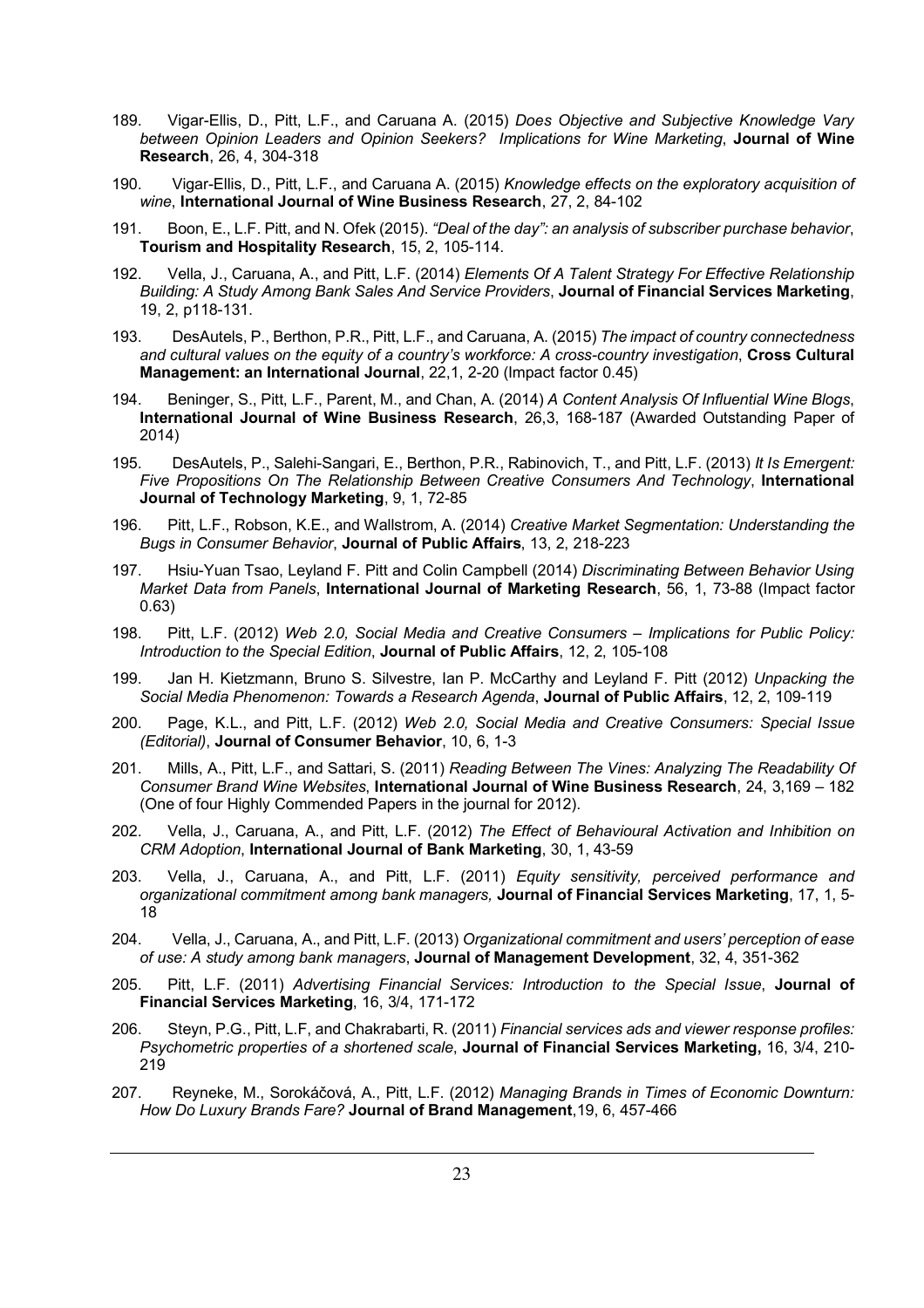- 208. Pitt, L.F., Caruana, A., and Sattari, S. (2011) *How Readable Are Mission Statements? An Exploratory Study*, **Corporate Communications: an International Journal**, 16, 4, 282 - 292
- 209. Wiid, R., Pitt, L.F., and Engstrom, A. (2011) *Not so Sexy: Public Opinion of Political Sex Scandals as Reflected in Political Cartoons*, **Journal of Public Affairs**, 33, 2, 137-147
- 210. Chan, A., Pitt, L.F., and Mills, A. (2011) *How Readable are Environmental Policy Statements? An Exploratory Study within the IT Industry*, **Journal of Corporate Ownership and Control**, 8, 3, 258-267
- 211. Steyn, P., Ewing, M.T., van Heerden, G., Pitt, L.F., and Windisch, L. (2011) *From whence it came: Understanding source effects in consumer generated advertising*, **International Journal of Advertising**, 30, 1, 133-160 (Impact factor 1.09)
- 212. Halvorson, W., Bal, A.S., Pitt, L.F., and Parent, M. (2012) *Cashing in on the Green Dots: Marketing Ireland in Second Life*, **Marketing Intelligence and Planning**, 30, 6, 625-633
- 213. Steyn, P.G., Wallstrom, A., and Pitt, L.F. (2010) *Expressing Herself through Brands: A Comparative Study of Women in Six Asian-Pacific Nations*, **Journal of Brand Management**, 18, 3, 228-237
- 214. Reynecke, M., Pitt, L.F., and Berthon, P.R. (2011) *Luxury Wine Brand Visibility in Social Media: An Exploratory Study*, **International Journal of Wine Business Research**, 23, 1, 21-35 Winner of the Outstanding Paper Award at the Literati Network Awards for Excellence 2012 for best paper in the journal
- 215. Reynecke, M., Berthon, P.R., Pitt, L.F., and Parent, M. (2011) *Luxury Wine Brands as Gifts: Ontological and Aesthetic Perspectives*, **International Journal of Wine Business Research**, 23, 3, 258- 270
- 216. Tsao, H-Y., Berthon, P.R., Pitt, L.F., and Parent, M. (2011) *Brand Signal Quality of Products in an Asymmetric Online Information Environment: An Experimental Study*, **Journal of Consumer Behaviour**, 10, 4, 169-178
- 217. Pitt, L.F., Sattari, S., and Bevelander, D.L. (2010) *Are Business School Mission Statements Readable? Evidence From The Top 100*, **Journal of Strategic Management Education**, 6, 4, 1-16 (Lead article)
- 218. Steyn, P.G., Wallstrom, A., and Pitt, L.F. (2010) *Consumer Generated Content and Source Effects in Financial Services Advertising: An Experimental Study*, **Journal of Financial Services Marketing**, 15, 1, 32-48
- 219. Bal, A., Campbell, C.L., Pitt, L.F., and Payne, N. (2010) *Political Ad Portraits: A Visual Analysis of Viewer Reaction to Online Political Spoof Advertisements,* **Journal of Public Affairs**, 10, 4, 313-328
- 220. Bal, A., Pitt, L. F., Berthon, P.R., and DesAutels, P. (2009) *Caricatures, Cartoons, Spoofs and Satires: Political Brands as Butts*, **Journal of Public Affairs**, 9 (November), 229-237 (Lead Article)
- 221. Pierre Berthon, Albert Caruana, Deon Nel, Robert Opoku, Leyland Pitt, Asa Wallstrom, (2009) *Online communication of brand personality: A study of MBA programs of top business schools*, **Journal of General Management**, Autumn, 47-64
- 222. Bäckström, L., Pitt, L.F., Campbell, C.L., and Nel, D. (2009) *Personal Acquaintances and Salespeople in Financial Services: Differences Between Customers and Friends*, **Journal of Financial Services Marketing**, 14,1, 26-39
- 223. Pitt, L.F., Watson, R.T., Berthon, P.R., Piccoli, G., and Engstrom, A. (2009) *E-Commerce, Web 2.0 and Entrepreneurship: Opportunities in the U-Space*, **International Review of Entrepreneurship**, 7, 1, 5-20
- 224. Pitt, L.F., Nel, D., and van Heerden, G. (2009) *Web 2.0 and the Open Source Movement: Liberating Textbooks*, **International Review of Entrepreneurship**, 7, 1, 33-56
- 225. Pitt, L.F., Nel, D., van Heerden, G., and Chan, A. (2009) *The Global Text Project: New Horizons in Textbook Marketing*, **Marketing Intelligence and Planning**, 27, 3, 297-307
- 226. Kylie McMullen, Pinder Rehal, Katy Read, Judy Luo, Ashley Wu, Pitt, L.F., Papania, L., and Campbell, C.L. (2009) *Selling the Canadian Forces' Brand to Canada's Youth,* **Marketing Intelligence and Planning**, 27, 4, 474-485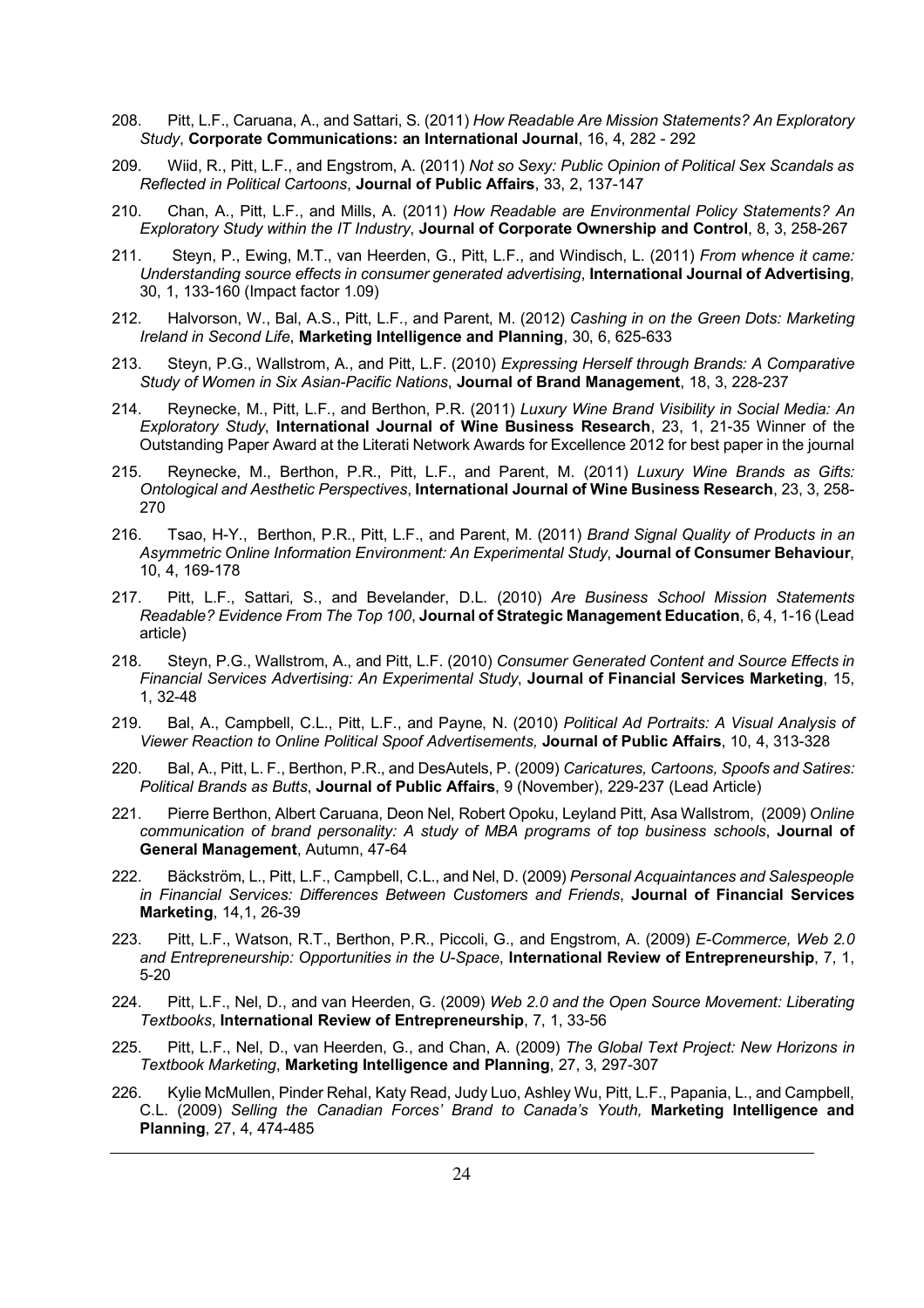- 227. Pitt, L.F. (2008) *Paul Erdös, Kevin Bacon and I: In praise of co-authorship*, **International Journal of Advertising**, 27, 2 (Impact factor 1.09)
- 228. Terblanche, N.S., Pitt, L.F., Nel, D., and Wallstrom, A. (2008) *Corporate Governance and Business Ethics: Pictures of the Policies*, **Journal of Corporate Ownership and Control**, 6, 2, 445-454
- 229. Pitt, L.F., and Schlegelmilch, B. (2008) *Juggling Janus – Strategy For General Managers In An Age Of Paradoxical Trends*, **Journal of General Management**, 33,3 67-82
- 230. Berthon, P.R., Pitt, L.F., Cyr, D., and Campbell, C. (2008) *e-Readiness and Trust: Macro and Micro Dualities for E-Commerce in a Global Environment*, **International Marketing Review**, 25, 6, 700-714 (Impact factor 1.85)
- 231. Pitt, L.F., and McCarthy, I. (2008) *Connecting Product Innovation Management And Marketing*, (editorial) **Journal of Commercial Biotechnology**, Special Edition on the Biotechnology-Marketing Interface, 14, 3, 197-200
- 232. Pierre Berthon, Leyland Pitt, Deon Nel, Esmail Salehi-Sangari, Anne Engstrom (2008) *The Biotechnology and Marketing Interface: Functional Integration using Mechanistic and Holographic Responses to Environmental Turbulence*, **Journal of Commercial Biotechnology**, Special Edition on the Biotechnology-Marketing Interface, 14, 3, 213-224
- 233. Tudhope, L.E., Prinsloo, M., Pitt, L.F., and Barnes, B. (2008) *Diabetes Knowledge and Physician Compliance: Evidence of Links in a Large South African Sample*, **Journal of Medical Marketing**, 8, 1, 169-176
- 234. McCarthy, I., Pitt, L.F., Campbell, C., van der Merwe, R., and Salehi-Sangari, E. (2007) *Exploiting the Business Opportunities in Bio-Tech Connections: The Power of Social Networks*, **Journal of Commercial Biotechnology**, 13, 4, 245-253
- 235. Pitt, L.F., and Papania, L. (2007) *In The Words: Managerial Approaches To Exploring Corporate Identity And Image Through Content Analysis*, **Journal of General Management**, 32, 4, Summer, 1-16
- 236. Pitt, L.F., and Schlegelmilch, B. (2007) *Juggling Janus: Dealing With Trends In An Age Of Paradox*, **European Business Forum**, 29, Summer, 22-23
- 237. van der Merwe, R., Pitt, L.F., Barnes, B. R., Berthon, P.R., and Salehi-Sangari, E. (2007) *Finding the Hidden Value in SME Networks: Evidence from the Biotech Industry*, **International Journal of Enterprise Network Management**, 2, 2, 145-166
- 238. Opoku, R. A., Abratt, R., Bendixen, M., and Pitt, L.F. (2007) *Communicating Brand Personality: Are the Websites Doing the Talking for Food SME's?*, **Qualitative Market Research**, 10, 4, 362-374
- 239. Pitt, L.F., Salehi-Sangari, E., Berthon, J-P., and Nel, D. (2007) *Icon's Influence: Customer- and Innovation Orientations in South African Firms*, **Marketing Intelligence and Planning**, 25, 2, 157-174
- 240. Chakrabarti, R., Berthon, P.R., Watson R. T., and Pitt, L.F. (2007) *Quality Management in Business Relationships: The Role of Brands in an Open Source Environment*, **Total Quality Management & Business Excellence**, Special Edition on Quality Management in Business Relationships, 18, 8, 947- 955 (Impact factor 1.32)
- 241. Pitt, L.F., Opoku, R., Hultman, M., Abratt, R., and Spyropoulou, S. (2007) *What I Say About Myself: Communication of Brand Personality by African Countries Through Their Tourism Websites*, **Tourism Management**, 28, 835-844 (Impact factor 2.55)
- 242. van der Merwe, R., Pitt, L.F., Berthon, P.R. and Barnes, B. (2007) *Analyzing 'Theory Networks': Identifying the Pivotal Theories in Marketing*, **Journal of Marketing Management**, 3 (4), 181-206
- 243. Tudhope, L.E., Prinlsoo, M., Pitt, L.F., and Barnes, B. (2006) *Physician Compliance and Market Demographics*, **Journal of Medical Marketing**, 7, 1, 64-70
- 244. Berthon, J-P., Prinsloo, M., and Pitt, L.F. (2006) *From service factory to service theatre: Solving the positioning dilemma in the medical practice*, **Journal of Medical Marketing**,7, 1, 55-63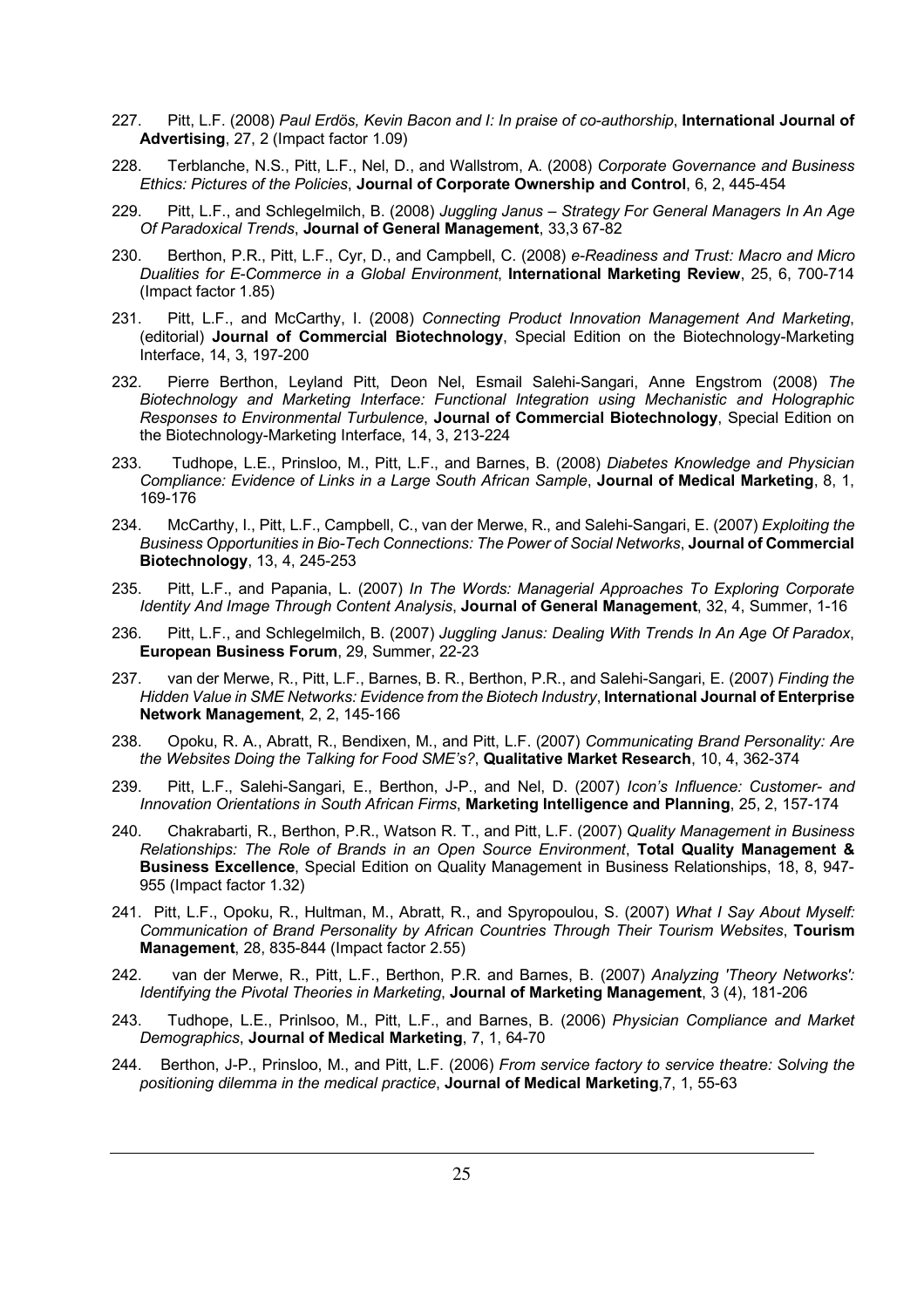- 245. Opoku, R. A., Abratt, R., and Pitt, L.F. (2006) *Communicating Brand Personality: Are the Websites Doing the Talking for the Top South African Business Schools?*, **Journal of Brand Management**, 14,1- 2, 20-39
- 246. Pitt, L.F., Berthon, P.R., Page, M. J., and Spyropoulou, S. (2006) *How Well Are Business Schools Managing Their Brands: A Research Note*, **Journal of General Management**, 31, 3 (Spring), 1-10 Republished in 2008 as one of five chosen articles in a special issue of the same journal, *"JGM: Through the Years"* – to re-establish the publication's eminence amongst its readers, and also to progress towards expanding its global reach. With this in mind, we intend to provide a showcase of what we feel are some of the most exemplary papers to have been published in the JGM since its inception."
- 247. Tsao, H., Pitt, L.F., and Berthon, P.R (2006) *An Experimental Study Of Brand Signal Quality Of Products In An Asymmetric Information Environment*, **Omega**, 34, 4, 397-405 (Impact factor 4.38)
- 248. Berthon, P.R., and Pitt, L.F. (2005) *The Paradox of Advertising*, **International Journal of Advertising**, 24, 4 539-541 (Impact factor 1.09)
- 249. Davies, M., Pitt, L.F., Shapiro, D., and Watson, R.T. (2005) *Betfair.Com: Five Technology Forces Revolutionize Worldwide Wagering*, **European Management Journal**, 23, 5 (October), 533-541 (Impact factor 1.22)
- 250. Karlsson, T.; Kuttainen, C., Pitt, L.F., and Spyropoulou, S. (2005) *Price As A Variable In Online Consumer Tradeoffs*, **Marketing Intelligence and Planning**, 23, 4, 350-358
- 251. Pitt, L.F., Berthon, P.R., Caruana, A., and Berthon, J.P. (2005) *The State of Theory in Three Premier Advertising Journals: A Research Note*, **International Journal of Advertising**, 24, 2, 241-250 (Impact factor 1.09)
- 252. Page, M.J., Bevelander, D., and Pitt, L.F. (2004) *Positioning the Executive MBA Product: Lets Not Forget the Requirements of The Corporate Market,* **Journal of General Management**, 30 (1), Autumn: 1-13
- *253.* Watson, R.T., Akselsen, S., Monod, E., and Pitt, L.F. (2004) *The Open Tourism Consortium: Laying the foundations for the future of tourism* **European Management Journal**, 22, 3 (June), (315-326) (Impact factor 1.22)
- 254. Murgolo-Poore, M.E., Pitt, L. F., Berthon, P.R. (2003) *Three Theoretical Perspectives On One Of Marketing's Most Fundamental Exchanges: Propositions On Partner Seeking*, **Marketing Theory**, 3, 2(June) 235-255 (Impact factor 1.53)
- *255.* Leong, E., Ewing, M., and Pitt, L.F. (2004) *Analysing competitors' online persuasive themes with text mining*, **Marketing Intelligence and Planning**, 22, 2, May, 187-200
- *256.* van der Merwe, R., Pitt, L.F., and Berthon, P.R. (2004) *Elucidating Elusive Ensembles: The Strategic Value of Informal Internet Networks*, **European Management Journal**, 22, 1 (February), 12-26 (Impact factor 1.22)
- 257. Berthon, P.R., Hulbert, J.M, and Pitt, L.F. (2003) *Innovation Or Customer Orientation? An Empirical Investigation* **European Journal of Marketing**, 38, 9/10, 1065-1090 (Impact factor 1.97)
- 258. Krepapa, A., Berthon, P.R., Webb, D., and Pitt, L.F. (2003) *Mind The Gap: An Analysis Of Service Provider Vs. Customer Perceptions Of Market Orientation And Its Impact On Satisfaction,* **European Journal of Marketing**, 37 (1): 197 – 218 (Impact factor 1.97)
- *259.* Berthon, P.R., Ewing, M.T., Pitt, L.F., and Berthon, J-P (2003) *Reframing Replicative Research In Advertising*, **International Journal of Advertising**¸ 22, 4, 511-530 (Impact factor 1.09)
- *260.* Caruana, A., Pitt, L.F., and Ewing, M.T. (2003) *The Market Orientation-Performance Link: The Role of Service Reliability*, **The Service Industries Journal**, 23, 4 (September)
- *261.* Pitt, L.F., Napoli, J., and van der Merwe, R. (2003) *Managing the Franchised Brand: The Franchisee's Perspective*, **Journal of Brand Management**, 10, 6 (August) 411-420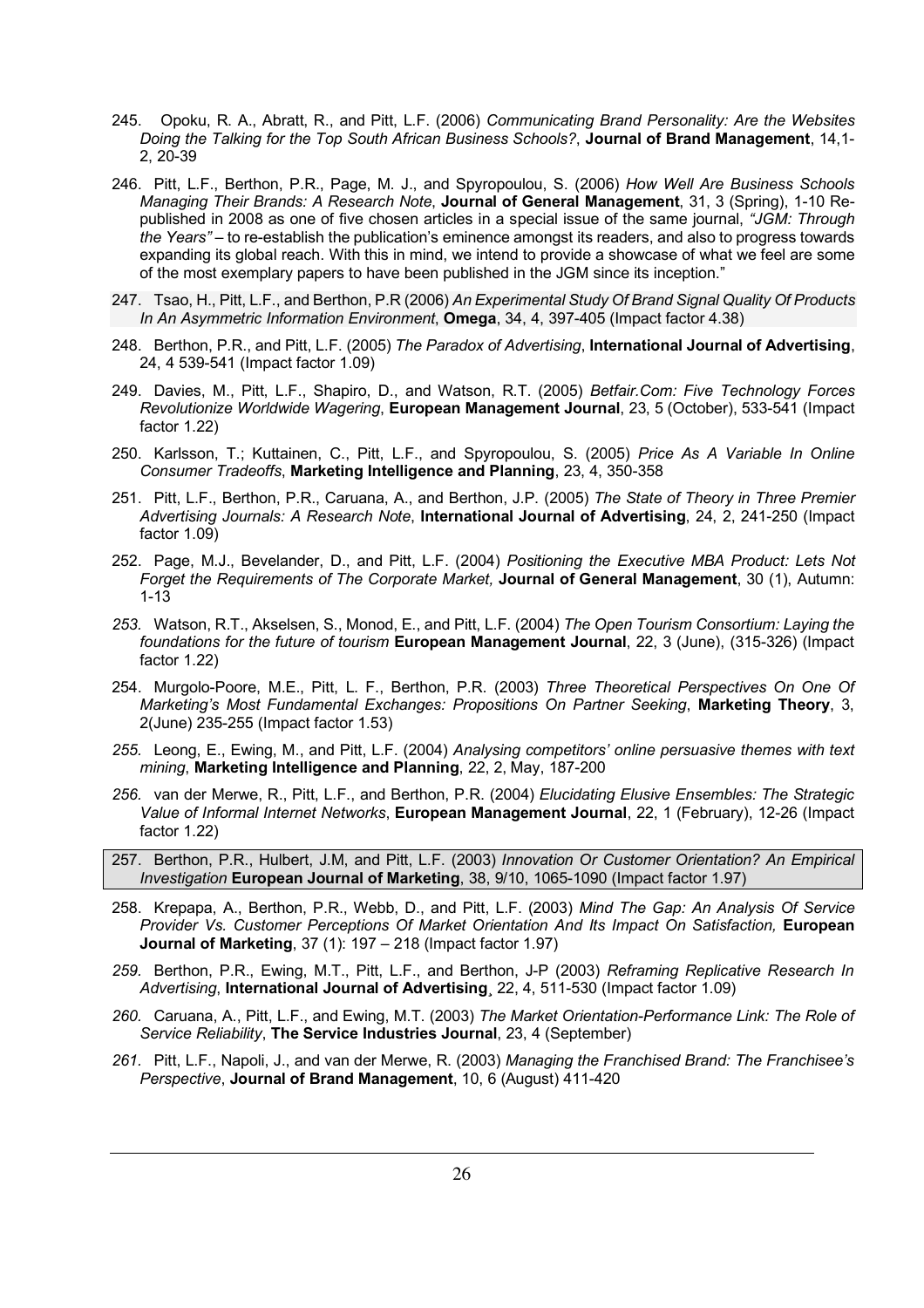- *262.* Hulbert, J.M., Pitt, L.F., and Ewing, M.T. (2003) *Defections, Discourse and Devotion: Some Propositions on Customer Desertion, Dialogue and* Loyalty, **Journal of General Management**, 28, 3 (Spring) 43-51)
- *263.* Leong, E., Ewing, M., and Pitt, L.F. (2003) *Australian Marketing Managers' Perceptions of the Internet: A Quasi-longitudinal Perspective*, **European Journal of Marketing**, 37, 3-4, 554-571 (Impact factor 1.97)
- *264.* Murgolo-Poore, M.E., Pitt, L. F., Berthon, P.R., and Ewing, M.T. (2002) *Re-Inquiring and Progressing People as Products: A Research Agenda for New Media, New Methods and New Theories,* **Journal of Marketing Management,** 18, 5-6, July, 463-481
- *265.* van der Merwe, R., Pitt, L. F., and Berthon, P. R. (2003) *Are Excellent Companies Ethical? Evidence from an Industrial Setting*, **Corporate Reputation Review**, 5, 4, 343-357
- 266. de Bussy, N.M., Ewing, M. T., and Pitt, L. F. (2003) *Stakeholder Theory And Internal Marketing Communication: A Framework For Analysing The Influence Of New Media*, **Journal of Marketing Communication**, 9, 3, 147-161
- 267. Ewing, M. T., Napoli, J., Pitt, L. F., and Watts, A. (2002) *On the Renaissance of Domestic Brands in China*, **International Journal of Advertising**¸ 21, 2, 197-216 (Impact factor 1.09)
- 268. Ewing, M.T., Pitt, L. F., de Bussy, N.M., and Berthon, P.R. (2002) *Employment Branding in the Knowledge Economy*, **International Journal of Advertising**¸ 21, 1, 3-22 (Impact factor 1.09)
- 269. Murgolo-Poore, M.E., Pitt, L. F., and Fish, W. S. (2002) *The 3 C's Of Intranet Effectiveness: A Checklist For The General Manager*, **Journal of General Management**, 27, 4 (Summer) 1-14
- 270. Berthon, P.R., Capon, N., Hulbert, J.M., and Pitt, L.F. (2001) *Brand Custodianship: A New Primer for Senior Managers*, **European Management Journal**, 19, 3, 215-227 (Impact factor 1.22)
- 271. Pitt, L.F., Murgolo-Poore, M.E., and Dix, S. (2001) *Changing Change Management: The Intranet As Catalyst*, **Journal of Change Management**, 2, 2 (December), 106 - 114
- 272. Wynne, C., Berthon, P.R., Pitt, L.F., Ewing, M.T., and Napoli, J. (2001) *The Impact Of The Internet On The Distribution Value Chain: The Case Of The South African Tourism Industry*, **International Marketing Review**, 18, 4, 420-431 (Impact factor 1.85)
- 273. Pitt, L.F. (2001) *Total E-clipse: Five New Forces for Strategy in the Digital Age*, **Journal of General Management**, 26, 4 (Summer), 1- 15
- 274. Murgolo-Poore, M.E., and Pitt, L.F. (2001) *Intranets and Employee Communication: PR Behind the Firewall*, **Journal of Communication Management**, 5, 3, 231-241
- 275. de Bussy, N.M., Watson, R.T., Pitt, L.F., and Ewing M.T. (2000) *Stakeholder Communication Management On The Internet: An Integrated Matrix For The Identification Of Opportunities*, **Journal of Communication Management**, 5, 2, 138-146
- 276. Aveyard, P., Pitt, L.F., Ewing, M.T., and de Bussy, N (2000) *As Inevitable as Death; What General Managers Need to Know About Taxing E-Commerce*, **Journal of General Management**, 25, 4, 38-50
- 277. Pitt, L.F., Berthon, P.R., and Robson, M.J. (2000) *Communication Apprehension and Perceptions of Salesperson Performance: A Multinational Perspective*, **Journal of Managerial Psychology**, 15, 1, 68 – 86 (Impact factor 1.22)
- 278. Berthon, P.R., Pitt, L.F., and Katsikeas, C. (1999) *Marketing and Technical Managers: An Inter-Functional Exploration of Problem Perception*, **European Journal of Marketing**, 33 (7/8), 772 – 792 (Impact factor 1.97)
- 279. Levett, P., Page, M, Nel, D., Pitt, L.F., Berthon, P.R., and Money, A.H (1999) *Toward an Application of Option Pricing Theory in the Valuation of Customer Relationships*, **Journal of Strategic Marketing**, 7, 275-285.
- 280. Morris, M. H, Pitt, L.F., Berthon, P.R., and Lane, N. (1999) *An Entrepreneurial Perspective on the Marketing of Universities*, **Journal of European Business Education**, 8, 2, 70 – 79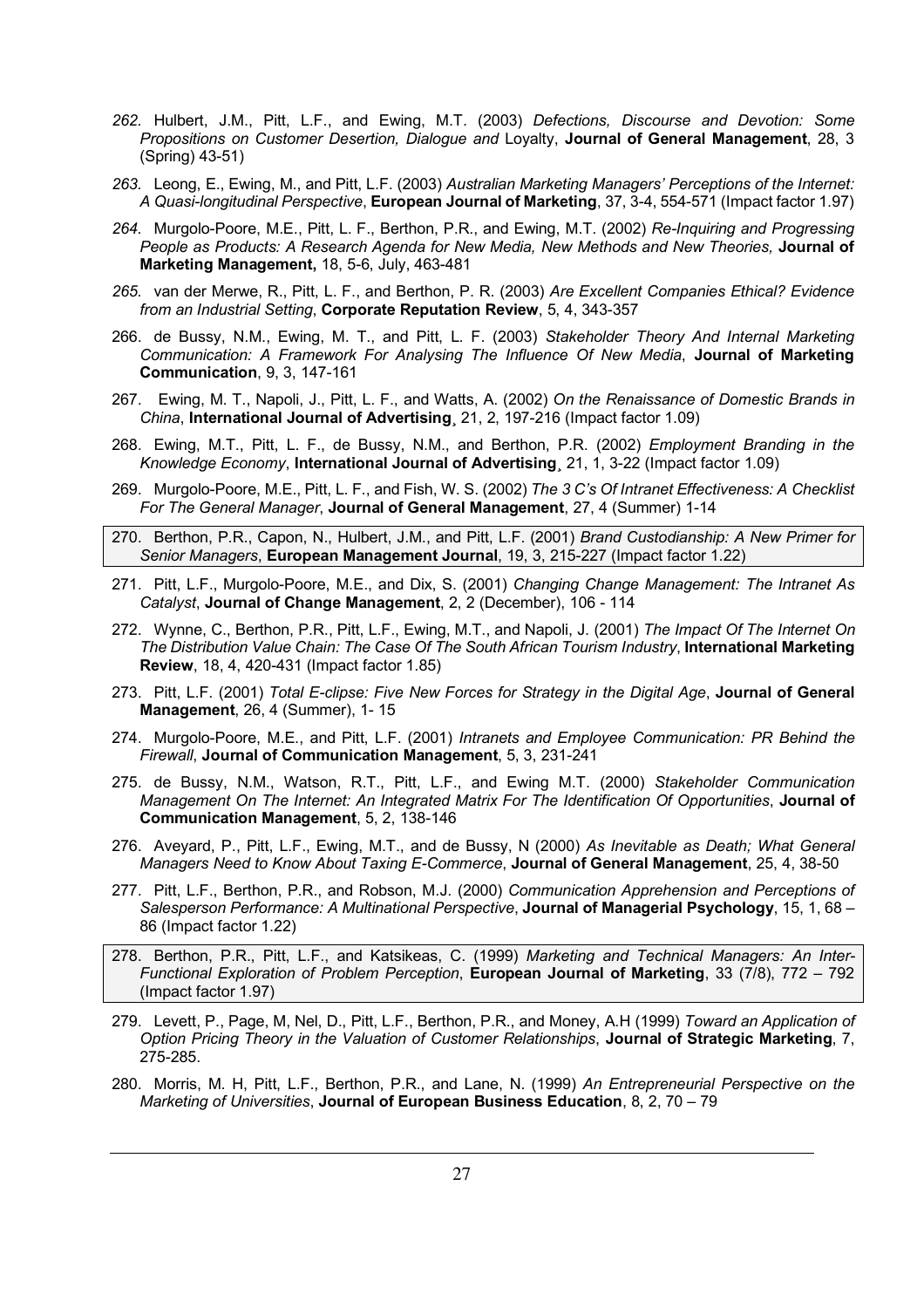- 281. Pitt, L.F. (1999) *Strategy in the Digital Age – Five New Forces?*, **E-Conomy: Management und Őkonomie in Digitalen Kontexten – Wittener Jahrbuch für Őkonomische Literatur**, November, 117- 124 (Germany)
- 282. Berthon, P., Lane, N., Pitt, L. and Watson. R. (1999) *World Wide Web; Instrument voor marketingcommunicatie - Modellen voor de identifikasie en de inschatting van kansen* **Marketing Select: Tijdschrift voor Strategische Marketing**, 3, 2, 23 – 33 (Dutch journal: translation – World Wide Web; Tool for Marketing Communication – Models for the Identification and Evaluation of Opportunities. Marketing Select – Journal for Strategic Marketing)
- 283. Berthon, P., Lane, N., Pitt, L. and Watson. R. (1998) *The World Wide Web as an Industrial Marketing Communication Tool: Models for the Identification and Assessment of Opportunities*. **Journal of Marketing Management**, 14: 691 –704
- 284. Pitt, L.F., Berthon, P.R., and Lane, N. (1998) *Gaps within the IS Department: Barriers to Service Quality*, **Journal of Information Technology**, 13, 191-200 (Impact factor 4.53)
- 285. Gillis, C., Pitt, L.F., Robson, M.J., and Berthon, P.R. (1998) *Communication in the Salesperson/Customer Dyad: An Empirical Investigation,* **Marketing Intelligence and Planning**, 16, 2, 100 - 106
- 286. Berthon, P.R., and Pitt, L.F. (1998) *The Marketing Amphisbaena: A Comment on Gordon Foxall's 'The Marketing Firm',* **Journal of Strategic Marketing**, 6, 2 (June), 161 - 166
- 287. Berthon, P., Pitt, L.F., Berthon, J-P., Crowther, C., Bruwer, L., Lyall, P., and Money, A.H. (1997) *Mapping the Marketspace: Evaluating Industry Web Sites Using Correspondence Analysis.* Journal of **Strategic Marketing**, 5, 4 (December), 233-242
- 288. Page, M.J., Pitt, L.F., and Berthon, P.R. (1997) *Before They Leave, Switch on the Light: Knowing the Value of Keeping Customers.* **Journal of Targeting, Measurement and Analysis for Marketing**, 5, 3, 232 - 246
- 289. Pitt, L.F., Berthon, P.R., and Morris, M.H. (1997) *Entrepreneurial Pricing: The Cinderella of Marketing Strategy*, **Management Decisions**, 35, 5 344-350
- 290. Prendergast, G., Pitt, L.F., and Berthon, P.R. (1997) *Packaging, The Environment, and European Legislation: Marketing's Response.* **The Journal of Euromarketing,** 6, 2, 75-98
- 291. Caruana, A., Pitt, L.F., and Berthon, P.R. (1997) *Right First Time in Service: Effects on Performance.*  **Journal of Services Marketing**, Vol. 34 (2), 28-31 (Impact factor 0.99)
- 292. Caruana, A., and Pitt, L.F. (1997) *INTQUAL: An Internal Measure of Service Quality and the Link Between Service Quality and Business Performance.* **The European Journal of Marketing**, 31, 8, 604 - 616. (Impact factor 1.97)
- 293. Pitt, L.F., Berthon, P.R., and Prendergast, G. (1997) *Visits, Hits, Caching and Counting On The World Wide Web: Old Wine In New Bottles?* **Internet Research**, Vol. 7,1, 5 – 8 (Impact factor 1.94)
- 294. Page, M.J., Pitt, L.F., Berthon, P.R. and Money, A.H. (1996) *Analysing Customer Defections and Their Effects on Corporate Performance: The Case of Indco.* **Journal of Marketing Management**, 12, 617– 627 Invited after being selected one of the 6 best papers of the 1996 Marketing Educators' Group Conference, University of Strathclyde, July 1996.
- 295. Nel, D., Pitt, L.F., Berthon, P.R., and Prendergast, G. (1996) *Social Decision Schemes and Group Processes: Some Impacts on Decision Making*. **Journal of Managerial Psychology** 11, 6, 4 – 17 (Impact factor 1.22)

296. Page, M.J., Pitt, L.F., Berthon, P.R (1996) *Analysing Customer Defections: Predicting the Effects on Corporate Performance*, **Long Range Planning**, 29, 6 (December), 821–834 (Impact factor 2.72)

297. Pitt, L.F., Berthon, P.R., and Watson, R.T. (1996) *Conversion and Efficiency on the World Wide Web: What Marketing Managers Might Want to Know*. **Journal of General Management**, 22, 1 (Autumn), 1– 13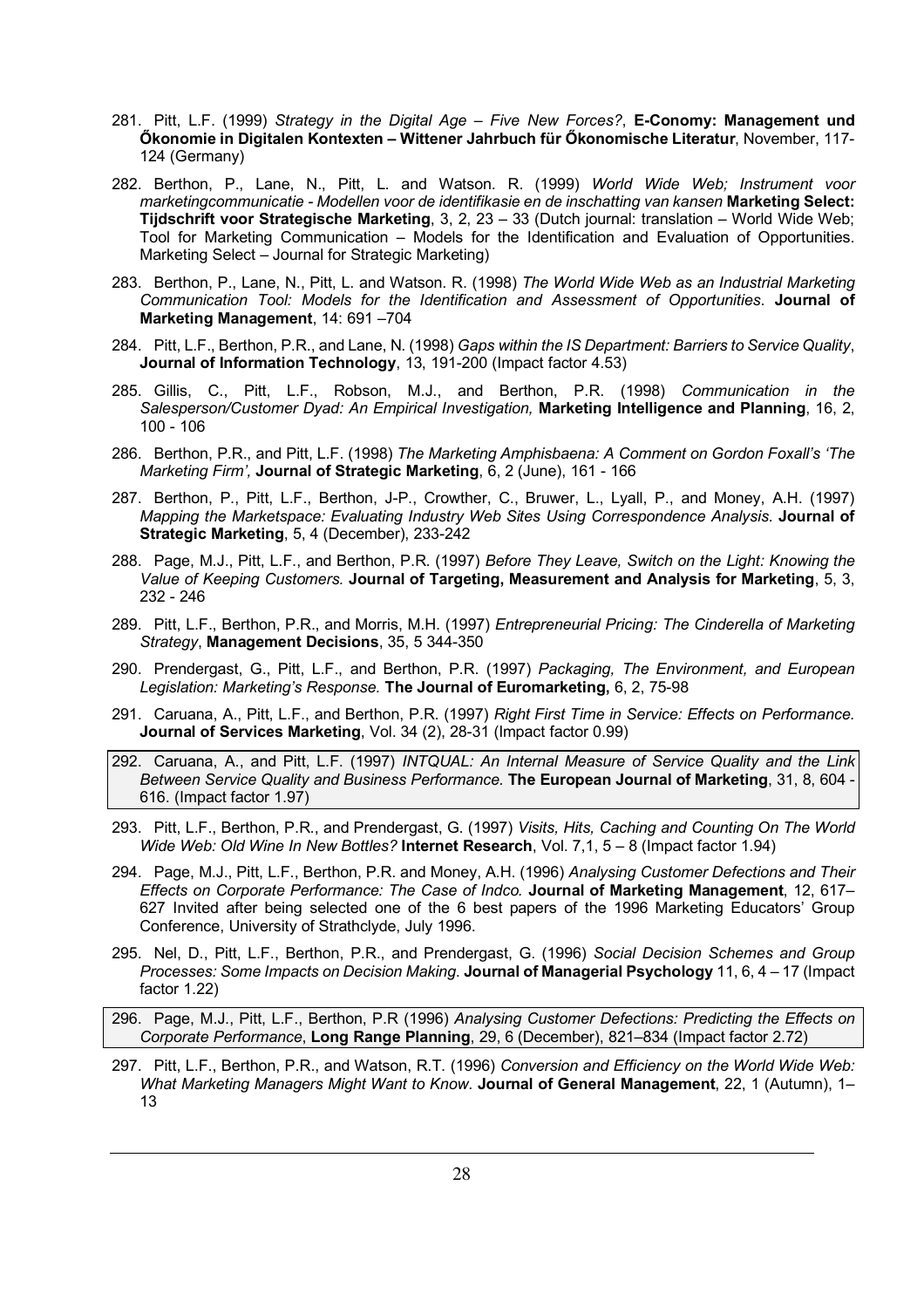- 298. Berthon, P.R., Pitt, L.F., and Watson, R.T. (1996) *Re-surfing W3 : Research Perspectives on Marketing Communication on the World Wide Web.* **International Journal of Advertising**, 15, 4, November, 287– 301. (Impact factor 1.09)
- 299. Prendergast, G., and Pitt, L.F. (1996) *Packaging, Marketing, Logistics and the Environment: Are There Trade-offs?,* **International Journal of Physical Distribution and Logistics Management**, 26, 6, 60 - 72.

300. Pitt, L.F., Caruana, A., and Berthon, P.R. (1996) *Market Orientation and Business Performance: Some European Evidence*, **International Marketing Review**, 13, 1, 5-16 (Impact factor 1.85)

301. Morris, M.H., Pitt, L.F., and Berthon, P. (1996) *Entrepreneurial Activity in the Third World Informal Sector: The View from Khayelitsha,* **International Journal of Entrepreneurial Behaviour and Research**, 2, 1, 59 - 76

302. Hulbert, J.R., and Pitt, L.F. (1996) *Exit Left Centre Stage? The Future of Functional Marketing,* invited paper, **European Management Journal**, 14, 1 (February), 47-60 (Impact factor 1.22)

- 303. Pitt, L.F., Morris, M.H., and Oosthuizen, P. (1996) *Expectations of Service Quality as an Industrial Market Segmentation Variable*, **The Service Industries Journal**, 16, 1(January), 1-9
- 304. Pitt, L.F., and Morris, M.H. (1995) *When Marketing and Strategy Become One*, **Journal of General Management**, 21, 2 (Winter), 21-30
- 305. Lambert, D., Morris, M.H., and Pitt, L.F. (1995) *Has Industrial Advertising Become Consumerized? A Longitudinal Perspective From the USA*, **International Journal of Advertising**, 14, November, 349-364 (Impact factor 1.09)
- 306. Caruana, A., Pitt, L.F., and Morris, M.H. (1995) *Are There Excellent Service Firms, and Do They Perform Well?* **The Service Industries Journal**, 15, 3 (July), 243-256
- 307. Pitt, L.F., and Ramaseshan, B. (1995) *Realistic Job Information and Salesforce Turnover: An Investigative Study*, **Journal of Managerial Psychology**, 10, 4, 29–36 (Impact factor 1.22)
- 308. Pitt, L.F., Foreman, S.K., and Bromfield, D. (1995) *Organisational Commitment And Service Delivery: Evidence From An Industrial Setting in the UK.* **International Journal of Human Resources Management**, 6, 1 (February), 369–389 (Impact factor 0.95)
- 309. Morris, M.H., and Pitt, L.F. (1994) *The Organization of the Future: Unity of Marketing and Strategy.* **Journal of Marketing Management**, 10, 7, 553–56
- 310. Pitt, L.F., Tynan, A.C., and Nel, D. (1994) *Discourse and Deed: Perceptions of Discussion Quality and Group Performance in Marketing Decision Making.* **Journal of Managerial Psychology**, 9, 5, 28–35 (Impact factor 1.22)
- 311. Morris, M.H., Pitt, L.F., and Bromfield, D. (1994) *Marketing as Strategy: Beyond Territorial Boundaries*, **Futures**, 26, 4 (May), 391–402 (Impact factor 1.01)
- 312. Nel, D., Pitt, L.F., and Webb, T. (1994) *Using Chernoff Faces to Portray Service Quality Data.* **Journal of Marketing Management**, 10, 247–255
- 313. Pitt, L.F., and Jeantrout, B.(1994) *Management of Customer Expectations in Service Firms: A Study and a Checklist.* **The Service Industries Journal**, 14, 2, April, 170–189
- 314. Pitt, L.F., and Morris, M.H. (1994) *Implementing Marketing Strategies in the US and South Africa*. **Long Range Planning**, 27, 1, 56–71(Impact factor 2.72)
- 315. Watson, R.T., Pitt, L.F., Cunningham, C.J., and Nel, D. (1993) *User Satisfaction and Service Quality of the IS Department: Closing the Gaps.* **Journal of Information Technology**, 8, 257–265 (Impact factor 4.53)
- 316. Watson, R.T., and Pitt, L.F. (1993) *Personal Computing Ethics: Beliefs and Behaviour.* **International Journal of Information Management**, 13, 287–298 (Impact factor 1.55)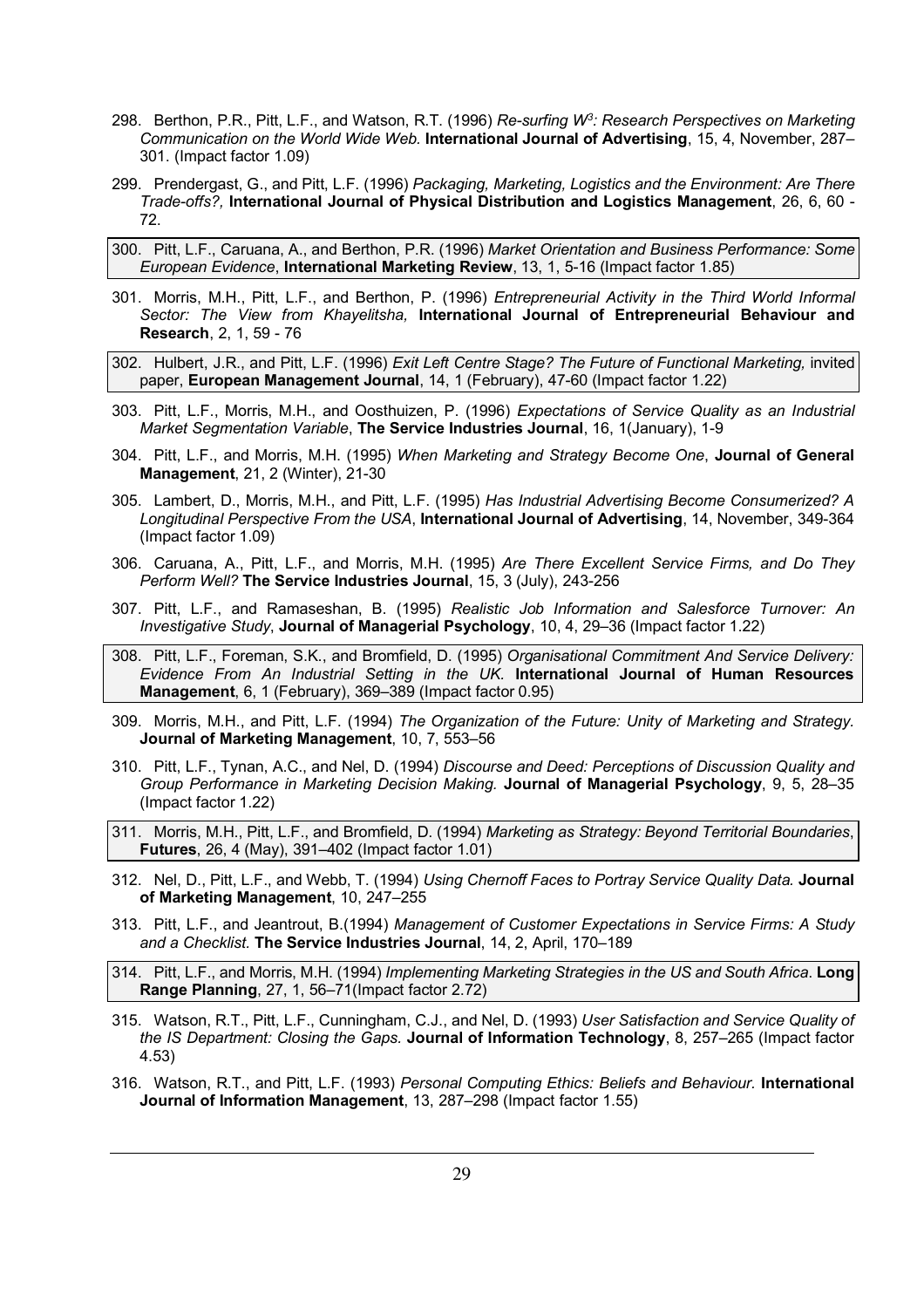- 317. Morris, M.H., and Pitt, L.F. (1993) *The Contemporary Use of Strategy, Strategic Planning, and Planning Tools by Marketers: A Cross-Culture Comparison*. **The European Journal of Marketing**, 27, 9, 34–55. (Impact factor 1.97)
- 318. Watson, R.T., and Pitt, L.F. (1993) *Determinants of Behavior towards Ethical Issues in Personal Computing*. **Omega**, 21, 4, 457–470 (Impact factor 4.38)
- 319. Nel, D., and Pitt, L.F. (1993) *Service Quality in a Retail Environment: Closing the Gaps*. **Journal of General Management**, 18, 3, Spring, 60–79
- 320. Pitt, L.F., and Nel, D. (1993) *Some Effects of Machiavellianism on Small Group Decision-Making.* **Advances in Business Studies: An Irish Review**, 3, 6, 25–41
- 321. Richard Watson, Leyland Pitt, (1990) "*Remarrying Marketing and Logistics*", **Logistics Information Management**, 3,3, 10-17
- 322. Rigotti, S., and Pitt, L.F. (1992) *SERVQUAL as a Measuring Instrument for Service Provider Gaps in Business Schools.* **Management Research News**, 15, 3, 9–17
- **323.** Shackleton, D., Pitt, L.F., and Marks, A.S. (1990) *Managerial Decision Styles and Machiavellianism: A Comparative Study*. **The Journal of Managerial Psychology,** 5, 1, 9–16. (Impact factor 1.22)
- 324. Pitt, L.F., and Ramaseshan, B. (1989) *Communication Apprehension and Salesperson Performance– What Gift of What Gab?* **Journal of Marketing Management**, 5, 2, 173–189
- 325. Abratt, R., and Pitt, L.F. (1989) *The Selection and Motivation of Industrial Distributors: A Comparative Analysis.* **The European Journal of Marketing**, 23, 2, 144–153. (Impact factor 1.97)
- 326. Watson, R.T., and Pitt, L.F. (1989) *Remarrying Marketing and Logistics with IST.* **Industrial Management and Data Systems**, 1, 4–12.
- 327. Pitt, L.F., and Nel, D.(1989) *Student Surrogation in Behavioural Business Research: A Review and Decision Process Model.* **Management Research News**, 12, 8, 28–31
- 328. Pitt, L.F., Ramaseshan, B., and Nel, D. (1989) *The Doers and the Talkers–Some Effects of Communication Apprehension on Group Performance in a Business Game.* **Management Research News**, 12, 7, 1–6
- 329. Pitt, L.F., and Abratt, R. (1988) *Music in Advertisements for Unmentionable Products–A Classical Conditioning Experiment*. **The International Journal of Advertising**, 7, 130–137. (Impact factor 1.09)
- 330. Pitt, L.F., and Nel, D. (1988) *Pharmaceutical Promotion Tools–Their Relative Importance.* **The European Journal of Marketing**, 22, 5, 7–14. (Impact factor 1.97)
- 331. Pitt, L.F., and Nel, D. (1988) *The Wearer's Merit–A Comparison of the Attitudes of Buyers and Sellers to Corruption in Business.* **Industrial Marketing and Purchasing**, 3, 1, 30–39
- 332. Abratt, R., Clayton, B.H., and Pitt, L.F. (1987) *Corporate Objectives in Sports Sponsorship.*  **International Journal of Advertising**, 6, 299–311. (Impact factor 1.09)
- 333. Pitt, L.F., and Abratt, R. (1987) *Pricing in Non-profit Organizations–An Overview and Conceptual Framework.* **The Quarterly Review of Marketing**, 12, Spring/Summer, 13–15.
- 334. Abratt, R., Fourie, J.L.C., and Pitt, L.F. (1985) *Tenant Mix–The Key to a Successful Shopping Centre.*  **The Quarterly Review of Marketing**, Spring, April, 10, 19–26.

#### **C. In Australasian Journals**

- **335.** Feng, C., Park, A., Pitt, L.F., and Kietzmann, J.H. (2020) *Artificial Intelligence in Marketing: A Bibliographic Perspective*, **Australasian Marketing Journal**, forthcoming)
- **336.** Campbell, C., Berthon, P., Pitt, L., McCarthy, I., and Plangger, K. (2011) "*Making a Face: Graphical Illustrations of Managerial Stances Toward Customer Creativity*," **Australasian Marketing Journal** 20, 1, 9-15.
- **337.** Ghazisaeedi, M., Steyn, P.G., and Pitt, L. F. (2010) *Believing the Bloggers: Implications of Consumer Skepticism for Public Relations***, Asia-Pacific Public Relations Journal**, 11, 2, 79-91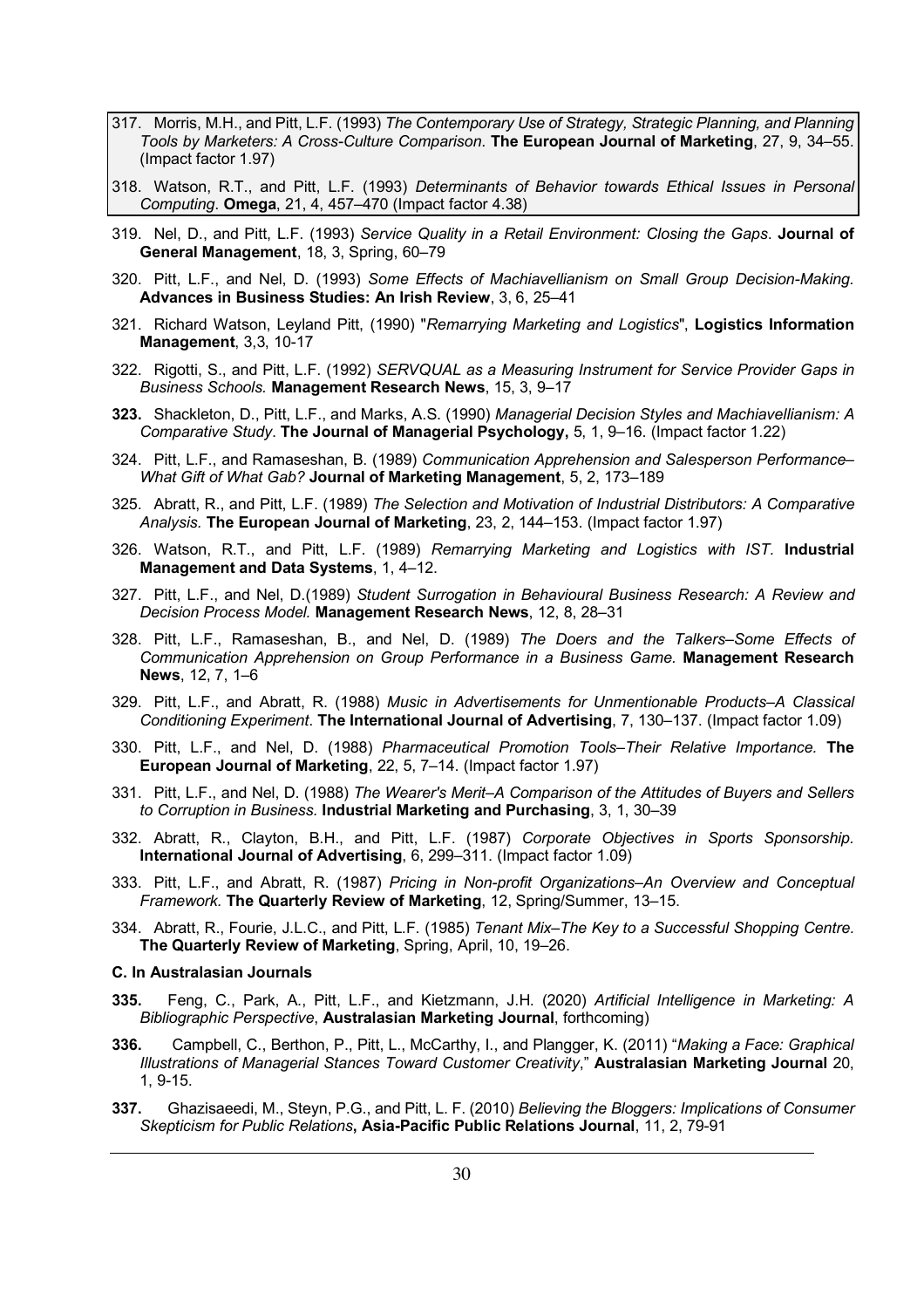- **338.** Van Heerden, G., Salehi-Sangari, E., Pitt, L.F., and Caruana, A. (2009) *Do B2B Bloggers Believe Blogs? PR Insights on Blogger Skepticism*, **Asia-Pacific Public Relations Journal**, 10, November, 123- 132
- **339.** Pitt, L.F., Kates, S., McCarthy, I. and Berthon, P.R. (2006) *Customer Creativity: How Consumers Find Meaning in Product Transformation*, **Advertising Express**, July, 12- 15
- **340.** Prinsloo, M., Pitt, L.F., and Berthon, P.R. (2006) *Marketing Strategy Failure: Diagnosis and Treatment*, **Advertising Express**, (India), April, 28-33
- 341. Berthon, P.R. and Pitt, L.F. (2005) *The Enigma of Advertising,* **Advertising Express**, (India) December, pp30-31
- 342. Morris, Michael H., John W. Altman, Leyland F. Pitt, (2005) *The Need for Adaptation in Successful Business Concepts: Strategies for Entrepreneurs*, **International Journal for Entrepreneurship Development (India)**, 3, 1, 23-34
- 343. Tsao, H-S, Pitt, L.F., and Caruana, A. (2005) *The Formation of a 'High Quality - High Price' Inferential Belief: A Study among Young Buyers of Mobile Phones and Notebooks*, **Asia-Pacific Journal of Marketing and Logistics**, 17, 1, 50-60
- 344. Krepapa, A., Berthon, P.R., Pitt, L.F., and Caruana, A. (2003) *Industrial Marketing and the Internet: Frameworks for Assessing Communication Strategies*, **Journal of Asia Pacific Marketing**, 2, 2
- 345. Berthon, P.R., Pitt, L.F., Ewing, M.T., and Nel, D. (2000) *Where Angels Fear to Tread: Interaction Effects in Multiple Regression*, **Australasian Journal of Market Research**, 8, 2 (July), 3-8
- 346. Robson, M.J., Pitt, L.F., and Nel, D. (1999) *Value-for-Money and Local Government Services Pricing: The Marketing Perspective*, **Journal of Contemporary Issues in Business and Government**, November, 41-45
- 347. Watson, R.T., Pitt, L.F., and Carey, N. (1990) *Information systems technology in support of distribution: Some Australian Experiences.* **The Australian Computer Journal**, 22, 3, August, 99–110

#### **D. In African Journals**

- 348. Bevelander, D.L., Page, M.J, Pitt, L.F., and Parent, M. (2015) *On a Mission: Achieving Distinction as a Business School?* **South African Journal of Business Management,** 46, 2, 29-41
- 349. Botha, E., Lilford, N., and Pitt, L.F. (2011) *South African management literature over the past fifteen years: Content analysis of the three top South African management journals*, **South African Journal of Business Management,** 42, 4,89-98
- 350. Botha, E., Farshid, M., and Pitt, L.F. (2010) *How Sociable? An Exploratory Study of University Brand Visibility in Social Media*, **South African Journal of Business Management,** 42, 2, 43-51
- 351. Opoku, R.A., Pitt, L.F., and Abratt, R. (2007) *Positioning in Cyberspace: Evaluating Bestselling Authors' Online Communicated Brand Personalities Using Computer-Aided Content Analysis*, **South African Journal of Business Management,** 38,4, 21-32
- 352. Pitt, L.F., Berthon, J-P., and Prinsloo, M. (2007) *Market Orientation and Mode of Focus: A Study of South African Firms*, **Management Dynamics**, 16, 1, 20-33
- 353. Berthon, J-P., Opoku, R., Pitt, L.F., and Nel, D. (2007) *Brand Management and Strategic Performance: Some Evidence from South Africa*, **Journal of African Business**, 8, 2, 27-40
- 354. Nel, D., Pitt, L.F., and Berthon, P. (1997) *The ServQual Instrument: Reliability and Validity in South Africa*, **South African Journal of Business Management**, 28, 3, 113-122
- 355. Pitt, L.F., and Steyn, P.G. (1991) *Representation of Multivariate Strategic Product Data–Three Graphic Alternatives.* **South African Journal of Economic and Management Sciences**, April, 1–11
- 356. Pitt, L.F., Watson, R.T., and Nel, D. (1990) *Business Ethics: Should the Punishment Fit the Crime?*  **South African Journal of Business Management**, 21, 4, 163–167
- 357. Miller, J., and Pitt, L.F. (1990) *Top Priorities in Information Systems: The South African Perspective.*  **South African Journal of Business Management**, 21, 4, 120–128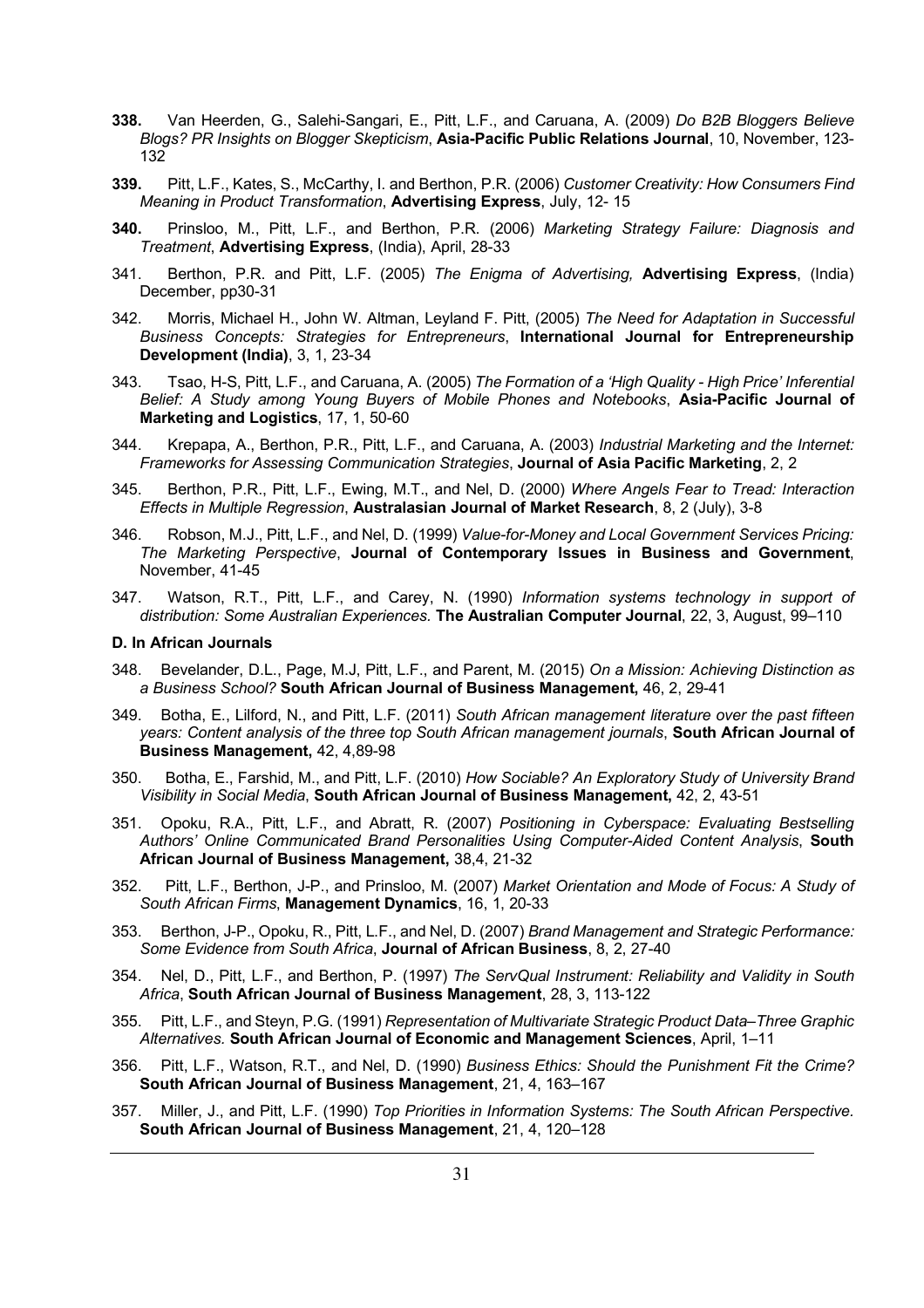- 358. Pitt, L.F., and Nel, D. (1990) *The Effects of Communication Apprehension on Group Performance.*  **South African Journal of Business Management**, 21, 3, 67–71
- 359. Nel, D., Pitt, L.F., and Marx, S. (1990) *Do Many Hands Make Light Work–Group versus Individual Decision Making Revisited*. **South African Journal of Economic and Management Sciences**, 3, April, 31–44
- **360.** Pitt, L.F., and Nel, D. (1990) *The Effects of Group Cohesiveness on Performance in a Simulated Management Decision Environment.* **South African Journal of Sociology**, 21, 1, 59–65
- 361. Watson, R.T., and Pitt, L.F. (1989) *Competing with Computers: An Integrated Approach to Identifying Areas of Competitive Advantage.* **South African Journal of Business Management**, December, 20, 4, 174–177
- **362.** Nel, D., and Pitt, L.F. (1989) *Some Characteristics of Personal Interaction in Groups and Their Effects on Performance.* **South African Journal of Business Management**, December, 20, 4, 188–194
- 363. Pitt, L.F. (1989) *The Mission Statement and the Welfare Organization*. **Social Work**, 25, 4, October, 281–285.
- 364. Pitt, L.F., Nel, D., and de Wit P. (1989) *Monkey See, Monkey Do–A Comparison of the Attitudes of Top Management and Purchasing Managers Towards Ethical Issues in Business.* **South African Journal of Business Management**, 20, 1, 21–26.
- 365. Nel, D., Pitt, L.F., and de Wit, P. (1988) *One More Time–The Real Need For Corporate Ethics Policy.*  **South African Journal of Economic and Management Sciences**, 1, November, 24–34
- 366. Pitt, L.F., and Nel, D. (1988) *Kamen's Quick Clustering Procedure for Attitudinal Data–A Research Note*. **The South African Journal of Business Management**, 19, 2, 75–78.
- 367. Pitt, L.F., and Nel, D. (1988) *Distribution Decisions in Non-profit Organizations.* **Social Work**, 24, 1, March, 13 -18
- 368. Pitt, L.F., and Nel, D. (1987) *The Appropriateness of the Product Life Cycle to Museums*. **South African Museums Association Bulletin**, 17, 5, July, 236–243.
- 369. Pitt, L.F., and Jarrard, C. (1987) *Corruptive Practice: Researching Purchaser Attitudes*. **South African Journal of Purchasing Research**, 1, 2, March, 23–32
- 370. Pitt, L.F., and Steyn, P.G. (1986) *The Status of the In-house Marketing Research Department in Large South African Companies.* **South African Journal of Business Management**, 17, 56–60
- 371. Pitt, L.F., and Dekker, H.J. (1986) *Marketing Orientation and the Adequacy of Funding in Welfare Organizations.* **Social Work**, 22, 3, August, 128–135
- 372. Pitt, L.F. (1985) *Managerial Attitudes Towards Corruption–A Pilot Study.* **South African Journal of Business Management**, 16, 1, 27–30
- 373. Pitt, L.F., and Abratt, R. (1984) *Consumer Dissatisfaction–Does the Consumer Seek Redress?* **South African Journal of Business Management**, 15, 3, 178 -181
- 374. Pitt, L.F., Steyn, P.G., and Abratt, R. (1984) *The Marketing Audit–It's Use by South African Companies.*  **South African Journal of Business Management**, 15, 4, 225 -228
- 375. Pitt, L.F. (1982) *Fraudulent Consumers –The Attitudes of Young People to Consumer Initiated Fraud Against Business*, **South African Journal of Business Management**, Vol. 13, No. 4, 183 -188

#### **In Peer Reviewed Journals of Other Countries**

376. Pitt, L.F., Berthon, P.R., Watson, R.T, and Ewing, M.T. (2002) *Internet y la Estrategia de Precios (The Internet and the Strategy of Pricing),* **Revista Economia & Administracion**, 8, 1, 29-38 (Chile)

#### **II In Review/Accepted for Publication in Refereed Journals/Conference Proceedings**

I have approximately ten other journal and conference papers in various stages of the review process at present.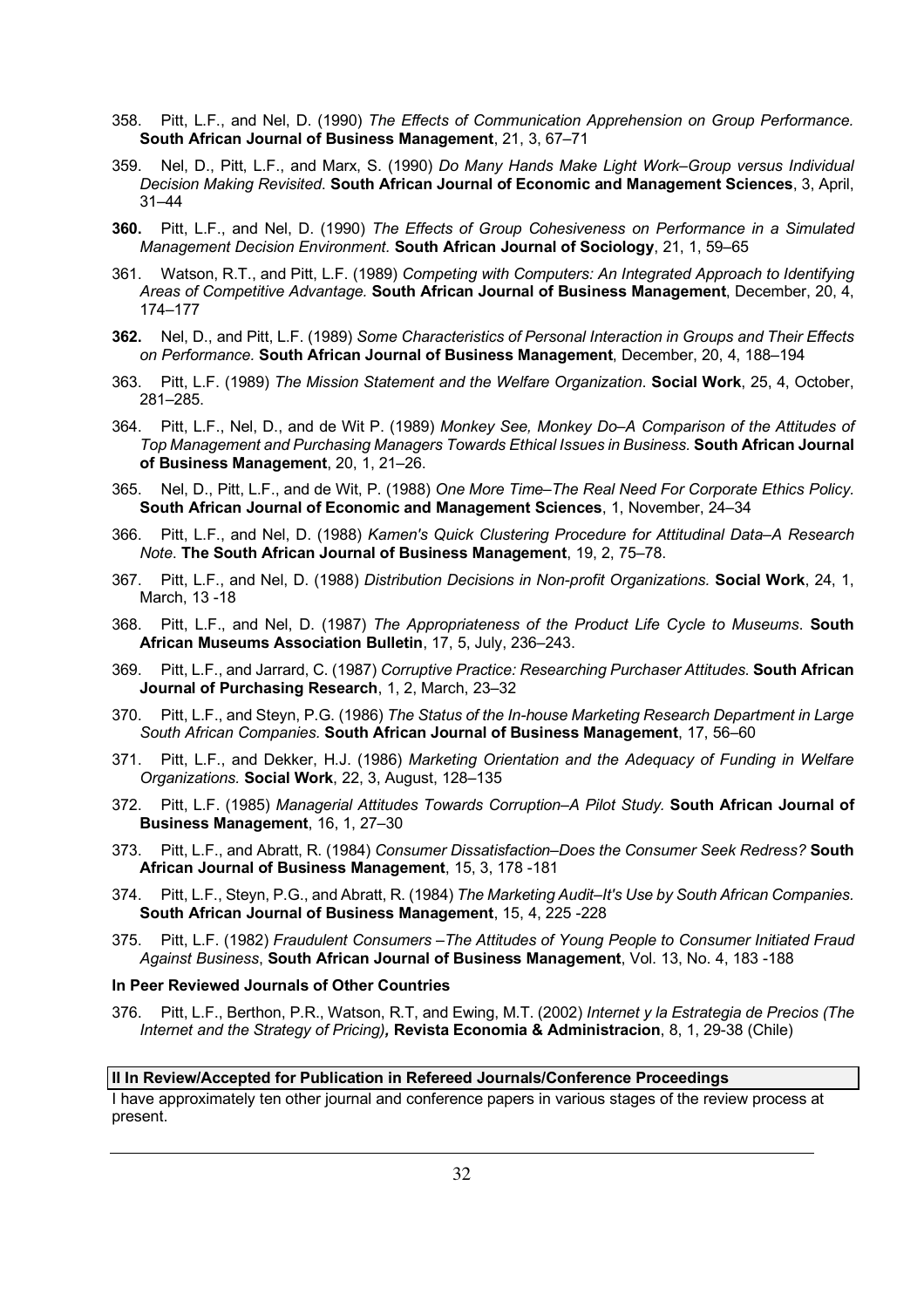#### **III Books and Published Chapters in Books**

- 1. McCarthy, I., Plangger, K., Robson, K., Kietzmann, J. & Pitt, L. (2019) Dynamic game plans: using gamification to entrain strategic renewal with environmental velocity." Chapter 18 in **Handbook of Strategic Renewal** edited by Aybars Tuncdogan, Adam Lindgreen, Frans van den Bosch and Henk Volberda, New York, NY: Routledge.
- 2. Berthon, P.R., Fedorenko, I., Pitt, L.F., and Lord Ferguson, S.T. (2018) "Can Brand Custodians Cope with Fake News? Marketing Assets in the Age of Truthiness and Post-Fact", in Atul Parvatiyar and Rajendra Sisodia, (eds.), **Handbook of Marketing Advances in an Era of Disruptions: Essays in Honor of Jagdish Sheth**, New Delhi, India: Sage
- 3. Pitt, L.F. (2017) "The Dark Side of Social Media: Foreword", in Close, A. (ed.), **The Dark Side of Social Media**, pp.xxi- xxiii, New York, NY: Routledge.
- 4. Pitt, L.F., Napoli, J., and van der Merwe, R. (2017) "Managing the Franchised Brand: The Franchisee's Perspective", Chapter 4, in **Advances in Corporate Branding**, John M. T. Balmer, Shaun M. Powell, Joachim Kernstock, Tim Oliver Brexendorf, eds., London, UK: Palgrave MacMillan
- 5. Watson, R.T., Berthon, P.R., Pitt, L.F., and Zinkhan, G. (2015) **Comercio Electrónico: La Perspectiva Estratégia** (Spanish translation of "Electronic Commerce Strategy: The Strategic Perspective), Athens, GA: The Global Text Project
- 6. Karen Robson and Leyland Pitt, (2014) "The Neglected Art (and science) of Financial Services Advertising", Chapter 19 in **The Routledge Companion to Financial Services Marketing**, Tina Harrison and Hooman Estelami, eds., London, UK: Routledge
- 7. Michael Morris, Blakely Davis, Adam Mills, Leyland Pitt, and Pierre Berthon (2013) "Opportunity and Entrepreneurial Marketing", chapter 7, in **Entrepreneurial Marketing, Global Perspectives**, Zubin Sethna, Rosalind Jones, and Paul Harrigan, eds., London, UK: Emerald, ISBN 9781781907863
- 8. A.S. Bal, C.L. Campbell, and L. Pitt, (2012) *"Viewer Reactions to Online Political Spoof Videos and Advertisements*"*,* in **Online Consumer Behavior: Theory and Research in Social Media, Advertising and E-tail**, Angeline G. Close, editor, London, UK: Taylor & Francis Group
- 9. Pitt, L.F., and Boshoff, C. (2010) **Marketing for Managers: A Practical Approach, 3rd. ed.**, Claremont, South Africa: Juta and Company
- 10.Berthon, P. R., Holbrook, M., Hulbert, J.M., and Pitt, L.F (2010) "*Brand Manifold: Managing the Temporal and Socio-Cultural Dimensions of Brands*", Chapter 3, in Mark Uncles (ed.) **Perspectives in Brand Management**, Prahran, Victoria: Tilde University Press
- 11.McCarthy, I., Pitt, L.F., and Berthon, P.R. (2010) "*Service Customization Through Dramaturgy*", in Flavio S. Fogliatto and Giovani J.C. da Silveira, eds., **Mass Customization: Engineering and Managing Global Operations**, pp. 43-64, London, UK: Springer-Verlag
- 12.Schindehutte, M., Pitt, L.F. and Morris, M.H., (2009) **Rethinking Marketing: The Entrepreneurial Imperative**, **Simplified Chinese Edition,** New York, NY: Pearson Education Inc.
- 13.Watson, R.T., Berthon, P.R., and Pitt, L.F. (2009) "*One Laptop Per Child(OLPC): From Instrumentality to Emergence in Information Systems*", in Galliers, R.D., and Currie, W. **The Oxford Handbook of Management Information Systems,** Oxford, U.K., Oxford University Press
- 14.Pitt, L.F. (2009) "*Real Decisions at Betfair.com"*, case study in Solomon, M.R., Marshall, G.W., Stuart, E.W., Barnes, B.R., and Mitchell, V-W. (2009) **Marketing: Real People, Real Decisions**, 1st European Ed., Harlow, UK: Financial Times, Prentice-Hall
- 15. Schindehutte, M., Pitt, L.F. and Morris, M.H., (2008) **Rethinking Marketing: The Entrepreneurial Imperative**, New York , NY: Pearson Education
- 16.Pitt, L. F. (2007). *Opportunities in the network age*. In R. T. Watson (Ed.), **Information Systems**. Athens, GA: The University of Georgia Press
- 17.Pitt, L.F., Harmiston, D., Schwabl, J., and van der Merwe, R. (2004) *Thin Red Line¸* in David Jobber (2004) **Principles and Practice of Marketing, 4th ed.**, London, UK: McGraw-Hill, pp. 586-592
- 18.van der Merwe, R., and Pitt, L.F., *"Pushing Elusive Alliances into the Light- Discovering the Value of Informal Networks on the Internet"*, Chapter 14 in **The Social and Cognitive Impacts of e-Commerce**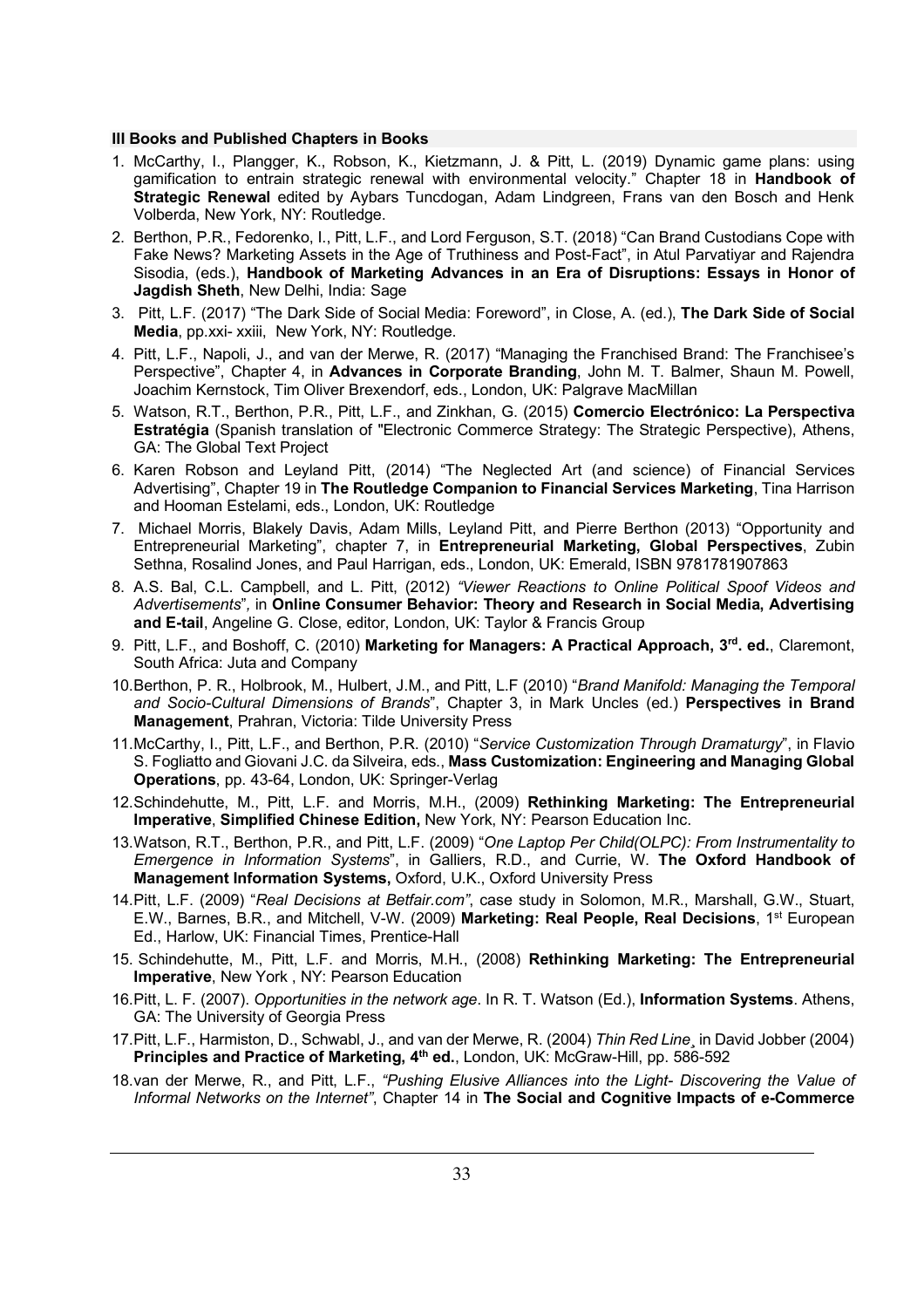**on Modern Organizations**, Mehdi Khosrow-Pour, ed.; (2004) Information Resources Management Association, USA, New York, NY: The Idea Group

- 19.Ewing, M.T., Napoli, J., Pitt, L.F., and Watts, A. "*The Development of Domestic Brands in China"*, Chapter 5 in Ilan Alon (ed.) (2003) **Chinese Economic Transition and International Marketing Strategy**, Westport, Connecticut: Praeger Publishers
- 20.Pitt, L.F., Keating, S., Bruwer, L., Murgolo-Poore, M. E., and de Bussy, N. "*Charitable Donations as Social Exchange or Agapic Action on the Internet: The Case of Hungersite.Com*" in Michael T. Ewing, ed. (2002) **Social Marketing**, Binghampton, NY: Best Business Books
- 21.Pitt, L.F. (2002) **Marketing for Managers: A Practical Approach 2nd edition**, Kenwyn, South Africa: Juta & Co., Ltd
- 22.Pitt, L.F. (2001) *"Brand Equity: A Need for Two Perspectives"*, in **The Encyclopaedia of Brands and Branding in South Africa**, pp. 39 - 44, Johannesburg, South Africa: Affinity Advertising and Publishing, in Association with The Sunday Times
- 23.Morris, M.H., Pitt, L.F., and Honeycutt, E.D., Jr. (2001) **Business to Business Marketing: A Strategic Approach**, Thousand Oaks, CA: Sage Publishing
- 24.Pitt, L.F., and Nel, D. (2001) **South African Marketing: Cases for Decision Makers, 3rd. ed,** Kenwyn, South Africa: Juta & Co., Ltd
- 25.Berthon, P.R., Pitt, L.F., Ewing, M.T., Ramaseshan, B., and Jayaratna, N. (2001) *"Positioning in Cyberspace: Evaluating Telecom Websites Using Correspondence Analysis",* in Ook Lee (2001) **Internet Marketing Research: Theory and Practice**, Chapter 6, 77-93, Hershey, PA: Idea Group Publishing
- 26.Watson, Richard T., Leyland F. Pitt, and Pierre Berthon. (2000). "*Service: the future*". Chapter in **Process think: winning perspectives for business change in the information age**, edited by V. Grover and W. J. Kettinger. Hershey, PA: Idea Group Publishing.
- 27. **E-commerce & Impreza** (2000) Italian edition of Watson, R.T., Berthon, P. R., Pitt, L.F., and Zinkhan, G.M. (1999) **Electronic Commerce: The Strategic Perspective**, Fort Worth, TX: The Dryden Press.) Translated by Raffaella Bianchi, Milan, Italy: McGraw-Hill Libri Italia srl
- 28.Hooley, G.J., and Hussey, M.K., eds. (1999) **Quantitative Methods in Marketing 2nd edition**, London, UK.: Academic Press, Chapter 21: *Using Chernoff Faces to Portray Service Quality Data*, (with Nel, D., and Webb, T.).
- 29.Watson, R.T., Berthon, P. R., Pitt, L.F., and Zinkhan, G.M. (1999) **Electronic Commerce: The Strategic Perspective**, Fort Worth, TX: The Dryden Press. Also translated into Italian and Portuguese, and prescribed at universities in Italy, Portugal and Brazil.
- 30.Pitt, L.F *Foreword*, in Morris, Michael H. (1998) **Entrepreneurial Intensity: Sustainable Advantages for Individuals, Organizations and Societies**, Westport, Connecticut: Quorum Books, xv – xvi
- 31.Pitt, L.F. (1998) *Parasuraman, Zeithaml and Berry,* in Warner, M., ed., **The Handbook of Management Thinking**, London, UK: Thomson Business Press, 501 506
- 32. Pitt, L.F. (1998) **Marketing for Managers: A Practical Approach**, Kenwyn, South Africa: Juta & Co., Ltd
- 33.Pitt, L.F., Berthon, P.R., Joynt, P.D., and Money, A.H. (1996) *As the World Spins: Short-term Changes in International Clusters*, Ch. 8, in Joynt, P., and Warner, M. **Managing Across Cultures: Issues and Perspectives**, London, UK: Thompson Business Press
- 34.Pitt, L.F., and Bromfield, D., and Nel, D. (1995) **South African Marketing: Cases for Decision Makers**  Kenwyn, South Africa: Juta & Co., Ltd (Second Edition).
- 35.Morris, M.H., and Pitt, L. F. (1995) *Informal Entrepreneurship in the Third World–A Marketing Perspective,*  Chapter in Hills, G., Muzyka, D. F., Omura, G.S., and Knight, G. (1995) **Research at the Marketing Entrepreneurship Interface**, Chicago, IL.: Institute for Entrepreneurial Studies, University of Illinois at Chicago
- 36.Hooley, G.J., and Hussey, M.K., eds. (1994) **Quantitative Methods in Marketing**, London, UK.: Academic Press, Chapter 17: *Using Chernoff Faces to Portray Service Quality Data*, (with Nel, D., and Webb, T.).
- 37.Pitt, L.F., and Bromfield, D. (1994) **The Marketing Decision Maker: From MkIS to MDSS second edition**, Kenwyn, South Africa: Juta & Co., Ltd.
- 38.Pitt, L.F., and Bromfield, D., and Nel, D. (1992) **South African Marketing: Cases for Decision Makers**  Kenwyn, South Africa: Juta & Co., Ltd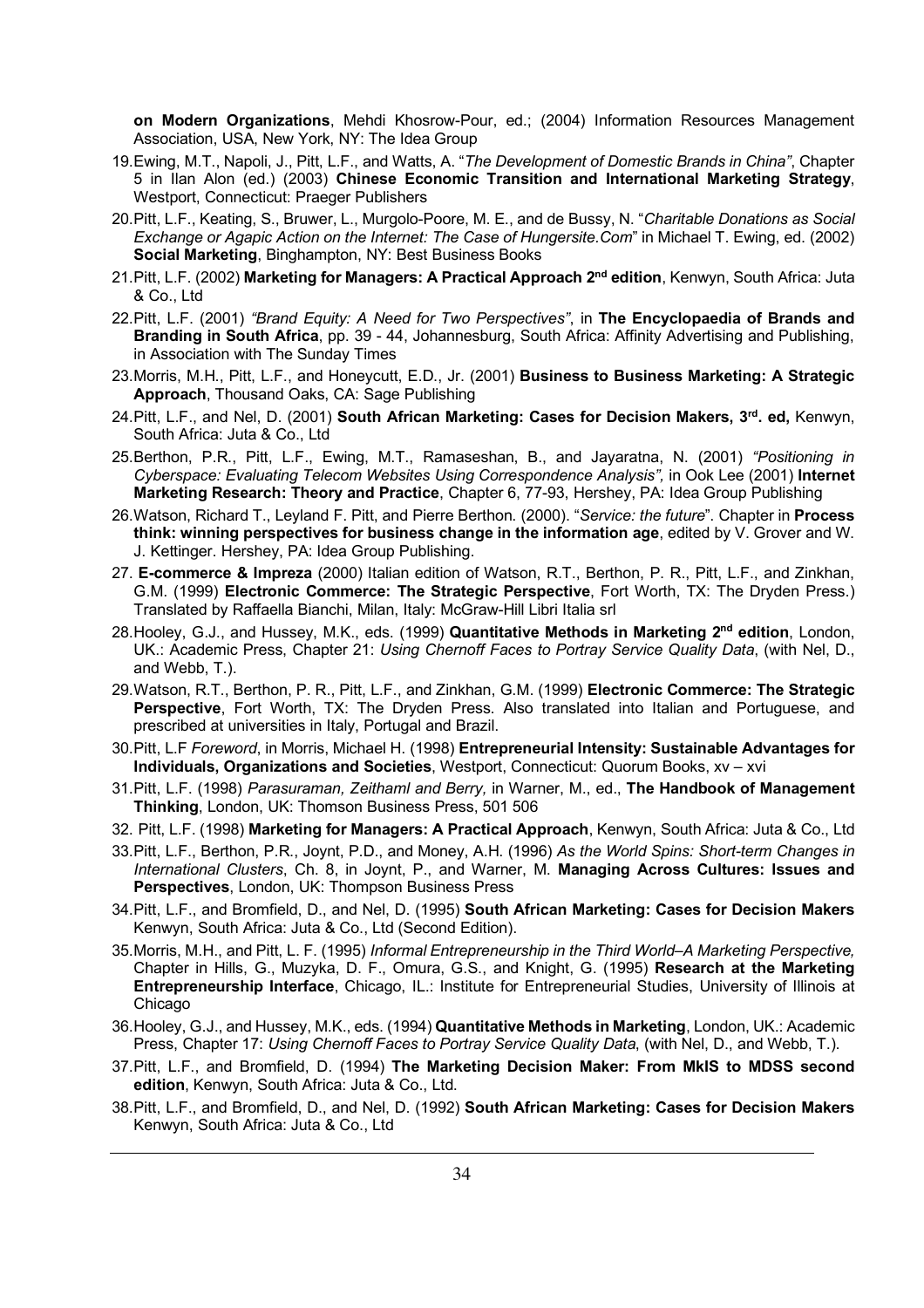- 39.Stanton, W., Etzel, M., Walker, B., Abratt, R., Pitt, L.F., and Staude, G. (1992) **Marketing Management in South Africa**, Johannesburg, South Africa: Lexicon Publishers
- 40.Pitt, L.F., and Bromfield, D.(1991) **The Marketing Decision Maker: From MkIS to MDSS**, Kenwyn, South Africa: Juta & Co., Ltd.
- 41.In du Plessis, P.J., Rousseau, G.G., and Blem, N.H. (1990) **Consumer Behaviour: A South African Perspective**, Halfway House: Southern Book Publishers, Chapter 5: *Attitudes and Learning*
- 42.In Clarke, R., and Cameron, J., (eds.) (1991) **Managing Information Technology's Organizational Impact**, The Netherlands: North Holland; Chapter: *How Information Systems Technology Can Put Logistics Back Into Marketing – Where it Belongs* (with Richard T. Watson)

#### **IV Prestigious Non-Journal/Book Publications, Case Studies and Engagements**

- *1.* Eriksson, T., Pitt, L.F., and Plangger, K.A. (2018) *Ecommerce in China: A Canadian Perspective*, **Report of the Asia Pacific Foundation of Canada**, Vancouver, BC, Canada.
- *2.* Robson, K.E., and Pitt, L.F. (2018) *Victoria's Secret: Keeping Up in a Changing Industry*, **Sage Business Cases**, New York, NY: Sage Publishing
- 3. Robson, K.E., and Pitt, L.F. (2018) *Victoria's Secret: Keeping Up in a Changing Industry, Teaching Note,* **Sage Business Cases**, New York, NY: Sage Publishing
- 4. Robson, K.E., and Pitt, L.F. (2017) *Discovery Health and the Allied Benefits Saga: Underestimating the Power of Social Media*, **Sage Business Cases**, New York, NY: Sage Publishing
- 5. Robson, K.E., and Pitt, L.F. (2017) *Discovery Health and the Allied Benefits Saga: Underestimating the Power of Social Media, Teaching Note,* **Sage Business Cases**, New York, NY: Sage Publishing
- 6. Robson, K.E., and Pitt, L.F. (2017) *Tesco in South Korea: Strategic Localization*, **Sage Business Cases**, New York, NY: Sage Publishing
- 7. Robson, K.E., and Pitt, L.F. (2017) *Tesco in South Korea: Strategic Localization*, *Teaching Note,*  **Sage Business Cases**, New York, NY: Sage Publishing
- 8. Robson, K.E., and Pitt, L.F. (2017) *Internet Vigilantism and Ashley Madison: Rebranding After a Cyberattack,* **Sage Business Cases**, New York, NY: Sage Publishing
- 9. Robson, K.E., and Pitt, L.F. (2017) *Internet Vigilantism and Ashley Madison: Rebranding After a Cyberattack,* Teaching Note, **Sage Business Cases**, New York, NY: Sage Publishing
- 10. Robson, K.E., and Pitt, L.F. (2016) *People of Walmart,* **Sage Business Cases**, New York, NY: Sage Publishing
- 11. Robson, K.E., and Pitt, L.F. (2016) *People of Walmart, Teaching Note*, **Sage Business Cases**, New York, NY: Sage Publishing
- 12. Robson, K.E., and Pitt, L.F. (2016) *Sherlock The Beagle: Viral Advertising Success Or Public Relations Disaster*? **Sage Business Cases**, New York, NY: Sage Publishing
- 13. Robson, K.E., and Pitt, L.F. (2016) *Sherlock The Beagle: Viral Advertising Success Or Public Relations Disaster? Teaching Note*, **Sage Business Cases**, New York, NY: Sage Publishing
- 14. **Bridging Business and Academia: Creating Learning Opportunities.** Academy of Management Annual Conference Vancouver, August 2015. *Organizers:* **Sergiy Dmytriyev**, U. of Virginia**; Shahir Kassam-Adams**, U. of Virginia. *Moderator:* **Michael James Lenox**, U. of Virginia *Discussants:* **Charles A O'Reilly**, Stanford U.**; Richard Benson-Armer**, McKinsey and Co.; **Leyland Pitt**, Simon Fraser U.**; Roy R Suddaby**, U. of Victoria/Newcastle U.**; Michael L. Tushman**, Harvard U.**; James P. Walsh**, U. of Michigan, Ann Arbor
- 15. Deighton, J., Pitt, L.F., Dessain, V., Beyersdorfer, D., and Sjöman, A. (2006) "*Marketing Chateau Margaux"*, **Harvard Business School Case Study**, 507033, Boston MA: Harvard Business School **Publishing**
- 16. Deighton, J., and Pitt, L.F. (2008) "*Marketing Chateau Margaux"*, **Harvard Business School Case Study**, **Teaching Note,** 508107, Boston MA: Harvard Business School Publishing
- 17. Morris, M.H., Schindehutte, M., and Pitt, L.F. (1996) *Sustaining the Entrepreneurial Society*, **Working Paper 96-01, The Research Institute for Emerging Enterprise**, Washington, D.C.: The Small Business Foundation of America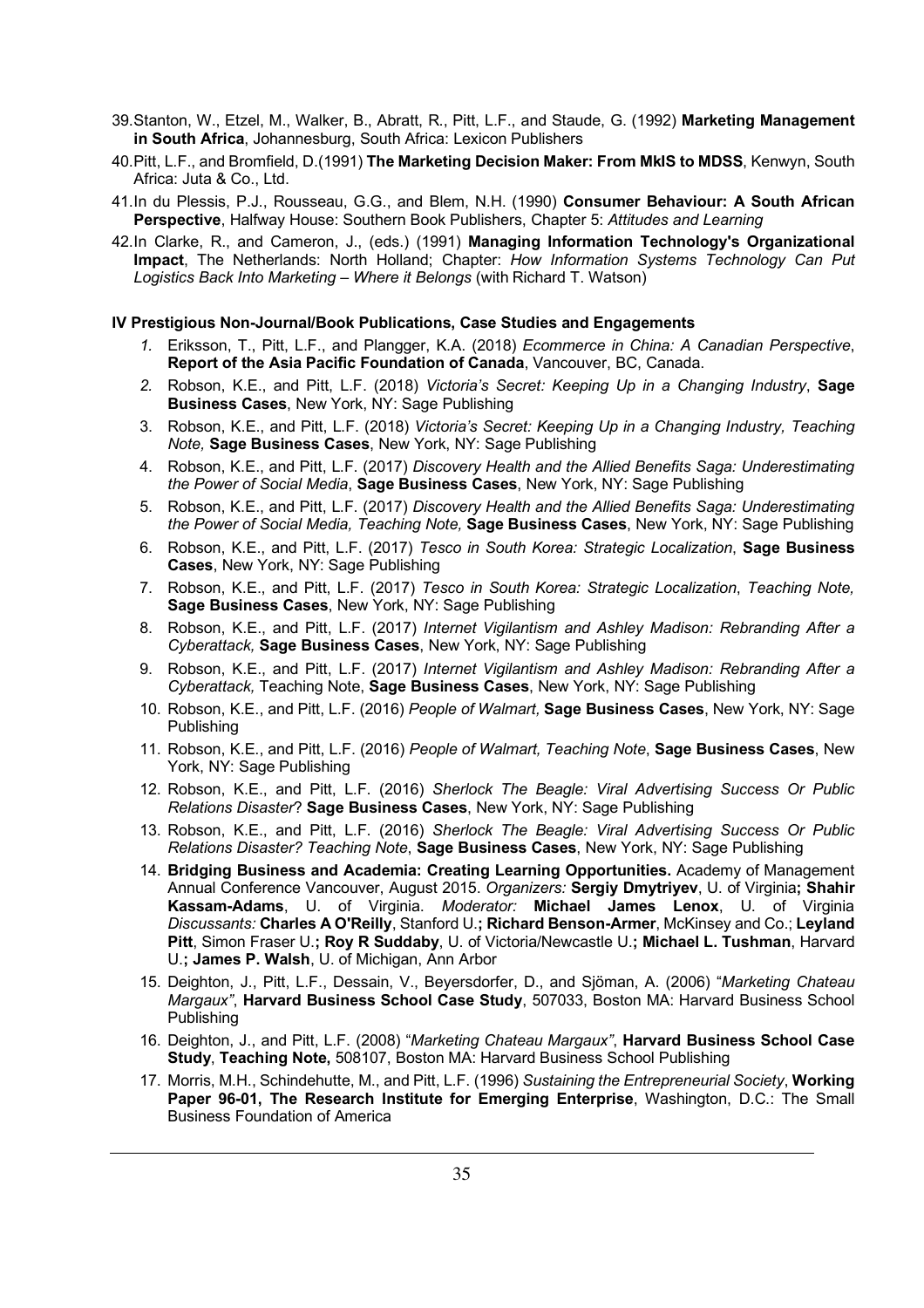- 18. Berthon, P.R., Hulbert, J.M., and Pitt, L.F. (1997) *Brands, Brand Managers, and the Management of Brands: Where to Next?*, **Commentary Report No. 97-122, Marketing Science Institute**, November, Cambridge, MA, 28 pages
- 19. Morrison, S., Parent, M., and Pitt, L.F. (2009) *The Power of Persuasion: An Exercise in Creative Persuasive Advertising*, **Richard Ivey School of Business, Case Study** 9B09A001
- 20. Parent, M., and Pitt, L.F. (2009) *The Power of Persuasion: An Exercise in Creative Persuasive Advertising*, **Richard Ivey School of Business, Teaching Note** 8B09A01
- *21.* Halvorsen, W., Parent, M., and Pitt, L.F. (2009) "*Selling Green Dots in Second Life",* **Richard Ivey School of Business, Case Study** 9B09A033
- *22.* Halvorsen, W., Parent, M., and Pitt, L.F. (2009) "*Selling Green Dots in Second Life",* **Richard Ivey School of Business, Teaching Note,** 8B09A33
- *23.* Grant, P., Bal, A.S, Pitt, L.F., and Parent, M. (2011) "*Impact of an Operatic Flash Mob on Consumer Behavior",* **Part of the Film Section of The Association for Consumer Research Conference**, St. Louis, October, (nominated for Best Video) http://www.acrweb.org/acr/conference/special\_events.aspx
- *24.* Boon, E., Campbell, C.L., and Pitt, L.F. (2014) "Nespresso and the U.S. Market", **Richard Ivey School of Business, Case Study,** 9B14M080
- *25.* Boon, E., Campbell, C.L., and Pitt, L.F. (2014) "Nespresso and the U.S. Market", **Richard Ivey School of Business, Case Study, Teaching Note,** 8B14M080

## **V Published Conference Proceedings (Peer Reviewed) \***

## **A. North American Conferences**

- 1. Hannah, D., Parent, M., Pitt, L.F., and Berthon, P.R. (2014) *Exploring the Sources, Characteristics, and Effects of Information Boundaries in Organizations,* **Proceedings of the 2014 Academy of Management Conference**, Philadelphia, PA, August, 2014
- 2. Pitt, L.F., Plannger, K., Bal, A., and Campbell, C.L. (2011) *National Brands and the Internet: Insights from Central America*, **Sensory Marketing: The Next Frontier - Proceedings of the Society for Marketing Advances Conferences Conference**, Memphis, TN.
- 3. Bal, A., Plannger, K., Mills, A., and Pitt, L.F. (2011) *Political Sex Scandals in Cartoon*, **Sensory Marketing: The Next Frontier - Proceedings of the Society for Marketing Advances Conferences Conference**, Memphis, TN.
- 4. McCarthy,I.P., Kietzman, J.H., Silvestre, B., and Pitt, L.F. (2011) *Absorbing user innovations: a typology of creative consumers and firm responses*, **Proceedings of the 2010 Academy of Management Conference**, San Antonio, TX, August, 2011
- 5. Ian P. McCarthy, Leyland Pitt, Pierre Berthon, (2010) *"Service customization through dramaturgy"*, **Proceedings of the 2010 Academy of Management Conference**, Montreal, August, 2010
- 6. Pitt, L.F., Steyn, P.G., Salehi-Sangari, E., van Heerden, G., and Terblanche, N.S. (2010) "*Consumer Skepticism and Blogs: Implications for Marketing Communicators*", **Developments in Marketing Science, Vol. XXXIII, Proceedings of the Annual Conference of the Academy of Marketing Science**, Portland, OR, May
- 7. Campbell, C.L., Bal, A.S. and Pitt, L.F. (2010) "*Political Ad Portraits: A Visual Analysis of Constituents' Reaction to Political Spoof Ads*", **Developments in Marketing Science, Vol. XXXIII, Proceedings of the Annual Conference of the Academy of Marketing Science**, Portland, OR, May
- 8. Campbell, C.L., Pitt, L.F., Berthon, P.R., Nel, D., and Boshoff, C. (2009) "*Charting Chatter: What Consumer Generated Advertising Seems to be Saying about Brand Personality"*, **Developments in Marketing Science, Vol. XXXII, Proceedings of the Annual Conference of the Academy of Marketing Science**, Baltimore, MD, May

 <sup>\*</sup> Since 2000 I have only chosen to list some papers at major marketing conferences such as Summer and Winter AMA, ACR, AMS, and Academy of Marketing or those that have received best paper awards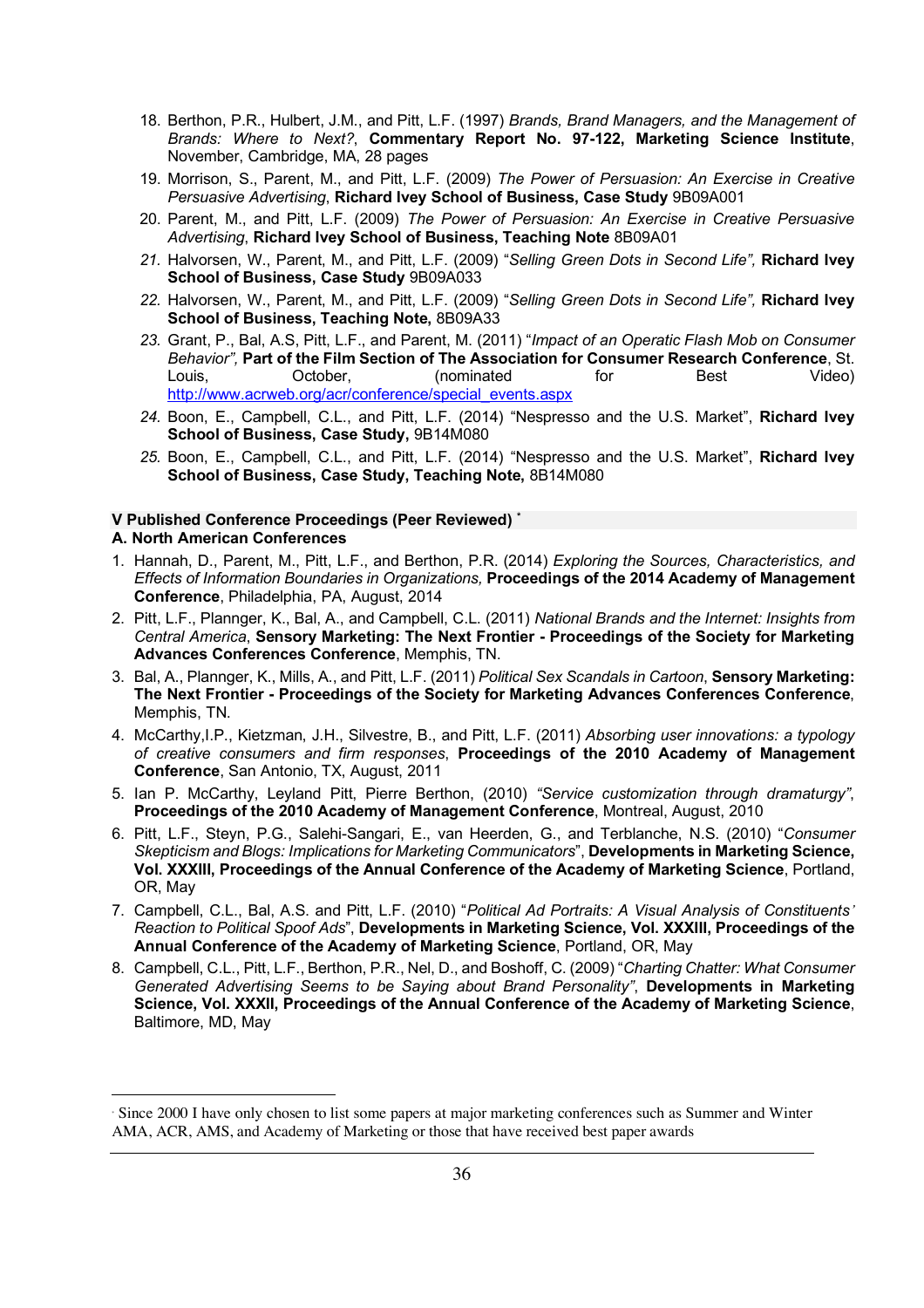- 9. Anjali Bal, Leyland Pitt, Pierre Berthon, and Philip DesAutels, (2009) "*Spoofing the Political Brand: An Application of a Theory of Caricature*" **Developments in Marketing Science, Vol. XXXII, Proceedings of the Annual Conference of the Academy of Marketing Science**, Baltimore, MD, May
- 10.Pitt, L.F. (2008) "*A Prescription for Tablets: Using Pen-Based Computing in the Marketing Case Class*", **Developments in Marketing Science, Vol. XXXI, Proceedings of the Annual Conference of the Academy of Marketing Science**, Vancouver, Canada, May
- 11. Berthon, P.R., and Pitt, L.F. (2007) "*Managing the Creative Consumer Conundrum"¸* **Proceedings of the Association of Consumer Research Annual Conference**, Memphis, TN.
- 12.Campbell, C., Pitt, L.F., and Berthon, P.R. (2007) *"Multiple Meanings? A Mutual Knowledge Perspective on Brand Co-Creation",* **Developments in Marketing Science, Vol. XXX, Proceedings of the Annual Conference of the Academy of Marketing Science**, Miami Florida, May
- 13.Strasheim, C., Pitt, L.F., Caruana, A., and Nel, D. (2005) "*The Schlinger Viewer Response Profile: A Reassessment Using A Large Sample*", in Harlan E. Spotts, Editor, **Developments in Marketing Science, Vol. XXVIII, Proceedings of the Annual Conference of the Academy of Marketing Science**, Miami Florida, May
- 14.Pitt, L. F., Shapiro, D., and Watson, R.T. (2005) *Betfair: Transforming the World's Wagering*, **4th International Business and Economy Conference**, Waikiki, Hawaii, (Winner of the Best Case Paper of the Conference)
- 15.Tsao, Hsiu-Yuan, Leyland F. Pitt, and Pierre Berthon (2003) *Pricing Behavior When Brand Serves as a Signal of Quality Where Information is Asymmetric* **2003 American Marketing Association Winter Marketing Educators Conference -- Marketing Theory and Applications**, Vol 14, pp.89-90.
- 16.van der Merwe, R., Pitt, L.F., Murgolo-Poore, M.E., and Berthon, P.R. (2002) *Spotting Holes: Opportunities in On-Line Markets, Social Network Theory, and Entrepreneurship*, **2002 American Marketing Association Summer Educators' Conference Proceedings: Enhancing Knowledge Development in Marketing**, W.J. Kehoe, and J.H. Lindgren, eds., Vol. 13, Chicago, Illinois: American Marketing Association, August 2002 p3
- 17.Watson, Richard T., Leyland F. Pitt, Pierre Berthon, and George M. Zinkhan. (2001). *U-commerce: extending the boundaries of marketing.* **Paper read at MSI-JAMS Conference on Marketing to and Serving Customers through the Internet: Conceptual Frameworks, Practical Insights, and Research Directions**, Dec 6-7, at Boca Rotan, FL.
- 18.Berthon, P.R., Pitt, L.F., Ewing, M.T., and Ramaseshan, B. (2000) *Replication, Extension, and Generation: A Framework of Potential Research Space,* **2000 American Marketing Association Summer Educators' Conference Proceedings: Enhancing Knowledge Development in Marketing**, G.T. Gundlach, and P.E. Murphy, eds., Vol. 11, Chicago, Illinois: American Marketing Association, August 2000 pp.258
- 19.Kwak, Hyokjin, George M. Zinkhan, and Leyland F. Pitt (2001), "*Global and Cultural Perspectives on Web-Based Chatting: An Exploratory Study*," **Asia Pacific Advances in Consumer Research**, Vol. IV, Paula M. Tidwell and Thomas E. Muller, eds., Provo, UT: Association for Consumer Research, 243-250.
- 20.Caruana, A., Pitt, L.F., and Ramaseshan, B. (2000) *Satisfaction as a Mediator in the Link Between Service Quality and Service Loyalty*, in **Developments in Marketing Science**, Harlan E. Spotts and H. Lee Meadow (eds.) Vol. XXIII, Miami, FL: The Academy of Marketing Science, May 2000, p132
- 21.Watson, Richard T., George M. Zinkhan, and Leyland F. Pitt. 2000. *Object orientation: a new perspective on strategy*. Paper read at **Academic Industry Working Conference on Research Challenges**, April 27-29, at Buffalo, NY.
- 22.Watson, Richard T., George M. Zinkhan, and Leyland F. Pitt. 2000. *Object-oriented programming: implications for advertising and entrepreneurship*. Paper read at **American Marketing Association Winter Educators' Conference**, February, at San Antonio, TX.
- 23.Levett, P., Page, M., Pitt, L.F., Money, A.H., Berthon, P.R., and Nel, D., (1999) *Towards an Application of Option Pricing Theory in the Valuation of Customer Relationships* in **Developments in Marketing Science**, Charles H. Noble (ed.) Vol. XXII, Miami, FL: The Academy of Marketing Science, May 1999, pp 354 –362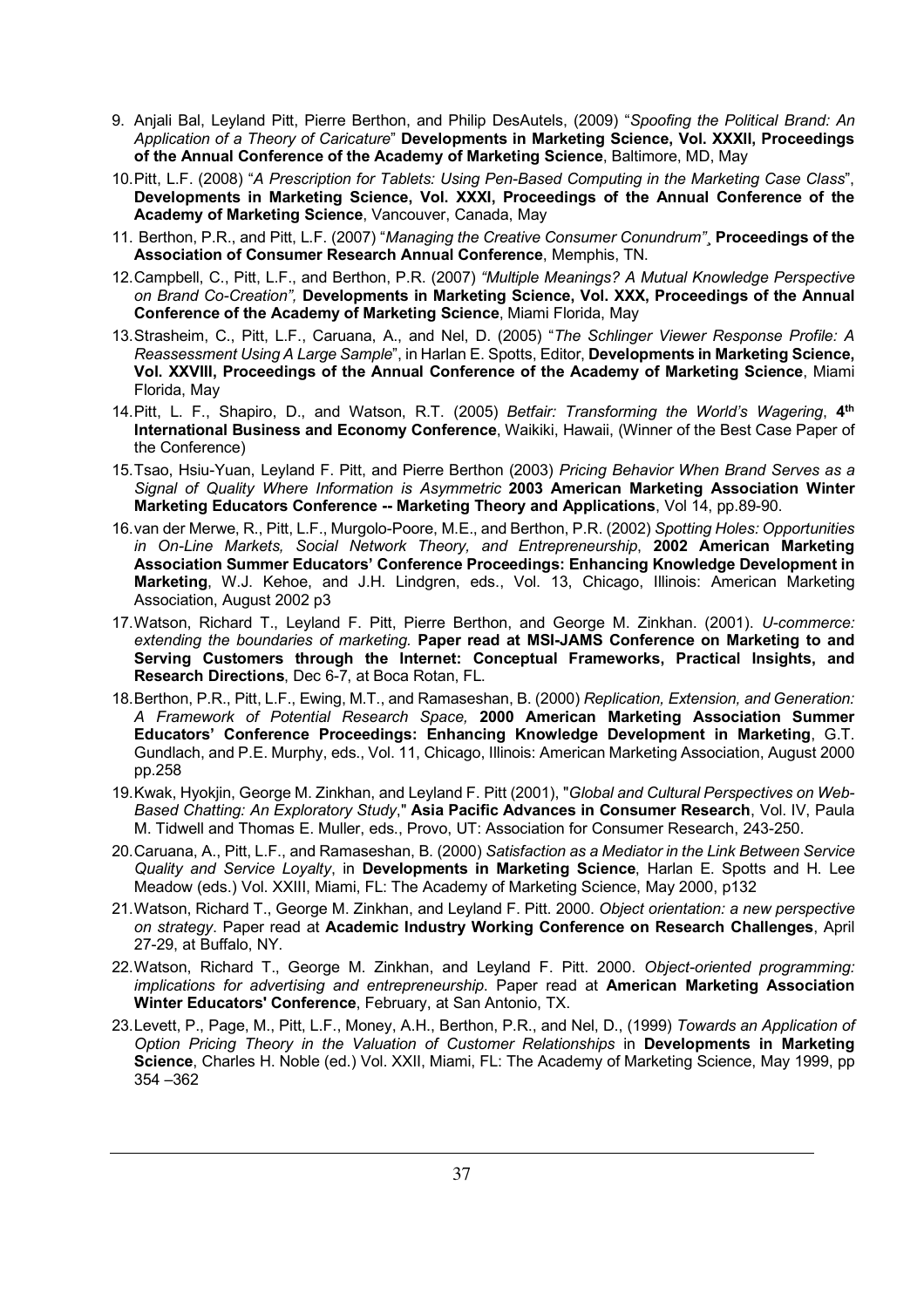- 24.Morris, M.H., Pitt, L.F., and Altman, J. (1999) *The Need for Adaptation in Successful Business Concepts: Strategies for Entrepreneurs,* **Proceedings of the United States Association for Small Business and Entrepreneurship Conference**, January, San Diego, CA
- 25.Napoli, J., Ewing, M., and Pitt, L.F. (1999) *The Internet as a Marketing Communication Medium in the Public Sector*, **1999 American Marketing Association Summer Educators' Conference Proceedings: Enhancing Knowledge Development in Marketing**, S. P. Brown, and D. Sudharshan, eds., Vol. 10, Chicago, Illinois: American Marketing Association, August 1999 pp.124 - 132
- 26. Morris, M.H., Pitt, L.F., and Lambert, D. *Company Pricing Orientation and Environmental Turbulence: Does National Culture Matter?* **1998 American Marketing Association Summer Educators' Conference Proceedings: Enhancing Knowledge Development in Marketing**, Ronald Goodstein, and Scott MacKenzie, eds., Vol. 9, Chicago, Illinois: American Marketing Association, August 1998. pp 275 - 281
- 27.Morris, M.H., Kannemeyer, R., and Pitt, L.F. *Adaptation of the Business Concept as a factor in Entrepreneurship: The Case of Historically Disadvantaged South African Entrepreneurs* in **Developments in Marketing Science**, John B. Ford, Earl D. Honeycutt (eds.) Vol. XXI, Miami, FL: The Academy of Marketing Science, May 1998, pp 297 –303
- 28.Samouel, P., Pitt, L.F., Berthon, P.R., and Money, A.H. *Vertical Control and Performance: The Role of*  **Power, Relational Norms and Transaction Cost Analysis in Distribution Channels, in Developments in Marketing Science**, John B. Ford, Earl D. Honeycutt (eds.) Vol. XXI, Miami, FL: The Academy of Marketing Science, May 1998, pp 412
- 29.Berthon, P.R., Hulbert, J.R., Piercy, N.P., and Pitt, L.F. *Functional Integration with Particular Reference to the Marketing-Technical Interface: Mechanistic and Holographic Responses to Turbulence,* **1997 American Marketing Association Summer Educators' Conference Proceedings: Marketing Theory and Applications**, William Pride, and Tomas Hult, eds., Vol. 29, Chicago, Illinois: American Marketing Association, August 1997. Pp 219
- 30.Pitt, L.F., and Berthon, P.R. *Internationalizing the Marketing Curriculum: A Global Perspective (or Two).* in **Developments in Marketing Science**, Elizabeth J. Wilson, Joseph J. Hair (eds.) Vol. XX, Miami, FL: The Academy of Marketing Science, May 1997, p55
- 31.Pitt, L.F., Berthon, P.R., Morris, M.H., and Nel, D. *Entrepreneurial Pricing: The Cinderella of Marketing Strategy.* in **Developments in Marketing Science**, Elizabeth J. Wilson, Joseph J. Hair (eds.) Vol. XX, Miami, FL: The Academy of Marketing Science, May 1997, p143
- 32.Samouel, P., Pitt, L.F., Berthon, P.R., and Money, A.H. *Some Effects of Response Position in Examples to Respondents.* in **Developments in Marketing Science**, Elizabeth J. Wilson, Joseph J. Hair (eds.) Vol. XX, Miami, FL: The Academy of Marketing Science, May 1997, p143
- 33.Berthon, P.R., Hulbert, J.M, and Pitt, L.F. *Forms of Marketing Organization: Towards a Theory* in **1997 American Marketing Association Winter Educators' Conference Proceedings: Significant Advances in Marketing Theory and Practice**, Tradewinds Resort, St. Petersburg Beach, FL, Debbie Thorne LeClair and Michael Hartline, Editors; Chicago, Illinois: American Marketing Association, February 1997. pp 365
- 34.Pitt, L.F., Berthon, P.R., and Lyman, M. *Proactive Behavior and the Salesforce: Its Effects on Performance*  in **1996 American Marketing Association Summer Educators' Conference Proceedings: Enhancing Knowledge Development in Marketing**, Vol. 7., San Diego, California, Cornelia Dröge and Roger Calantone, Editors; Chicago, Illinois: American Marketing Association, August 1996. pp 456 - 457
- 35.Pitt, L.F., Berthon, P.R., Prendegast, G., and Nel, D. *On the Reliability and Validity of the SERVQUAL Instrument in South Africa* in **Developments in Marketing Science**, Elizabeth J. Wilson, Joseph J. Hair (eds.) Vol. XV1V, Phoenix, AZ: The Academy of Marketing Science, June 1996, p164
- 36.Berthon, P.R., Pitt, L.F., and Watson, R.T. *Re-Surfing the Web: Research Perspectives on Marketing Communication and Buyer Behavior on W3* in **Developments in Marketing Science**, Elizabeth J. Wilson, Joseph J. Hair (eds.) Vol. XV1V, Phoenix, AZ: The Academy of Marketing Science, June 1996, p182
- 37.Caruana, A., Pitt, L.F., and Money, A.H. *An Assessment of the Dimensions and the Stability of Items in the MARKOR Scale* in **Developments in Marketing Science**, Elizabeth J. Wilson, Joseph J. Hair (eds.) Vol. XV1V, Phoenix, AZ: The Academy of Marketing Science, June 1996, p229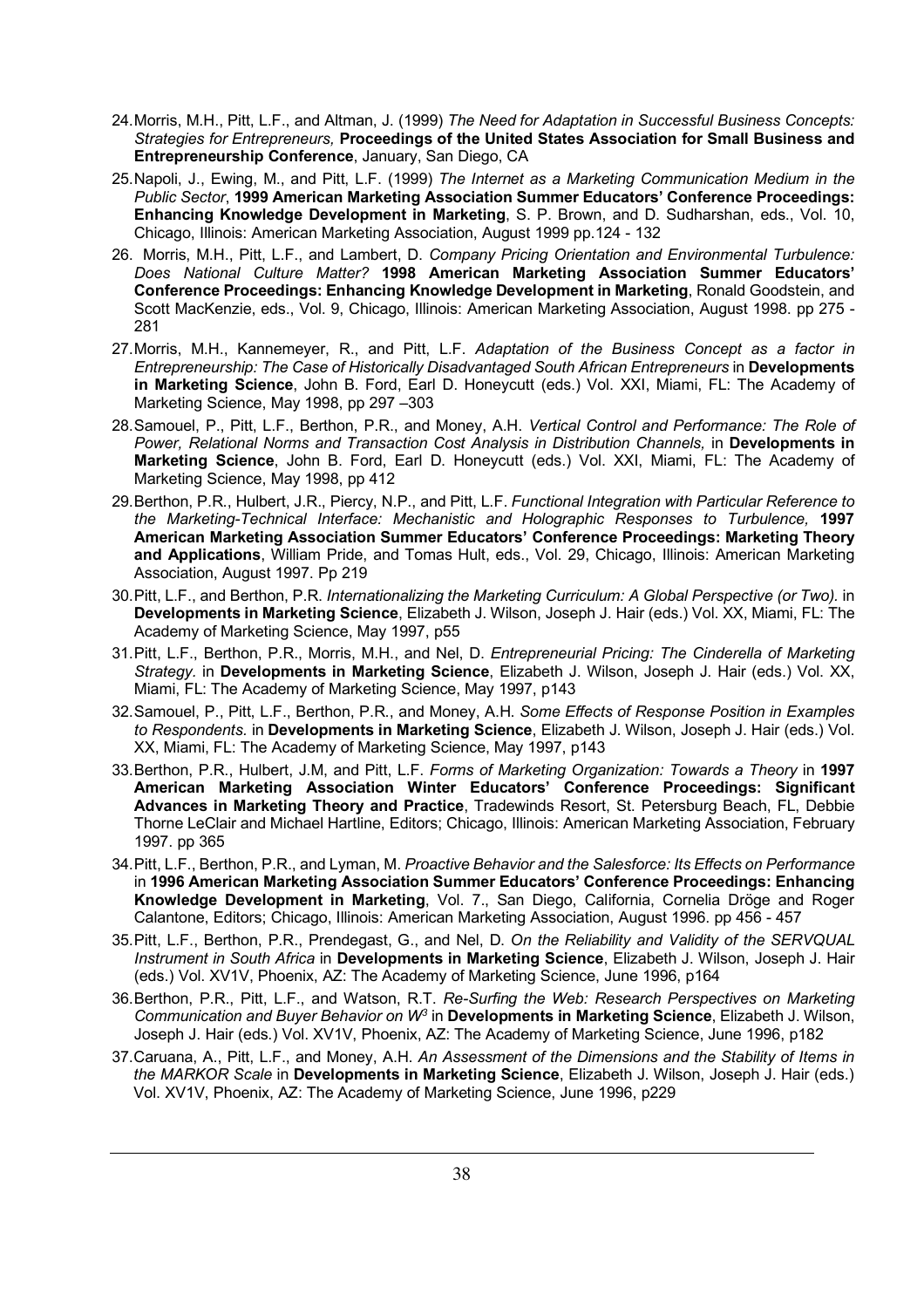- 38.Pitt, L.F., Berthon, P.R., and Morris, M.H., *Personal Reports of Communication Apprehension and Perceptions of Salesperson Performance*. in **1996 American Marketing Association Winter Educators' Conference Proceedings: Marketing Theory and Applications**, Hilton Head Island, South Carolina, Edward A. Blair and Wagner A. Kamakura, Editors; Chicago, Illinois: American Marketing Association, February 1996. pp 162
- 39.Berthon, P.R., Pitt, L.F., and Morris, M.H. *Culture and the Marketing Manager: Exploring a Link Between Culture and Decision-making.* in **1995 American Marketing Association Summer Educators' Conference: Enhancing Knowledge Development in Marketing**, Washington DC., Barbara Stern and George Zinkhan, Editors; Chicago, Illinois: American Marketing Association, August 1995, pp 418
- 40.Berthon, P.R., and Pitt, L.F. *Marketing and Humanities Resource Managers: Differences in Perception and Decision-making* **Developments in Marketing Science**, Roger Gomes (ed.) Vol. XV1l1, Orlando, FL: The Academy of Marketing Science, May 1995, p63
- 41.Pitt, L.F., and Foreman, S.K. *Internal Marketing's Role in Organizations: A Transaction Cost Perspective*, **Developments in Marketing Science**, Roger Gomes (ed.) Vol. XV1l1, Orlando, FL: The Academy of Marketing Science, May 1995, p184
- 42.Bakkeland, G., and Pitt, L.F. *Transaction Costs and Relational Norms in Distribution Channels: Research Propositions from the Buyer's Perspective* **Developments in Marketing Science**, Roger Gomes (ed.) Vol. XV1l1, Orlando, FL: The Academy of Marketing Science, May 1995, p284
- 43.Pitt, L.F., and Watson, R.T. *Longitudinal Measurement of Service Quality in Information Systems: A Case Study*, **Proceedings of the Fifteenth International Conference on Information Systems (ICIS)**, Vancouver, Canada, 1994, pp 419–428
- 44.Pitt, L.F., Caruana, A., and Money, A.H. *Managing Customer Expectations of Service Quality: Does it Make a Difference?* in **1994 American Marketing Association Summer Educators' Conference: Enhancing Knowledge Development in Marketing**, San Francisco, Ravi Achrol and Andrew Mitchell, Editors; Chicago, Illinois: American Marketing Association, August 1994, pp 412–419
- 45.Pitt. L.F., Money, A.H., and Berthon, P. *Partitioning the Pacific: A Simple, Cluster Based Segmentation of the Nations Bordering the Pacific Ocean*. **Proceedings of the Second Annual Conference on Global Business Environment and Strategy**, Sun Valley, Idaho, August 1994, Pocatello, ID: Idaho State University, 346–359
- 46.Ramaseshan, B., and Pitt, L.F. *Strategic Alliances in the Asia Pacific Region* **Proceedings of the Second Annual Conference on Global Business Environment and Strategy**, Sun Valley, Idaho, August 1994, Pocatello, ID: Idaho State University, 227– 241
- 47.Caruana, A., and Pitt, L.F. *Excellence, Market Orientation, Some Aspects of Service Quality and Their Effect on Performance in Service Companies: Propositions and a Model*, **Developments in Marketing Science**, Elizabeth J. Wilson, and William C. Black, (eds.) Vol. XV11, Nashville, TN: The Academy of Marketing Science, June 1994, pp 317–318
- 48.Pitt, L.F., and Page, M.J. *Analysis of Customer Defections: A Graphic Approach*, in **1993 American Marketing Association Summer Educators' Conference Competitive Paradigms in Global Marketing: An Agenda for Change**, Boston, David W. Cravens and Peter R. Dickson, Editors; Chicago, Illinois: American Marketing Association, pp 180-188.
- 49.Pitt, L.F., Nel, D., and Morris, M.H. *Personal Interaction in Groups and Marketing Decision Making*, in **1993 American Marketing Association Summer Educators' Conference Competitive Paradigms in Global Marketing: An Agenda for Change**, Boston, David W. Cravens and Peter R. Dickson, Editors; Chicago, Illinois: American Marketing Association, pp 246–254.
- 50.Pitt, L.F., Oosthuizen, P., and Morris, M.H. *Service Quality in a High-Tech Industrial Market: An Application of SERVQUAL*, **1992 American Marketing Educators' Proceedings: Enhancing Knowledge Development in Marketing**, Robert P Leone, V. Kumar, eds., Chicago, IL: American Marketing Association, pp 46–53, August 1992
- 51.With Ramaseshan, B., and Nel, D., *The Effects of Realistic Job Information on Salesperson Turnover: A Review and Research Agenda*, **Proceedings of the National Sales Management Conference**, Psi Kappa Epsilon, Annaheim, California, April 1991, pp 160–162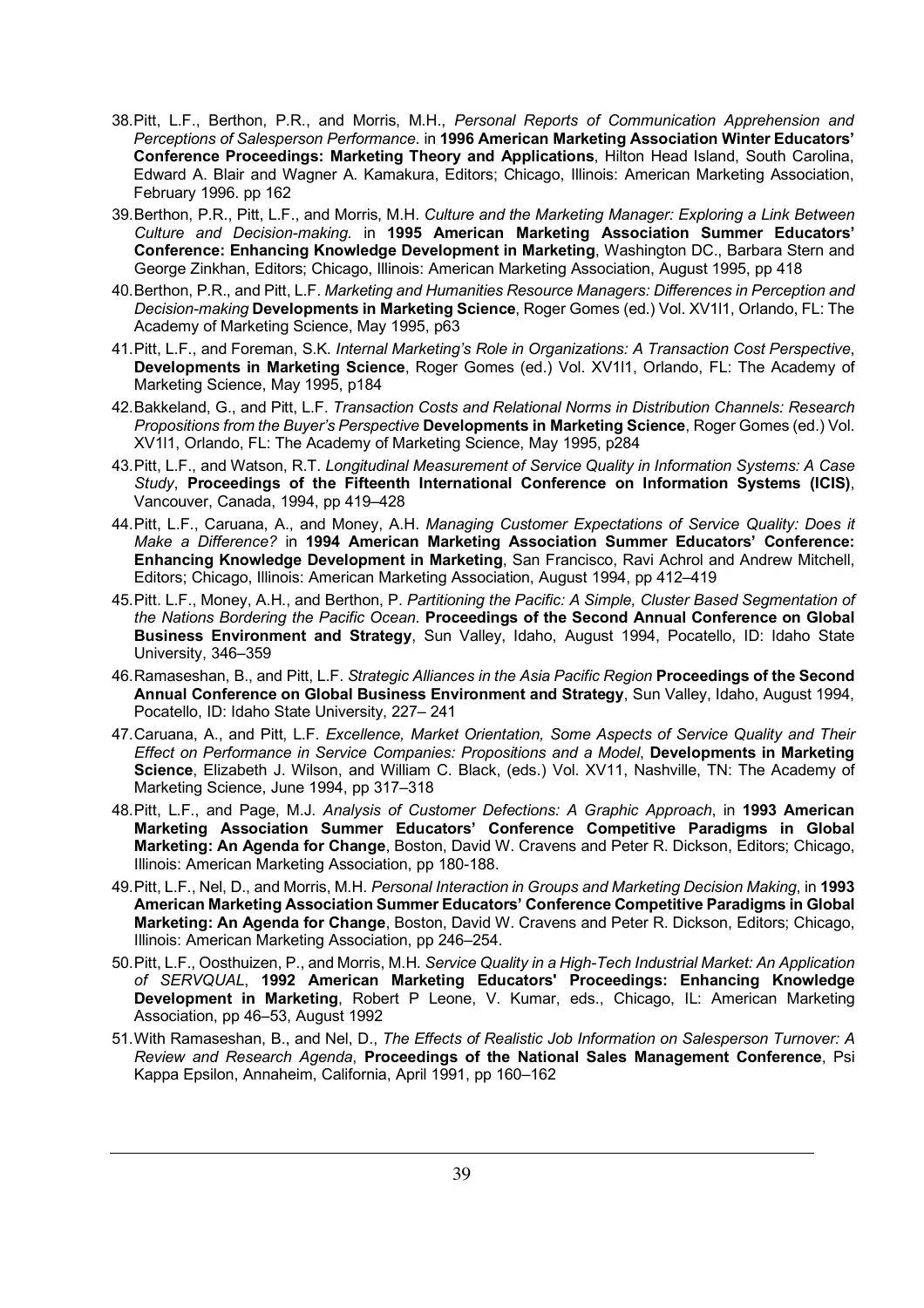- 52.With Nel, D., *The Effects of Group Cohesiveness on Decision Performance in a Simulated Management Environment,* **Proceedings of the 32nd Mountain Plains Management Conference**, Weber State University, Ogden, Utah, October 1990
- 53.With Ramaseshan, B., *The Gift of the Gab Communication Apprehension and Salesperson Performance*, **Proceedings of the National Sales Management Conference**, Psi Kappa Epsilon, New Orleans, LA, April 7 and 8, 1989. pp 116-121

## **B. European Conferences**

- 50.Winner of the Pearson Education Prize for the Best Case Study, for Halvorson, W., Bal, A.S., Pitt, L.F., and Parent, M. (2010) *Cashing in on the Green Dots: Marketing Ireland in Second Life*, **Academy of Marketing Conference**, Coventry University, UK. July 2010
- 51.Ronika Chakrabarti, Bradley R. Barnes, Leyland Pitt, Pierre Berthon (2009) *Investigating Motivation Amongst International Channel Intermediaries: A Middle Eastern Viewpoint*, **Proceedings of the Academy of Marketing Conference**, Leeds, UK. July 2009
- 52. Stacey Morrison, Michael Parent, Leyland Pitt (2009) *Instructing The Invisible: An Exercise In Teaching Subliminal Perception*, **Proceedings of the Academy of Marketing Conference**, Leeds, UK. July 2009
- 53. Zala Pogorelcnik, Deon Nel, Leyland Pitt, Colin Campbell (2009) *The Grameen Bank*, **Proceedings of the Academy of Marketing Conference**, Leeds, UK. July 2009 (Runner-up: Best Paper on Case Study Track, Pearson Education Award)
- 54. Berthon, P.R., Pitt, L.F., Campbell, C.L., Robson, M., Page, K., and Palihawadana, D., (2008) *Creative Consumers: Awareness, Attitude & Action - Instrument & Preliminary Results*, **Academy of Marketing Conference**, Aberdeen, UK. July 2008, Awarded the Association of Direct Marketing, Prize for Best Paper, Direct Marketing, Electronic Marketing, and Technology Track
- 55.Pitt, L.F., Kylie McMullen, Pinder Rehal, Katy Read, Judy Luo and Ashley Wu, Papania, L., and Campbell, C.L. (2008) *Selling the Canadian Forces' Brand to Canada's Youth*, **Academy of Marketing Conference**, Aberdeen, UK. July 2008, Winner of the Pearson Education Prize for the Best Case Study
- 56.*A Conceptual Model for Internet's Impact on Marketing in Iran* **Academy of Marketing (Marketing Educators Group) Conference**, London, UK. July 2006 (with Mehdi Ghazisaaedi), Awarded the Association of Direct Marketing, Prize for Best Paper, Direct Marketing, Electronic Marketing, and Technology Track
- 57.Murgolo-Poore, M.E., Pitt, L.F., Ewing, M.T., and Berthon, P.R. (2001) The Intranet As An Internal Marketing Medium: Towards A Measure Of Effectiveness **Proceedings of Academy of Marketing 2001 Annual Conference**, ed. Strong, C., Academy of Marketing: University of Cardiff, July (Abstract, p.60, and CD-ROM) Winner of the Prize for the Best Paper in the Internet Marketing Track
- 58.Berthon, P., Pitt, L. F., Ewing, M.T., and Boudville, I. (2000) *An Exploratory Investigation Into Positioning In Cyberspace: Evaluating Telecom Websites Using Correspondence Analysis*', **Proceedings of Academy of Marketing 2000 Annual Conference**, eds. Mayer, R. and Ellis, N., Academy of Marketing: University of Derby, August (Abstract and CD-ROM) Winner of the Prize for the Best Paper in the Internet Marketing Track
- 59.Nel, D., Athron, T., Pitt, L., Ewing, T. and Boudville, I. (2000) *The Theory Of Justice and Customer Service Complaint Experiences In The Public Sector*, **Proceedings of Academy of Marketing 2000 Annual Conference**, eds. Mayer, R. and Ellis, N., Academy of Marketing: University of Derby, August (Abstract and CD-ROM)
- 60.Nel, D., Pitt, L.F., Berthon, J-P, and Ewing, M. (1999) *Going With the Flow: Web Sites and Customer Involvement*, **Proceedings of the 1999 Academy of Marketing (Marketing Educators Group) Conference**, Andrew McAuley, ed., Stirling, University of Stirling, p.48 Abstract, and CD-ROM
- 61.Ainslie, A.S., Pitt, L.F., Engebretsen, H., and Money, A.H. (1999) *Dichotomous Situations in Direct Marketing: Wrong on the Good or Right on the Bad,* **Proceedings of the 1999 Academy of Marketing (Marketing Educators Group) Conference**, Andrew McAuley, ed., Stirling, University of Stirling, p.15 Abstract, and CD-ROM
- 62.Ewing, M., Napoli, J., and Pitt, L.F. (1999) *Makers, Watchers and Wonderers: The Internet as a Marketing Communications Medium in the Public Sector*, **Proceedings of the 1999 Academy of Marketing**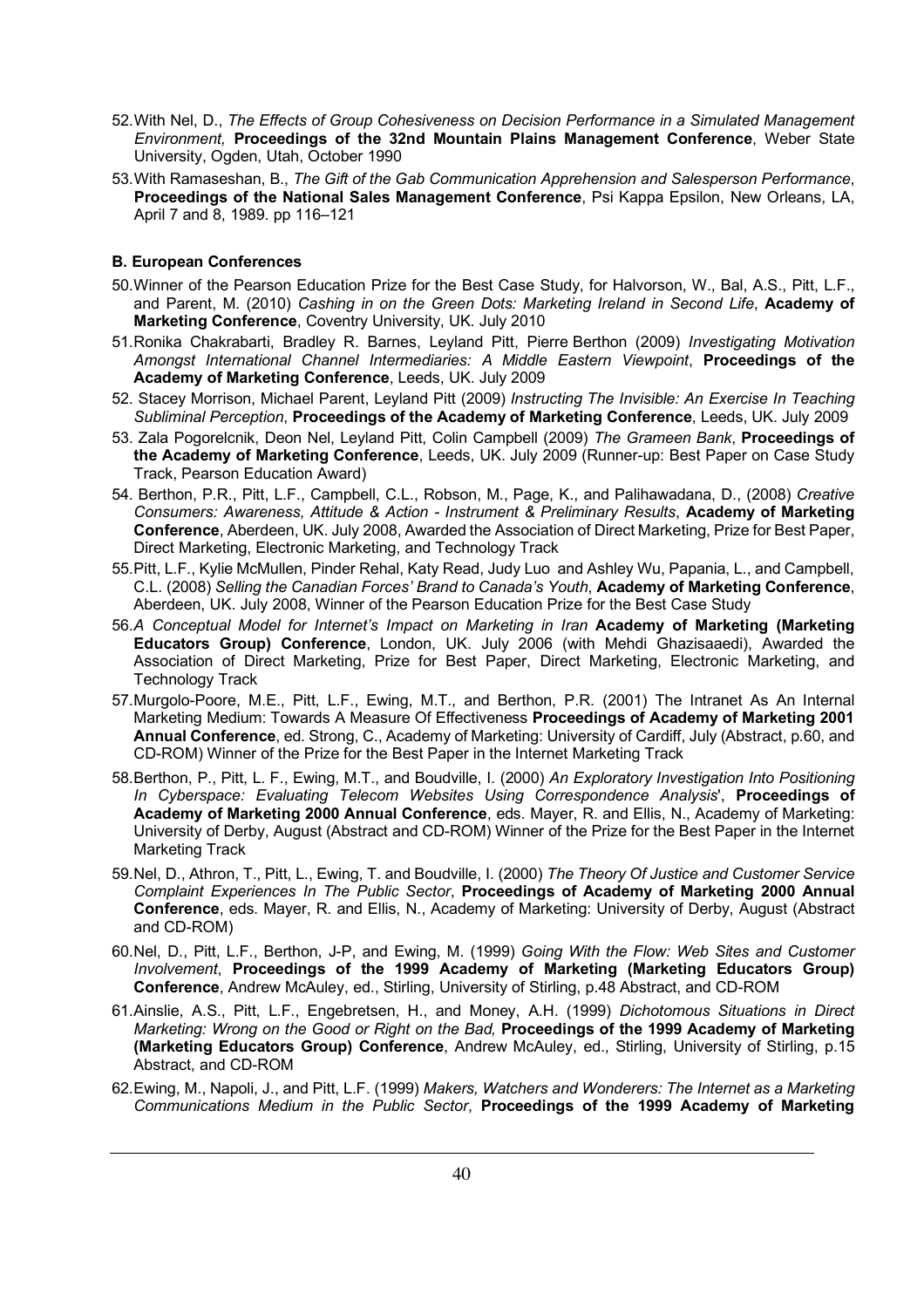**(Marketing Educators Group) Conference**, Andrew McAuley, ed., Stirling, University of Stirling, p.31 Abstract, and CD-ROM

- 63.Pitt, L.F., Berthon, P.R., and Krepapa, A. (1999) *Are Excellent Companies Ethical: Evidence From an Industrial Setting*, **Proceedings of the 1998 Academy of Marketing (Marketing Educators Group) Conference**, Andrew McAuley, ed., Stirling, University of Stirling, p. 55 Abstract, and CD-ROM
- 64.Lane, N., Pitt, L.F., Berthon, P.R., and Watson, R.T. (1998) *The World Wide Web as an Industrial Marketing Communication Tool – Models for the Identification and Assessment of Opportunities*, **Proceedings of the 1998 Academy of Marketing (Marketing Educators Group) Conference**, Colin Gillingan, ed., Sheffield, Sheffield Hallam University, July, pp336 - 342. Awarded the Best Academic Competitive Paper Prize.
- 65.Strong, C., Pitt, L.F., Berthon, P.R., and Nel, D. (1998) *Reconceptualizing Service: SMEs in the Marketspace,* **Proceedings of the 1998 Academy of Marketing (Marketing Educators Group) Conference**, Colin Gillingan, ed., Sheffield, Sheffield Hallam University, July, pp510 - 514
- 66.Ainslie, A., and Pitt, L.F. (1997) *UniBank and the Analysis of the ExcursionCard Database: A Case Study,*  **Proceedings of the Academy of Marketing (Marketing Educators Group) Conference, Marketing without Borders**, Manchester, Manchester Metropolitan University, July, Volume 1, pp1 – 11. Awarded the Association of Direct Marketing Prize for Best Paper, Direct Marketing Track
- 67.Pitt, L.F., Berthon, P.R., Robson, M., and Nel, D. (1997) *Service Quality to Internal Customers: Assessing the Provider Gaps*, **Proceedings of the Academy of Marketing (Marketing Educators Group) Conference, Marketing without Borders**, Manchester, Manchester Metropolitan University, July, Volume 1, pp725 – 741
- 68.Pitt, L.F., Berthon, P.R., Robson, M., Caruana, A. and Ewing, M. (1997) *Some Effects of Corporate Reliability on Performance*, **Proceedings of the Academy of Marketing (Marketing Educators Group) Conference, Marketing without Borders**, Manchester, Manchester Metropolitan University, July, Volume 1, pp743 – 756
- 69.Page, M.J., Pitt, L.F., Berthon, P.R. and Money, A.H. (1996) *Analysing Customer Defections and Their Effects on Corporate Performance: The Case of Indco.* **Proceedings of the Marketing Educators Group Conference, (CD–ROM)** Glasgow, University of Strathclyde, July 1996 (Selected on of the 6 Best papers of the Conference)
- 70.Crowther, C., Pitt, L.F., Berthon, P.R., and Lyman, M. *Telling Them or Selling Them: Sales Orientation vs. Customer Orientation in The Pharmaceutical Salesforce*. **Making Marketing Work, Vol. 1**, **Proceedings of the Marketing Educators Group Conference**, D.L. Jobber, ed., University of Bradford, July 1995, pp 194–201
- 71.Jepsen, B., Pitt, L.F., and Berthon, P.R. *The Effects of Time on Transaction Costs and Relational Governance in Buyer-Supplier Channels: Review and Research Propositions*. **Making Marketing Work, Vol. 1**, **Proceedings of the Marketing Educators Group Conference**, D.L. Jobber, ed., University of Bradford, July 1995, pp 403–413
- 72.Pitt, L.F., Watson, R.T., and Nel, D. *Internal Marketing of Services: A Longitudinal Case of Service Quality*. **Making Marketing Work, Vol. 2**, **Proceedings of the Marketing Educators Group Conference**, D.L. Jobber, ed., University of Bradford, July 1995, pp 646–654
- 73.Pitt, L.F., and McLuckie, J. *Metamorphosis in Marketing: 7 Ways in Which the Marketing Job Might Change*, **International Conference of the Hellenic Marketing Institute: Metamorphosis in Marketing**, Proceedings, Athens, Greece, December, 1994
- 74.Pitt, L.F., Berthon, P., Joynt, P.D., and Money, A.H., *As the World Spins: Short Term Changes in International Clusters*, **Workshop on Cross-Cultural Perspectives: Comparative Management and Organization**, P.D. Joynt, J-C Usunier, Eds., Henley on Thames, Oxfordshire, November 1994
- 75.Morris, M.H., and Pitt, L.F. *Informal Entrepreneurship in the Third World: A Marketing Perspective*. **Proceedings of the American Marketing Association/University of Illinois Chicago Research Symposium on the Marketing-Entrepreneurship Interface**, Fontainbleau: INSEAD, June/July 1994
- 76.Morris, M.H., and Pitt, L.F. *The Organization of the Future: A Unity of Marketing and Strategy* **Proceedings of the Marketing Educators Group Conference**, Vol. II, University of Ulster: Coleraine, July 1994, pp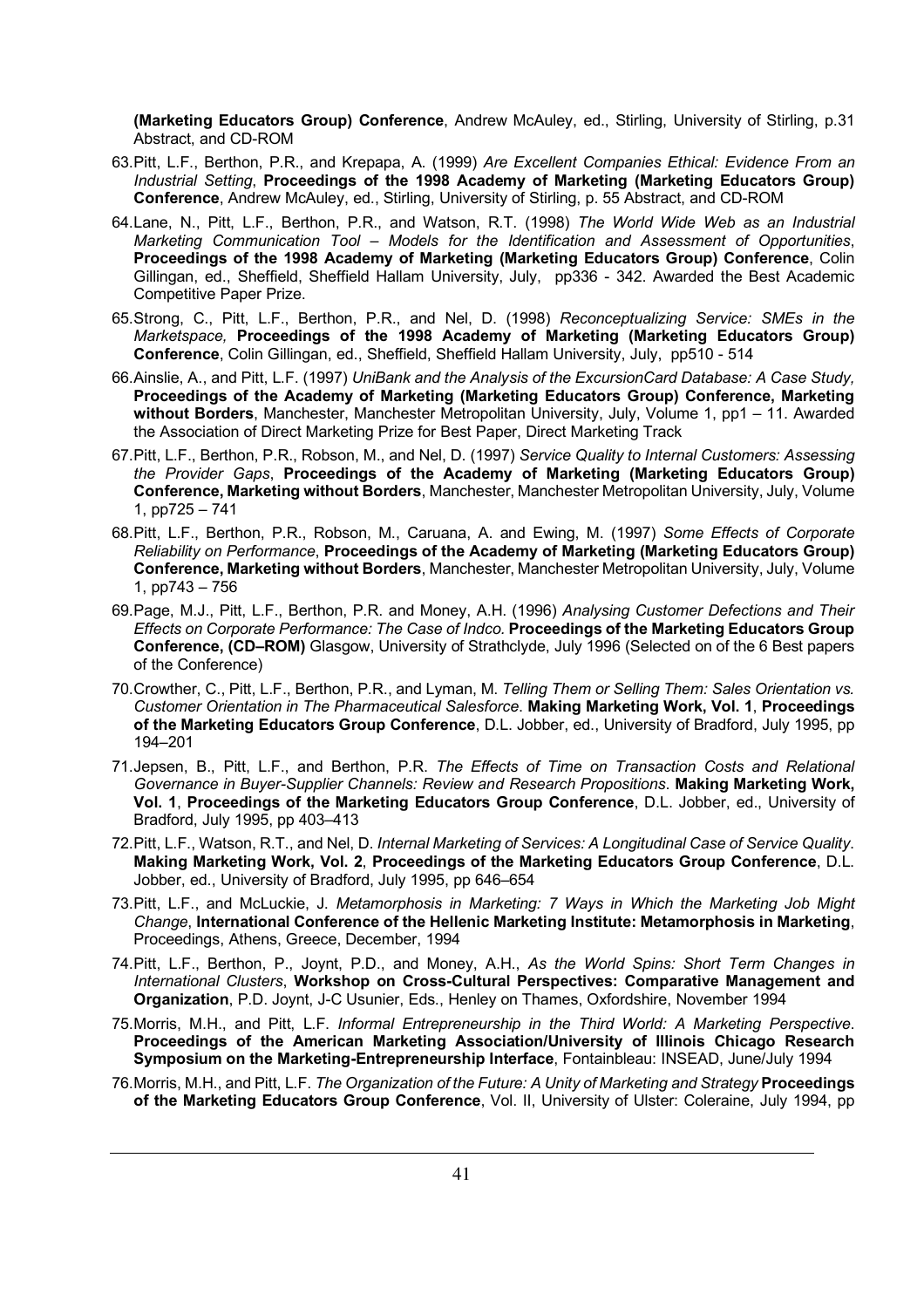711–718 (Selected as one of the top 11 papers at the conference and subsequently published in a special edition of the **Journal of Marketing Management**).

- 77.Pitt, L.F., Foreman, S.K., and Bromfield, D. *Establishing Links Between Organizational Commitment and Service Delivery* **Proceedings of the Marketing Educators Group Conference**, Vol. II, University of Ulster: Coleraine, July 1994, pp 755–764
- 78.Pitt, L.F., Caruana, A., and Ewing, M. *The Impact of Reliability, Overall, and by Dimension, on Key Performance Criteria in Service-Based Industries*, **Workshop on Quality Management in Services IV**, Marne La Vallee, France: European Institute for Advanced Studies in Management, Vol. III, May, 1994
- 79.Pitt, L.F., Joynt, P.D., and Money, A.H. *A Clustering of Countries: Using an International Database to Segment International Markets*, **Workshop on European Co-operation to Honour Geert Hofstede**, University of Limburg, Maastricht, The Netherlands, September, 1993
- 80.Foreman, S.K., Pitt, L.F., and Nel, D. *Reliability and Validity of the SERVQUAL Instrument: Results from a Very Large Sample*, **Proceedings of the Marketing Educators Group Conference**, Loughborough University of Technology, England, July, 1993, pp 371–382
- 81.Gibson, H., Tynan, A.C., and Pitt, L.F. *What is Marketing? A Qualitative and Quantitative Analysis of Marketing Definitions*, **Proceedings of the Marketing Educators Group Conference**, Loughborough University of Technology, England, July, 1993, pp 383
- 82.Watson, R.T., Pitt, L.F., Cunningham, C.J., and Nel, D. (1993) *User Satisfaction and Service Quality of the IS Department: Closing the Gaps*. **Proceedings: The First European Conference on Information Systems**, Henley on Thames, England, March, 341–351
- 83.Nel, D., Pitt, L.F., Money, A.H., Boshoff, C. *Expectation-Evaluation Consistency and Service Quality: Establishing Links*, **Service Sector Management Research Conference**, British Institute of Management/Cranfield School of Management, Cranfield, Bedfordshire, 14 pages, November 1992
- 84.Morris, M.H., Pitt, L.F., Davis, D., and Allen, J., *Individualism-Collectivism and Corporate Entrepreneurship: Cross-Cultural Comparisons*, **Proceedings: Annual Babson Conference: Frontiers of Entrepreneurship**, INSEAD, Fontainbleu, France, 1992

#### **C. Australian Conferences**

- 85.Colin Campbell, Pierre R. Berthon, Leyland F. Pitt, and Ian McCarthy, *Creative Consumers: Awareness, Attitude & Action - Instrument & Preliminary Results*, **Proceedings of the Australian and New Zealand Marketing Academy Conference**, Christchurch, New Zealand, 2010 (Winner of Best Paper Award, Strategic Marketing Track, Nominated for Best Overall Paper Award)
- 86. Hansen, K., Murgolo-Poore, M., Pitt, L., Ewing, M., *The World Wide Web and Electronic Commerce: Legal Implications for Marketers*, **Proceedings of the Australian and New Zealand Marketing Academy Conference**, Ed. Aron O'Cass, Griffiths University, Queensland. 2000, p.61
- **87.**Hulbert, J.M., Pitt, L.F., Ewing, M. T., *Defection, Discourse and Devotion: Some Propositions on Customer Desertion, Dialogue and Loyalty*, **Proceedings of the Australian and New Zealand Marketing Academy Conference**, Ed. Aron O'Cass, Griffiths University, Queensland. 2000, p.103
- **88.**Pollard, L., Pitt, L., Ewing, M., *An Evaluation of Australian Online Sports Betting Sites Using Correspondence Analysis*, **Proceedings of the Australian and New Zealand Marketing Academy Conference**, Ed. Aron O'Cass, Griffiths University, Queensland. 2000, p.71
- 89.Tay, L., de Bussey, N., Pitt, L.F., Ewing, M. T., *The E-Cultural Revolution: Internet Auctions and their Impact on Buyer Behaviour in Singapore's Chinese Community*, **Proceedings of the Australian and New Zealand Marketing Academy Conference**, Ed. Aron O'Cass, Griffiths University, Queensland. 2000, p.106
- **90.**Tudhope, L. E., Pitt, L. F., Ewing, M. T., McMahon, L., *Behavioral and Attitudinal variables and Patient Compliance: The Case of Peripheral Ischemia of the Lower Limb*, **Proceedings of the Australian and New Zealand Marketing Academy Conference**, Ed. Aron O'Cass, Griffiths University, Queensland. 2000, p.90
- **91.**Pitt, L.F., Ewing, M.T., de Bussy, N., Murgolo-Poore, M.E., and Bruwer, M. *IS and Marketing: How the Internet Reinvents Communication Management,* in **Proceedings of the 11th Australasian Conference on Information Systems**, G.G. Gable and M.R. Vitale, editors, Brisbane: Queensland University of Technology, December, 2000, Abstract, p.68 (and CD-ROM)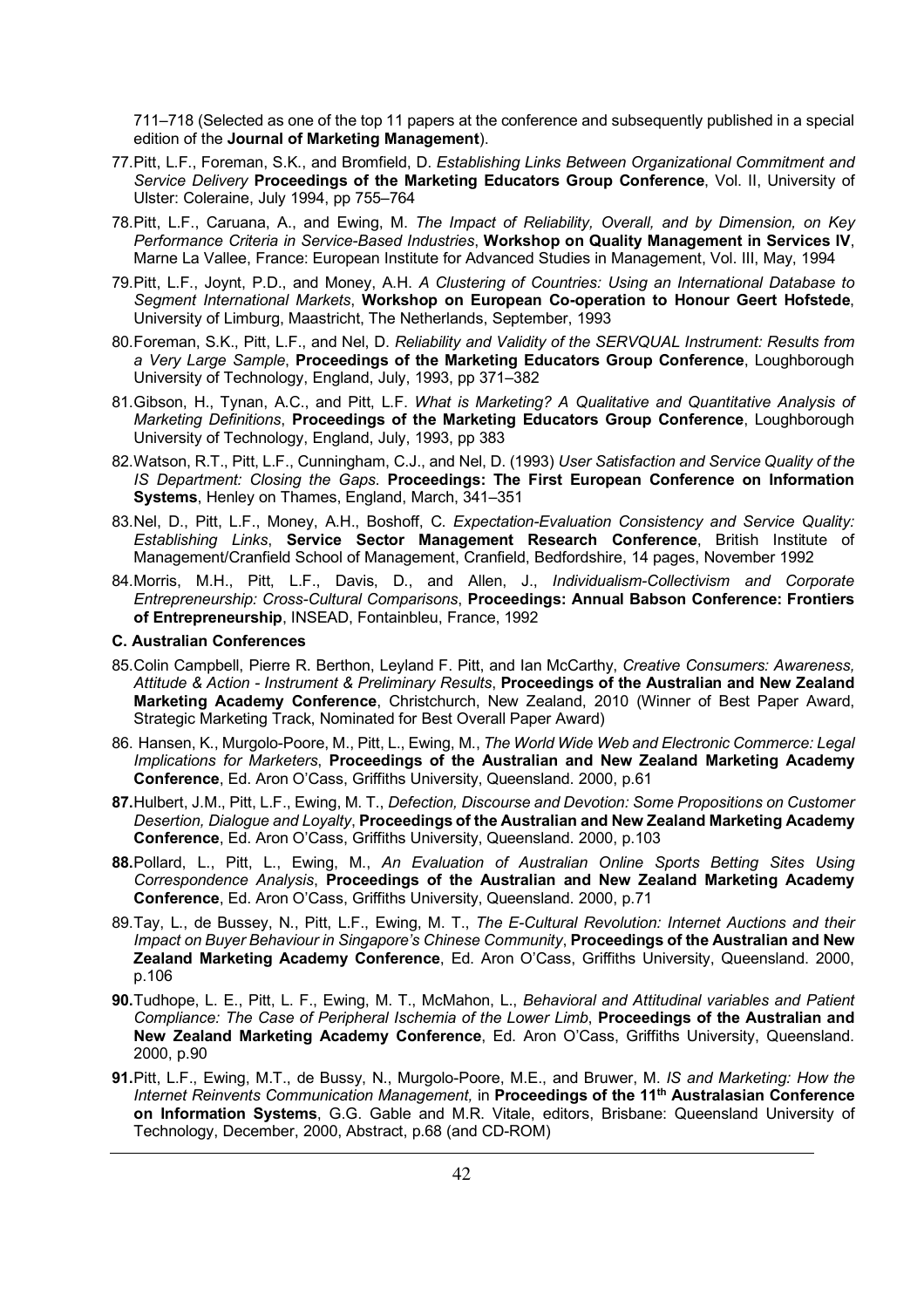- **92.** With Ewing, M., and de Bussy, N., *White Collar Asia: A Cross-National Psychographic Exploration*, **Book of Abstracts ANZMAC 98 (Australia and New Zealand Marketing Academy Conference),** Department of Marketing, University of Otago, Dunedin, New Zealand, Editors; B.J. Gray and K.R. Deans, ISBN 1- 877156-07-8, November-December 1998
- 93.With Ramaseshan, B., *Service Quality Measurement Approaches and the Assessment of Management Education Quality*, **Proceedings of The Australian and New Zealand Association of Management Educators Conference**, Launceston, Tasmania, Australia, December, 1990. 513–521
- 94.With Ramaseshan, B., *Industrial Distribution–The Top Ten Issues*, Proceedings of **The Australian and New Zealand Association of Management Educators Conference**, Auckland, New Zealand, December, 1989. 15 pages
- 95.With Groves, R., and Patton, M. *Ethical Sensitivity and Personal Selling: An Empirical Investigation.*  **Proceedings of the 2nd Australian Marketing Educators Conference.** Adelaide, SA, August 16 1989, 18 pages
- 96.With Watson, R.T., *How Information Systems Technology Can Put Logistics Back Into Marketing–Where It Belongs*, **Proceedings of the International Working Conference on Shaping Organizations, Shaping Technology**, The Australian Computer Society and the International Federation for Information Processing TC9, Terrigal, NSW, Australia. Editors: Roger Clarke and Julie Cameron. May, 1989 pp 329– 344

#### **D. Southern African Conferences**

- 97.Tudhope, L.E., Pitt, L.F., and Berthon, P.R. *Some Effects of Behavioral and Attitudinal Variables on Compliance in Patients – Propositions and a Research Agenda,* **Proceedings of the South African Marketing Educators Conference**, Cape Town, South Africa, D. Nel and N, Terblanche, (eds.), pp218- 231, April, 1999
- 98. Pitt, L.F., and Ramaseshan, B., *Communication Apprehension and Retail Salesperson Performance*, **Proceedings of the South African Marketing Educators Conference**, Durban, South Africa: University of Natal, 12 pages, August 1993
- 99.Morris, M.H., Pitt, L.F., and Bromfield, D. *Individualism-Collectivism And Corporate Entrepreneurship: Some South African Evidence*, **Proceedings of the South African Marketing Educators Conference**, Cape Town, South Africa: Graduate School of Business, University of Cape Town, 12 pages, September 1992
- 100. Pitt, L.F., *Using A Mid-Range Group Support System To Develop Marketing Strategy: Explanations And Illustrations,* **Proceedings of the South African Marketing Educators Conference**, Cape Town, South Africa: Graduate School of Business, University of Cape Town, 16 pages, September 1992
- 101. Pitt, L.F., and Staude, G., *Classification of Service Organizations and Service Organization Typologies: A Review and Research Propositions for Service Quality Management.* **Proceedings of the South African Marketing Educators Conference**, University of Stellenbosch, November, 1991
- 102. Pitt, L.F., and Berthon, P., *The SPACE Model: Theory and Use in Marketing Strategy,* **Proceedings of the South African Marketing Educators Conference**, University of Stellenbosch, November, 1991
- 103. Pitt, L.F. *Tracking Service Quality Indices–An Application of Multivariate Profile Analysis,*  **Proceedings of the South African Marketing Educators Conference**, University of Stellenbosch, November, 1991
- 104. Pitt, L.F., *Lessening the Law of the Lens in Marketing Decision Making.* **Proceedings of the 13th Southern African Marketing Research Association Conference**, Swaziland, 1991, pp 127–41
- 105. With Bromfield, D., and Nel, D, *Reliability and Validity of the SERVQUAL Instrument–Recent Adaptations and Some South African Evidence,* in **Proceedings of the CSD/SAMRA/MRSA Conference**, Drakensberg, Natal, South Africa 23–26 May 1991, pp 16–20
- 106. With Walt, L. *Prescribing Habits of Medical Specialists–The Relative Importance of Various Marketing And Non-Marketing Variables*, **Western Cape Marketing Educators Conference Proceedings**, University of Cape Town, November 1990. 15 pages.
- 107. With Watson, R.T., *Marketing Researchers, IST and Competitive Advantage–Digging a Well Before You Get Thirsty.* **Proceedings of the 11th Annual Conference of The Southern African Marketing Research Association**, Mmabatho, November 12–15 1989 pp 33–81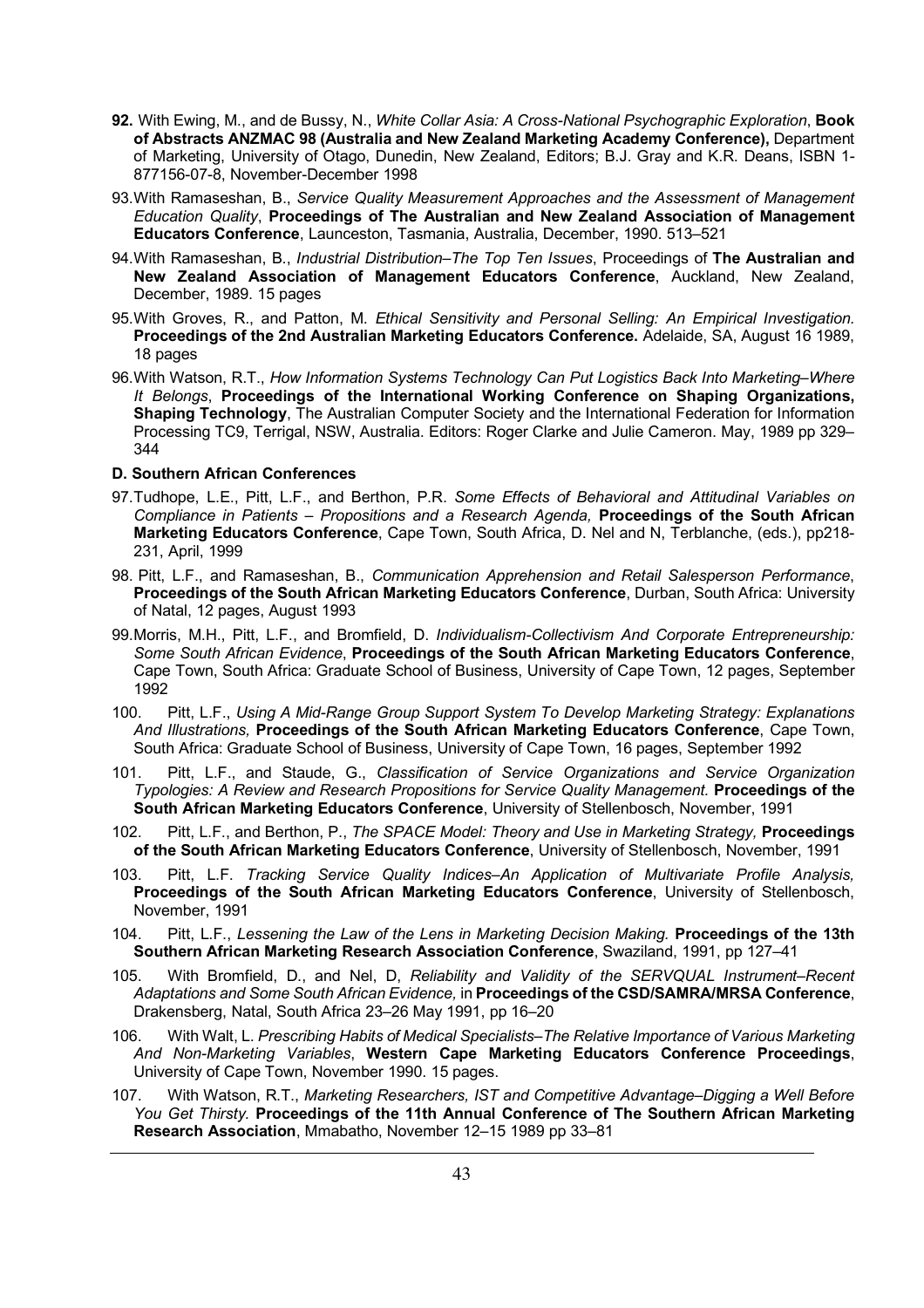- 108. With Steyn, P.G., *South African in-house marketing research departments: Do they even merit a 'B'?*, **Proceedings of the Southern African Marketing Research Association Conference**, Swaziland, 1985, pp 89–98
- 109. Pitt, L.F. *Using attitudinal techniques to research deviant behaviour*, **Proceedings of the Southern African Marketing Research Association Conference**, Swaziland, 1984, 19 pages

#### **VI Book Reviews in Peer Reviewed Journals**

1. Pitt, L.F. (1993) *Handbook of Marketing Scales: Multi-Item Measures for Marketing and Consumer Behavior Research*, by Bearden, Netemeyer and Mobley, reviewed in **Journal of General Management**, 19, 2 (Winter), 90–92

#### **VII Professional Journals and Magazines (in chronological order)**

- 1. *"Computerised Motor Vehicle Budgeting"*, in **Boardroom**, September 1978, pp 8–10
- 2. *"Product failures–The Edsel Revisited"*, in **Marketing Mix**, April 1981, pp 15–18
- 3. *"A short guide to job advertising–for those who don't do it too often"*, in **Marketing Mix**, October 1981, pp 10–12
- 4. With van Rooyen, D.C., *"Advertising and Economics in a Free Market Society"*, in **Free Market**, No. 5, November 1981, pp 25 -27
- 5. *"Computer Graphics–New Horizon for Marketing Research"*, in **Marketing Mix**, February 1982, pp 40–45
- 6. With van Rooyen, D.C., *"Advertising and Economics in a Free Market Society"*, in **Boardroom**, December 1981, pp 15–18
- 7. *"Environmental Scanning"*, in **Boardroom**, March 1983, pp 3–6
- 8. With Abratt, R., *"Feeding misinformation to competitors can be justified"*, in **Boardroom**, April 1983, pp 3–5
- 9. Pitt, L.F., Heyns, J.E., Abratt, R., *"Student Loans and Bank Loyalty"*, **The South African Banker**, February 1985, pp 28 -32
- 10.*"Data and Information–there is a difference"*, in **Boardroom**, February 1985, pp 7–8
- 11. With Abratt, R., *"What to look for in a trade exhibition"*, in **Entrepreneur**, January 1985, pp 15–16
- 12. With Abratt, R., *"Strategic Management in South African Retailing"*, in **The Retailer**, May 1985, pp 9–11
- 13.*"Beating the Bureaucrats–In Search of the End of Red Tape"*, in **Boardroom**, July 1985, p 19
- 14. With Steyn, P.G., *"Management must make a commitment to research"*, in **Research Report** (supplement to: Market Place), November 1985, p 3
- 15. With Nel, D., *"Using Faces to Portray the Image of a Retail Store"*, in **The FMCG Retailer**, July 1986, pp 54 -56.
- 16. With Steyn, P.G., *"Has the marketing audit come of age in South Africa?"*, in **Boardroom**, 4th Quarter, 1986, pp 5–7.
- 17. With Abratt, R., *"Pricing in Non-profit Organizations–A Framework and Conceptual Overview"*, in **Marketing World**, The Official Journal of The Australian Marketing Institute, Vol. 8, No. 1, Feb/Mar 1988, pp 26–28. Reprinted with permission from: Pitt, L.F., and Abratt, R., *"Pricing in non-profit organizations–an overview and conceptual framework"*, in **The Quarterly Review of Marketing**, (United Kingdom), Vol. 12, Spring/Summer 1987, pp 13–15.
- 18. With Watson, R.T., *"The 5 P's of Strategy"*, in **Management Western Australia**, Spring Edition, Vol. 6, No. 3, September-November 1988, p 8
- 19.*"Exporting to Asia: The Reality and the Myths"*, in **Management Western Australia**, Winter Edition, Vol. 7 No. 2, June-August 1989, pp 12–13
- 20. With Thornton, R., and Nel, D., *"Medicine in the Hands of the Wise: Selling and the Retail Pharmacist"*, in **Pharmacy Management**, March 1989, pp 8- 10
- 21.*"Lip Service or Funeral Service?"* in **Marketing Mix,** January 1990, pp 5-6
- 22.*"Why Don't They Complain?".* in **Marketing Mix,** February 1990, p 17
- 23. With Nel, C., Marks, A.S., Nel, D., *"KSAMI–Key South African Marketing Issues".* in **Professional Marketing Review,**  March 1990, pp 26-31
- 24.*"When Customer Care and Service Become a Fad",* in **Marketing Mix,** March 1990, p72
- 25."*Strategic Marketing Planning: The Decisive Point for Marketers",* in **Marketing Mix,** March 1990, pp 56–61
- 26."*Understanding Customer Perceptions of Service",* in **Marketing Mix,** April 1990, p 50
- 27.*"Writing the Strategic Marketing Plan",* in **Marketing Mix,** April 1990, p 50
- 28. With Nel, C., Marks, A.S., and Nel, D., *"Top 10 Marketing Issues of the '90s",* in **Graduate School of Business News**, No. 30, May 1990
- 29.*"Investing in Service–What are The Options?",* in **Marketing Mix,** May 1990, p21
- 30.*"Close Encounters of the Service Kind",* in **Marketing Mix,** June 1990, p88
- 31.*"Not Ignoring the Industrial Marketer",* in **Marketing Mix,** July 1990, p21
- 32.*"Assessing Customer Satisfaction",* in **Marketing Mix,** August, 1990, p23
- 33.*"Service Dominance–What does it Mean?"*, in **Marketing Mix,** September, 1990, p74
- 34.*"Service Quality–Closing the Gaps",* in **Marketing Mix,** October, 1990, p70
- 35.*"Do You Know What Your Customers Expect?"*, in **Marketing Mix,** November, 1990, pp 17 -18
- 36.*"Focus on Gap 2–Setting the Wrong Standards",* in **Marketing Mix,** December, 1990, pp 59–60
- 37.*"Focus on Gap 3–The Service Performance Gap"*, in **Marketing Mix**, January, 1991, 55–56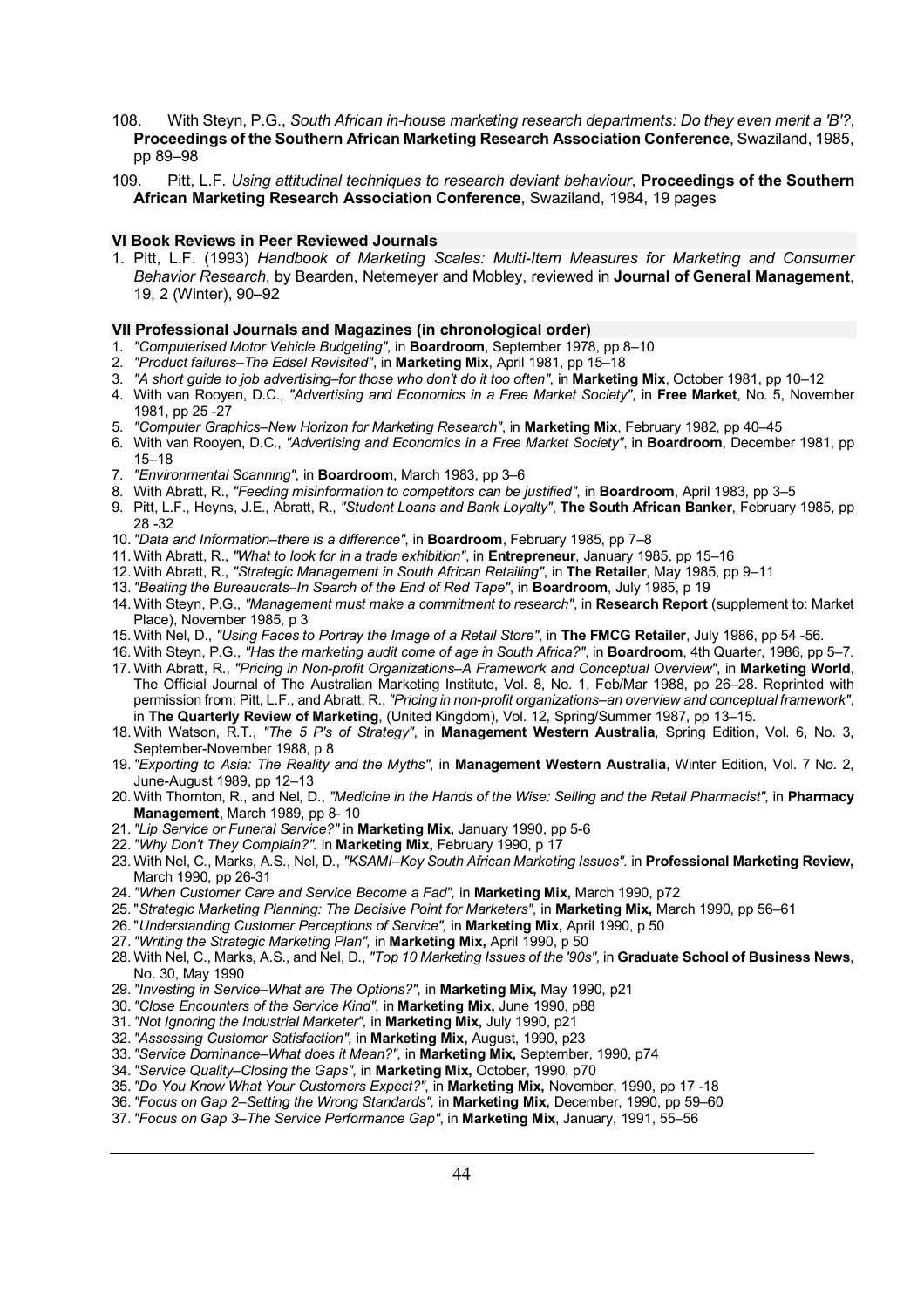- 38.*"Focus on Gap 4- Service Delivery and Broken Promises"*, in **Marketing Mix**, February, 1991, 52
- 39."*The Service Cycle",* in **Marketing Mix**, March 1991, p 55
- 40.*"Do You Really Know Who the Customer is?"*, in **Marketing Mix** April, 1991, p52
- 41. *Creating Customer Constituency",* in **Marketing Mix** May, 1991, p61
- 42. *Targeting the Internal Market–Making the Internal Market an Important Target in Marketing Planning*, in **Marketing Mix** July, 1991, pp 61- 62
- 43. *Why are We Waiting?*, in **Marketing Mix** August, 1991, pp 61- 62
- 44. *Why are We Still Waiting?*, in **Marketing Mix** September, 1991, p40
- 45. With Caruana, A., *Orientation of Your Firm Towards the Market*, in **Professional Sales Management**, January 1995, pp 36–37
- 46. With McLuckie, J., *Metamorphosis in Marketing*, in **Marketing and Sales Update**, February 1995, pp 4–5
- 47. With Berthon, P.R., and Watson, R.T., *The World Wide Web as an Advertising Medium*, in **Perspectives**, Winter 1996, pp 14-15
- 48. With Berthon, P.R., and Hulbert, J.M., *Structuring Companies for Markets*, **Financial Times**, (Mastering Management Series), August 16, 1996, p. 8
- 49. With Berthon, P.R., *Educating the International Manager: Divergent Global Perspectives*, **Textile Horizons**, August-September, 1996, 19–23
- 50. With Berthon, P.R., *The Management Curriculum: Business Globalisation*, **World Clothing Manufacturer**, September, 1996, 35–42
- 51. With Berthon, P.R., and Hulbert, J.M. *Customer is always right, but I really love the product: Structuring Firms to Serve, Anticipate and Create Markets*, **Marketing and Sales Update**, 1998, 3, 5, 19-21
- 52. With Berthon, P.R., and Hulbert, J.M. *How to Structure Firms to Serve, Anticipate and Create Markets and Technologies*, **Perspectives**, Summer, 1998, 4-5
- 53. *Differential Pricing: Customers are Different, So Why Should They All Pay the Same Price?* **The South African Journal of Marketing and Sales**, 4, 3, 1998, pp 22 – 23
- 54. With Berthon, P.R., *Branding the MBA Product: It's a LOT More Difficult than what we Teach*, **EFMD Forum Magazine**, Autumn, 2004, pp 29-33
- 55. Watson, Richard; Berthon, Pierre; Pitt, Leyland; Zinkhan, George *Marketing in the age of the network*. (French), **Market Leader**, Spring2005 Issue 28, p64-65
- 56. With Berthon, P.R., *The Ambiguity of Advertising*. **Leadership Magazine**, Vol 11 (September) 2007, 17-18.
- 57. Berthon, Pierre; Pitt, Leyland. *Ambigüedad De La Publicidad*. (Spanish), **Leadership: Magazine for Managers**, 2007, Vol. 4 Issue 11, p16-18
- 58. With Prinsloo, M. *Addressing information Shortages in Emerging Markets: A Case Study from South Africa*, in **Effective Executive**, February, 2008, pp 28-34
- 59. With Berthon, P.R., Piccoli, G., and Watson, R.T. (2008) *IS Executives: Organizational Focus, Customer Creativity, and Supplier Relationships*, **Cutter Benchmark Review**, 8, 8, 5-13
- 60. With Parent, M. (2008) *Stretching The Luxury Brand: Why do so many luxury brand extensions fail?*, **Financial Post**, Tuesday, October 28
- 61. With Berthon, P.R., and Plangger, K. (2012) *The Rise and Rise of the Smartphone App: How is IT Doing?*, **Cutter Benchmark Review**, 11, 8, 5-20
- 62. Reyneke, M., Pitt, L. and Berthon, P.R. (2012) *Fine wines and Facebook: Ignore social sites at your peril*, **Strategic Direction**, 28, 6, 14-15

#### **VIII Various Working Papers, Miscellaneous Monographs and Reports (Selected from ± 100)**

- 1. Chapter 5 of *"A proposed inter-firm comparative approach to labour turnover and aspects of stock shrinkage in the retail industry 1980/81"*, **Report No. 27/81** Bureau of Financial Analysis, University of Pretoria, pp 78–97.
- 2. With Ramaseshan, B., *"The Gift of the Gab: Communication Apprehension and Salesperson Performance"*, **Working Paper Series of the Division of Business and Administration, 3-88**, Curtin University of Technology, 1988, 23 pages
- 3. With Priday, A. J, and Marks, A.S., *"IST and Selling–A Preliminary Study",* **Working Paper Series, 90-58**, Graduate School of Business, University of Cape Town, 1990, 52 pages
- 4. With Watson, R.T., and Lilford, N. *Service Quality: A Measure of Information Systems Effectiveness*", **Working Paper Series**, College of Business Administration, University of Georgia, Athens, GA., 1992, 25 pages
- 5. *"The Strategic Significance of Service Quality"* in **The Golden Triangle 1992 Business Survey**, Joint Publication: Henley Management College/Price Waterhouse, Henley on Thames, 1992, p9
- 6. With Nel, D. (1993) *Groups in Organizations: An Overview and Resource Document*, **Working Paper Series 6/93**, Henley Management College, Henley on Thames
- 7. With Caruana, A., and Money, A.H., (1994) *Managing Customer Expectations of Service Quality: Does it Make a Difference?* **Working Paper Series 4/94**, Henley Management College, Henley on Thames
- 8. Pitt, L.F., Berthon, P., Joynt, P.D., and Money, A.H., (1994) *As the World Spins: Short Term Changes in International Clusters*, **Working Paper of the European Institute for Advanced Studies in Management**, Brussels, Belgium
- 9. Pitt, L.F. (2000) *Strategy in the Digital Age – Five New Forces?*, in **Management Today**, 16 (8) September, 20-23 reprinted from, Pitt, L.F. (1999) *Strategy in the Digital Age – Five New Forces?*, **E-Conomy: Management und**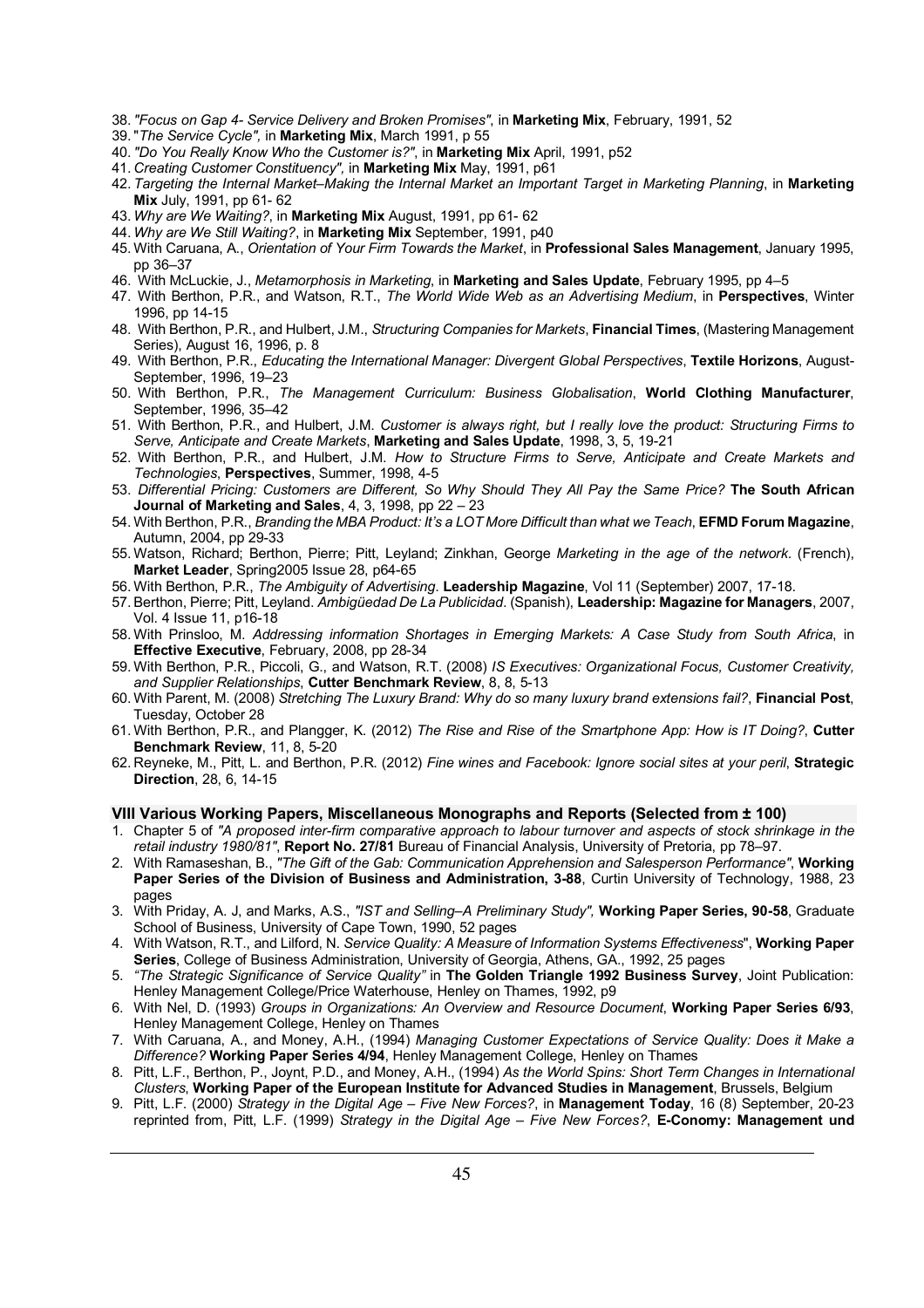**Őkonomie in Digitalen Kontexten – Wittener Jahrbuch für Őkonomische Literatur**, November, 117-124 (Germany, University of Witten-Herdeke))

# **Leyland Pitt: Doctoral Students**

In addition to supervising/co-chairing/ or being on the committees of the students below, I have also been an external examiner of PhD dissertations at the University of Birmingham, University of Cardiff, Lulea University of Technology, University of Stellenbosch, Gordon Institute of Business Science, Hong Kong Baptist University, University of Birmingham, RMIT University, Deakin University.

#### **University of Pretoria**

1. Title: Group Decision Making in a Simulated Environment Year: 1989 Degree: PhD Student name: Deon Nel

Currently: Professor of Marketing, University of Cape Town, South Africa, previously Professor of Marketing, Flinders University, Adelaide, Australia; Formerly Professor of Marketing, University of the Witwatersrand, Johannesburg, South Africa; Professor of Marketing, Graduate School of Business, University of Cape Town, Professor of Marketing, Henley Management College, UK. Published in journals such as *European Journal of Marketing, Journal of Marketing Management*, *Journal of Information Technology, Management International Review* and *Journal of Managerial Psychology, Journal of Services Marketing.*

## **Brunel University and Henley Management College**

2. Title: Decision Control and Relational Norms in the Channel Dyad: Some Norwegian Evidence Year: 1996

Degree: DBA

Student name: Gunnar Bakkeland

Currently: President of a major Norwegian pharmaceutical company, and adjunct Professor of Marketing, Norwegian School of Management, Sandvika, Norway. Published in journals such as *Journal of Business Research.*

3. Title: Marketing and Technical Managers: The Great Divide? An Inter-Functional Exploration of Perceptions of Decision-Making Context Year: 1995 Degree: PhD Student name: Pierre Berthon

Currently: Clifford Youse Professor of Marketing, Bentley College, Waltham, MA, USA; formerly Professor at University of Bath, UK; Columbia University, New York. Published in journals such as *Academy of Marketing Science, Journal of Service Research, Information Systems Research*, *Journal of Advertising Research, Sloan Management Review, California Management Review, Journal of Business Research.*

4. Title: Excellence - Market Orientation Link: Some Consequences for Service Firms Year: 1994

Degree: PhD

Student name: Albert Caruana

Currently: Professor of Marketing, University of Malta. Published in journals such as *European Journal of Marketing, Journal of Business Research, Journal of Advertising, Journal of Small Business Management.*

5. Title: Internal Marketing: A Transaction Cost Perspective Year: 1996 Degree: PhD Student name: Susan Foreman

Currently: Dean of Business, Staffordshire University, UK; formerly Professor of Marketing, Henley Management College, UK. Published in journals such as *Journal of Marketing Management*, *Journal of Business Research, International Journal of Humanities Resources Management*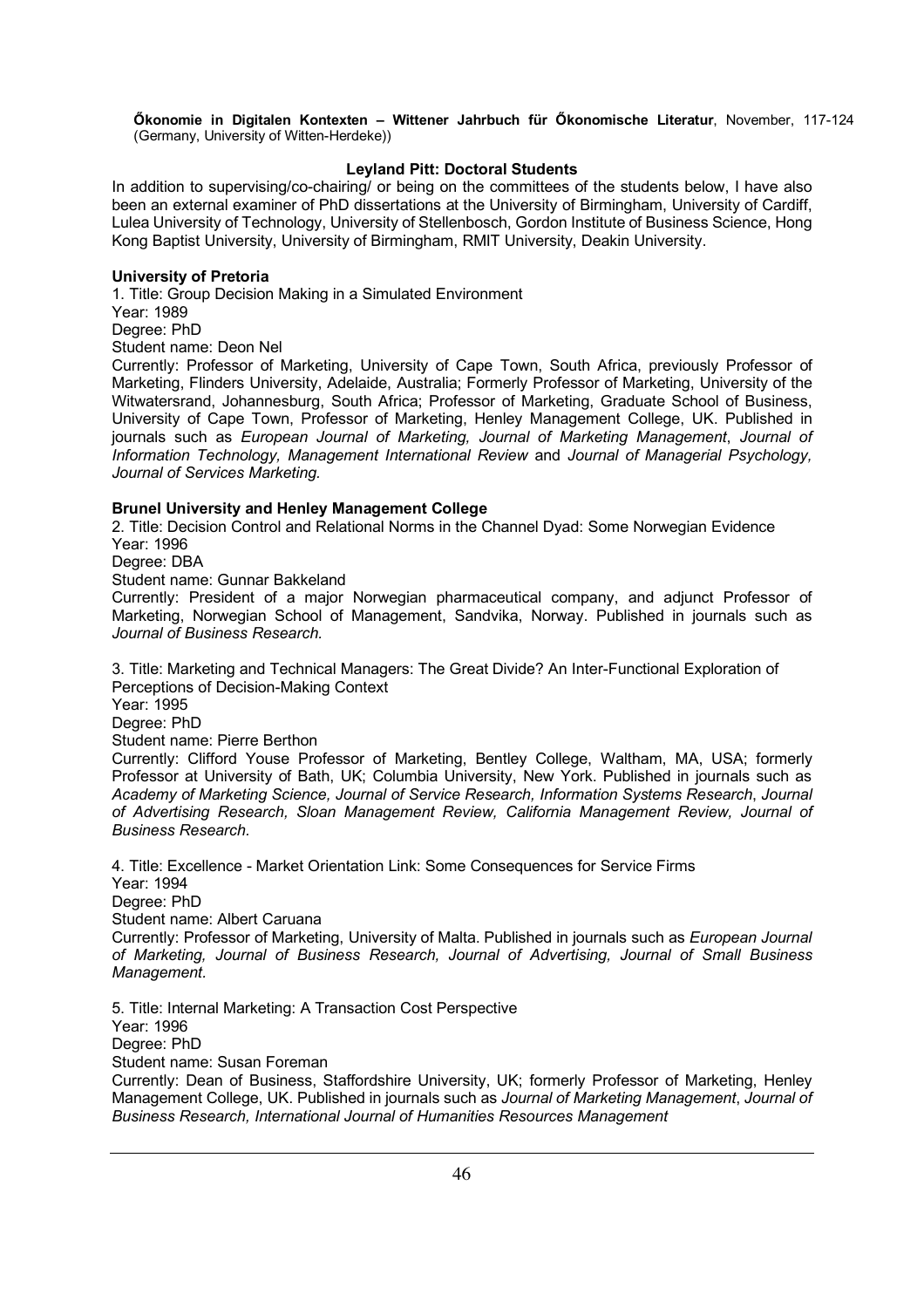6. Title: Transaction Costs and Relational Norms from a Power Perspective in the Norwegian Oil Industry Year: 1999 Degree: DBA Student name: Brian Jepsen Currently: President of a major Norwegian consulting company, and adjunct Professor of Marketing, Norwegian School of Management, Sandvika, Norway. Published in journals such as *Management Research News,* and *Conference Proceedings.*

7. Title: Business-to-business advertising effectiveness and mediating factors in the Web context Year: 1999 Degree: PhD Student name: Gholamreza Kiana

Currently: Assistant Professor of Marketing, Iranian Institute of Management, Tehran, Iran. Published in journals such as *Internet Research.*

8. Title: Product-Country Images: The Role of Country Image in Consumers' Prototype Product Evaluations Year: 1999 Degree: PhD Student name: Chan-Woo Lee Currently: Principal of a major Korean management consulting company, and adjunct Professor of Marketing, Kyunghee University in Seoul, Korea. Published in *Journal of International Consumer Marketing*, and in conference proceedings

9. Title: Power Relational Norms and Transaction Cost Analysis: Theory and Empirical Investigation Year: 1996 Degree: DBA

Student name: Phillip Samouel

Currently: Professor of Marketing, and former Dean, Kingston Business School, UK. Published in journals such as *Journal of Business Research, Journal of Retailing.*

## **Curtin University of Technology**

10. Title: Complex Marketing Exchanges: Alternative Explanations of Partner-Seeking Behavior Year: 2002

Degree: PhD

Student name: Marie E. Murgolo-Poore

Currently: Senior Lecturer in Marketing, School of Marketing, Curtin University of Technology, Perth, Australia. Published in journals such as *Journal of Marketing Management, Marketing Theory, Public Relations Review.*

11. Title: An Experimental Study of Brand Signal Quality of Products in Asymmetric Information **Environment** Year: 2003 Degree: PhD Student name: Hsiu-Yuan Tsao Published in *AMA Conference Proceedings, Journal of International Management, Omega*, *Journal of the Operational Research Society, Marketing Letters, European Journal of Marketing.* Currently: Associate Professor, Department of Information Management, Ming Hsin University of Science & Technology, Taiwan (R.O.C)

12. Title: Exploring New Avenues for the Application of Social Network Theory in Marketing Year: 2003 Degree: PhD Student name: Rian van der Merwe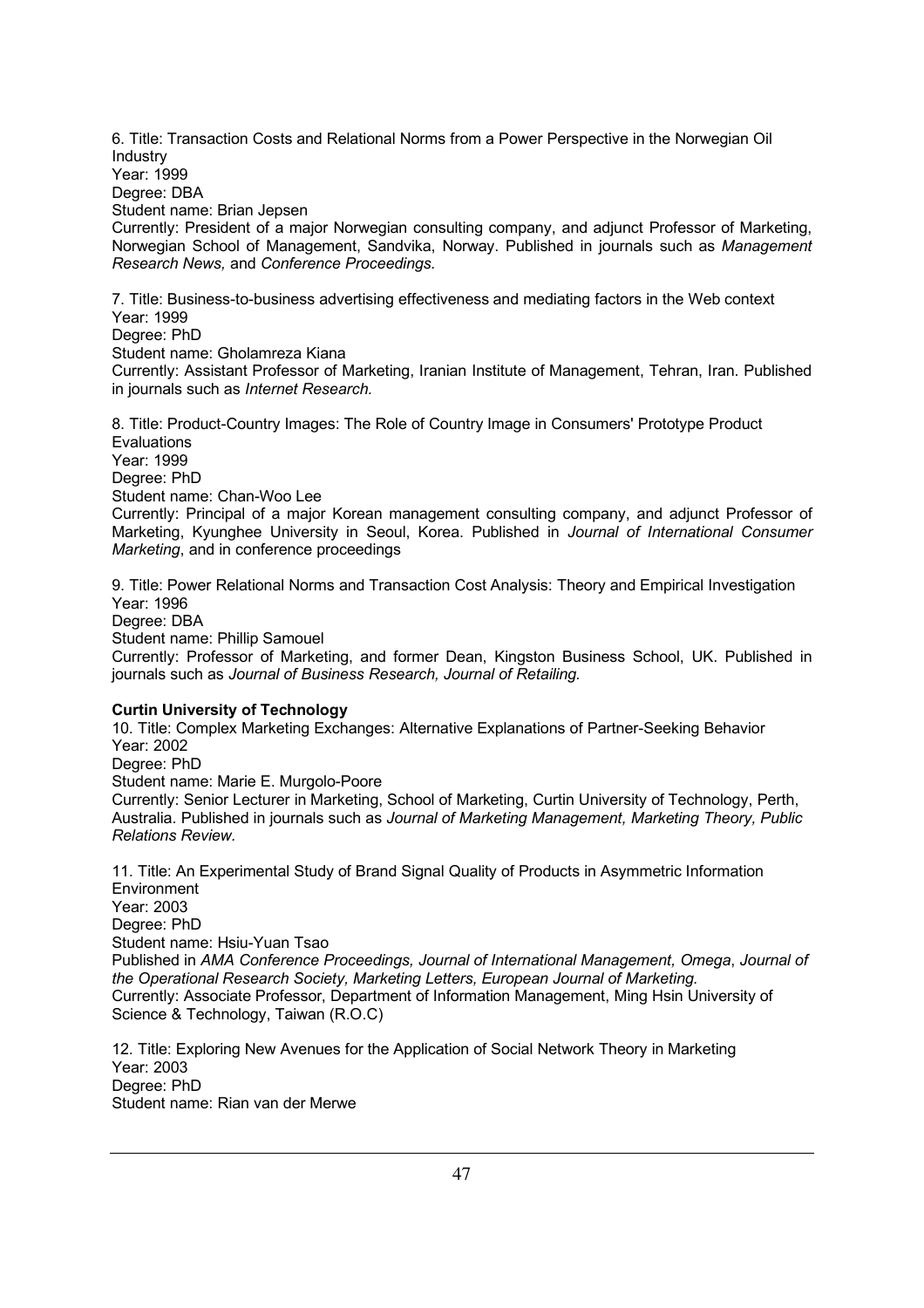Published in journals such as *European Management Journal, Corporate Reputation Review, Journal of Brand Management, Industrial Marketing Management* Currently: Researcher, eBay, San Jose, California

#### **Lulea University of Technology, Lulea, Sweden**

13. Title: Building buyer-seller trust in business-to-business electronic commerce - Evidence from two public e-marketplaces Year: 2005 Degree: PhD Student name: Christer Kuttainen Published in *Marketing Intelligence and Planning, Academy of Marketing Conference Proceedings* Currently: Assistant Professor of Marketing, University of Gotland, Sweden

14. Electronic service quality (e-SQ) in tourism: development of a scale for the assessment of e-SQ of tourism websites Year: 2006

Student name: Iliachenko, Elena.

15. Towards a methodological design for evaluating online brand positioning Year: 2006 Student name: Opoku, Robert A.

Published in *Tourism Management, Journal of African Business, Journal of Business Research, Journal of International Management, Journal of Brand Management, Academy of Marketing Proceedings, Academy of Marketing Science Proceedings* Currently: Senior Lecturer, Donald School of Business, Red Deer College, Alberta, Canada

16. Assessment of Business-to-Business e-Marketplaces' Performance Year: 2007

Student name: Engström, Anne

Published in *Journal of Commercial Biotechnology, International Journal of Entrepreneurship Education* 

Currently: Associate Professor of Marketing, Lulea University of Technology, Sweden

17. Assessment of Business-to-Business e-Marketplaces' Performance

Year: 2007

Student name: Salehi Sangari, Esmail

Published in *European Journal of Marketing, Industrial Marketing Management, Technovation* and a number of other journals

Currently: Chair of Industrial Marketing (retired), Royal Institute of Technology (KTH), Stockholm, Sweden

18. Addressing information challenges in emerging markets: Evidence from South Africa from Buyer and Seller Perspectives

Year: 2007

Student name: Melani Prinsloo

Published in *International Journal of Marketing Research, Health Marketing Quarterly, Journal of Medical Marketing, Management Dynamics* and a number of other journals.

Currently: CEO of InFusion Marketing Research (South Africa); Adjunct member of faculty Lulea University of Technology, Sweden; Helsinki School of Economics, Finland; Gordon Institute of Business Science, South Africa; Ecole Nationale Ponts et Chaussees, France

19. Immaterial Matters: Strategic Mode & The Management of Intangibles

Year: 2007

Student name: Jean-Paul Berthon

Published in *Industrial Marketing Management; Business Horizons, Journal of International Marketing, International Journal of Advertising, California Management Review* and a number of other journals Currently: Reader in Luxury Brand Management, Winchester School of Art, Southampton University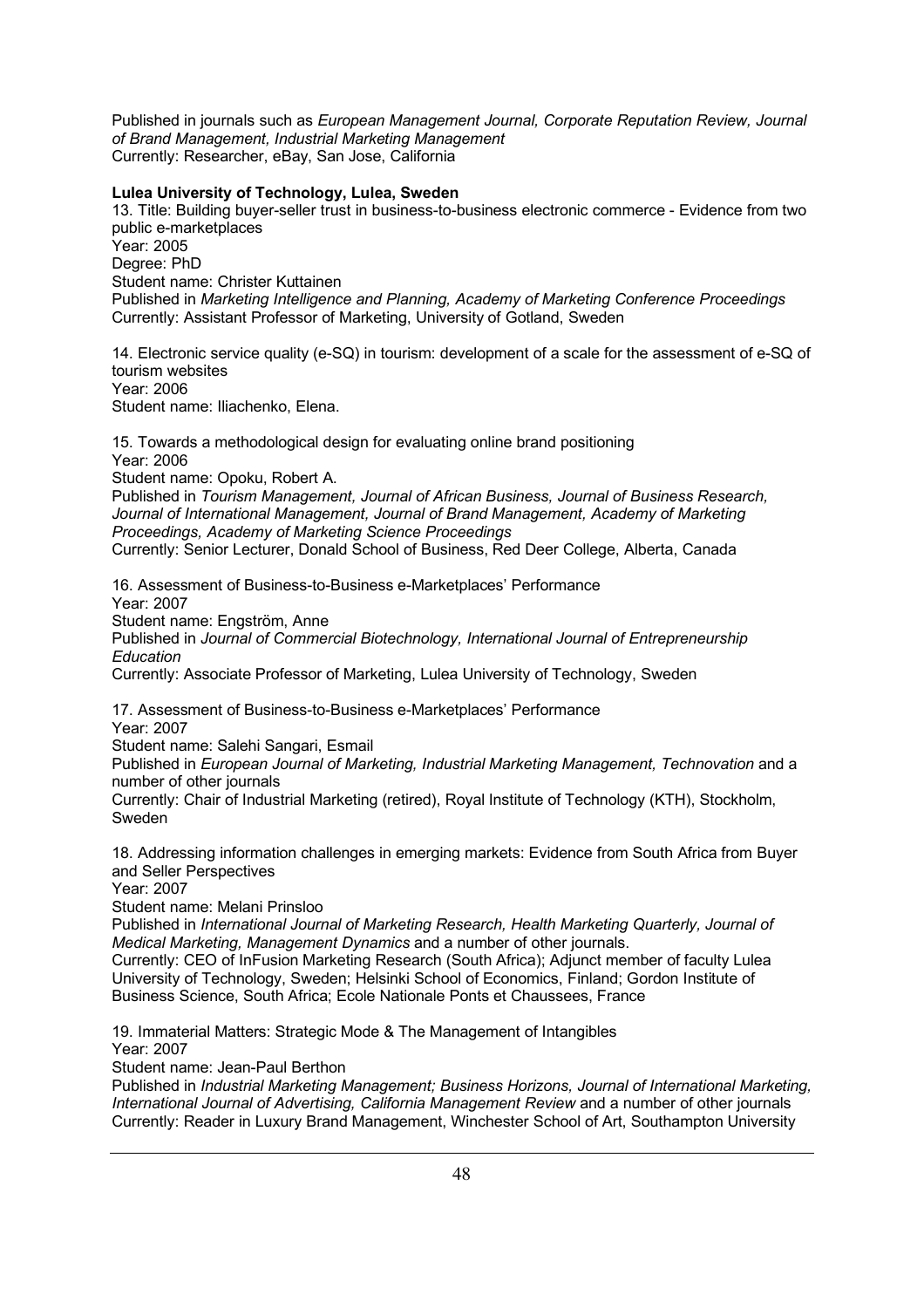20. Personal Selling and Relationship Quality: A Review and Explorative Essays Year: 2008:

Student name: Lars Bäckström

Published in: *Management Dynamics, Journal of General Management, Journal of Financial Services Marketing, various conference proceedings*

Currently: Assistant Professor of Marketing, Lulea University of Technology, Sweden

21. Marketing Communications In The Digital Age: Online Market Research In The Asia-Pacific **Context** 

Year: 2009

Student Name: Peter Steyn

Published in: *Business Horizons, Public Relations Review, Journal of Sponsorship, Journal of Services Marketing, IEEE Transactions on Professional Communication, Journal of Financial Services Marketing* 

Currently: Director, Aha! Research, Hong Kong

22. Collaborating And Communicating In New Media – Wiki's, Social Networks And Blogs: A Qualitative And Quantitative Approach

Year: 2010

Student Name: Gene van Heerden

Published in: *Marketing Intelligence and Planning, Computers in Human Behavior, International Review of Entrepreneurship Research, Journal of Services Marketing, Public Relations Quarterly, Asia-Pacific Public Relations Journal, South African Journal of Business Management*  Currently: Associate Professor in Marketing, University of Pretoria.

23. Luxury as the Opposite of Vulgarity: A Trio of Perspectives on Luxury Brands Year: 2011

Student Name: Mignon Reynecke

Published in: *International Journal of Wine Business Research, Journal of Brand Management, South African Journal of Business Management* 

Currently: Associate Professor of Marketing, Graduate School of Business, University of Cape Town, South Africa

24. Business Schools – Emerging Markets: Serving Society Year: 2011

Student Name: Dianne Bevelander

Published in: *Academy of Management Learning and Education, Journal of Strategic Management Education, Journal of General Management*

Currently: Professor of Management and Chair of the Women in Business Program, Rotterdam School of Management, Erasmus University, The Netherlands

25. Essays on the Issues of Readability in Business Disciplines Year: 2012 Student Name: Setayesh Sattari Published in: *International Journal of Wine Business Research, Journal of Communication Management, Journal of Strategic Management Education*  Currently: Assistant Professor, Linnaeus University, Sweden

26. Electronic Consumer Communication, Word of Mouth and Brand Image: Insights from Computer-Aided Content Analysis

Year: 2012

Student Name: Mana Farshid

Published in: *International Journal of Wine Business Research, South African Journal of Business Management, Journal of Financial Services Marketing, Journal of Business Research* Currently: Associate Professor, Royal Institute of Technology (KTH), Sweden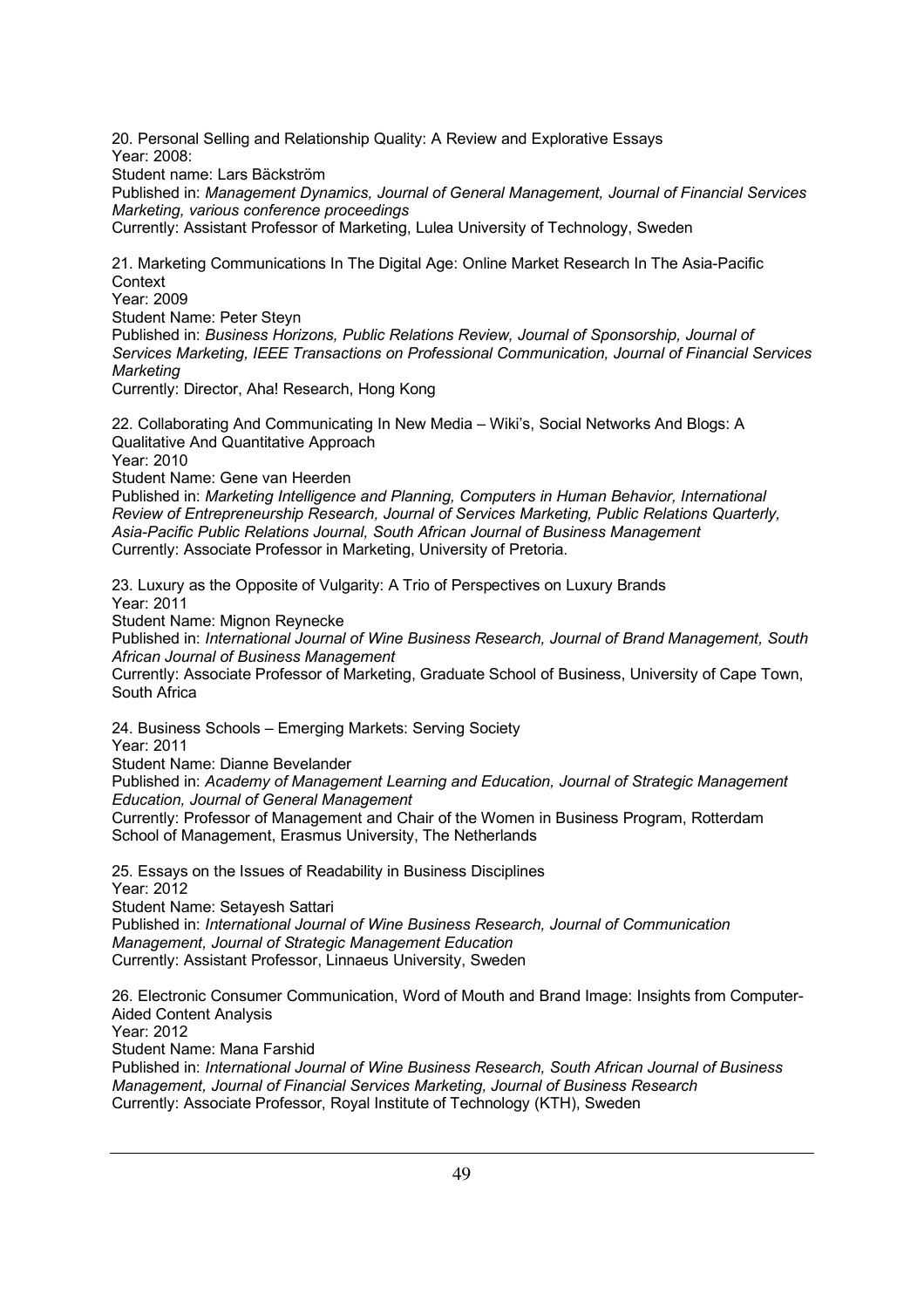27. Motivating External Participation In Marketing Intelligence Foresight Year: 2019 Student Name: Andrew Flostrand Published in: *Technological Forecasting and Social Change, Business Horizons, Journal of Product and Brand Management, Marketing Education Review* Currently: Lecturer in Management Information Systems, Beedie School of Business, Simon Fraser **University** 

#### **Simon Fraser University**

28. Title: Corporate Governance in a Transition Economy Year: 2005 Degree: PhD Student Name: Svetlana Poukliakova (Member of Thesis Committee)

29. Title: Consumer Motivations for Creating and Consumer Responses to Consumer Generated Advertising Year: 2011 Degree: PhD Student Name: Colin Campbell Supervisor Published in: *California Management Review, Journal of Marketing, Journal of Public Policy and Marketing, Journal of the Operations Research Society, Journal of Advertising, Journal of Advertising Research, Journal of Business Research, European Journal of Marketing, Journal of Interactive Marketing* 

Currently: Assistant Professor of Marketing, University of San Diego, California

30. Title: Corporate Social Responsibility Communication: Firm Strategies and Consumer Responses Year: 2012 Degree: PhD Student Name: Todd Green Second Supervisor Published in: *Journal of Consumer Marketing, Journal of Business Ethics, Long Range Planning, Academy of Marketing Science Proceedings* Currently: Associate Professor of Marketing, Brock University, Canada

31. Title: La Route De La Ferme Saint-Simeon en Hiver, by Monet… 43 Million Dollars; White, by Rothko… 73 Million Dollars; My Family at the Burial of Our Dog Rover, by My Youngest Son…Priceless Year: 2012 Degree: PhD Student Name: Anjali Bal Supervisor Published in: *Business Horizons, Journal of Public Affairs, Journal of Marketing Education, Journal of Consumer Behavior, Business Horizons, Journal of Advertising Research, European Journal of Marketing*  Currently: Tenured Associate Professor of Marketing, Babson College, Boston, MA.

32. Title: Understanding Individuals' Attachment to Social Networking Sites: An Empirical Investigation of Three Theories Year: 2013 Degree: PhD Student Name: Eric T. K. Lim Member of Thesis Committee Currently: Senior Lecturer in Management Information Systems, University of New South Wales, Sydney, Australia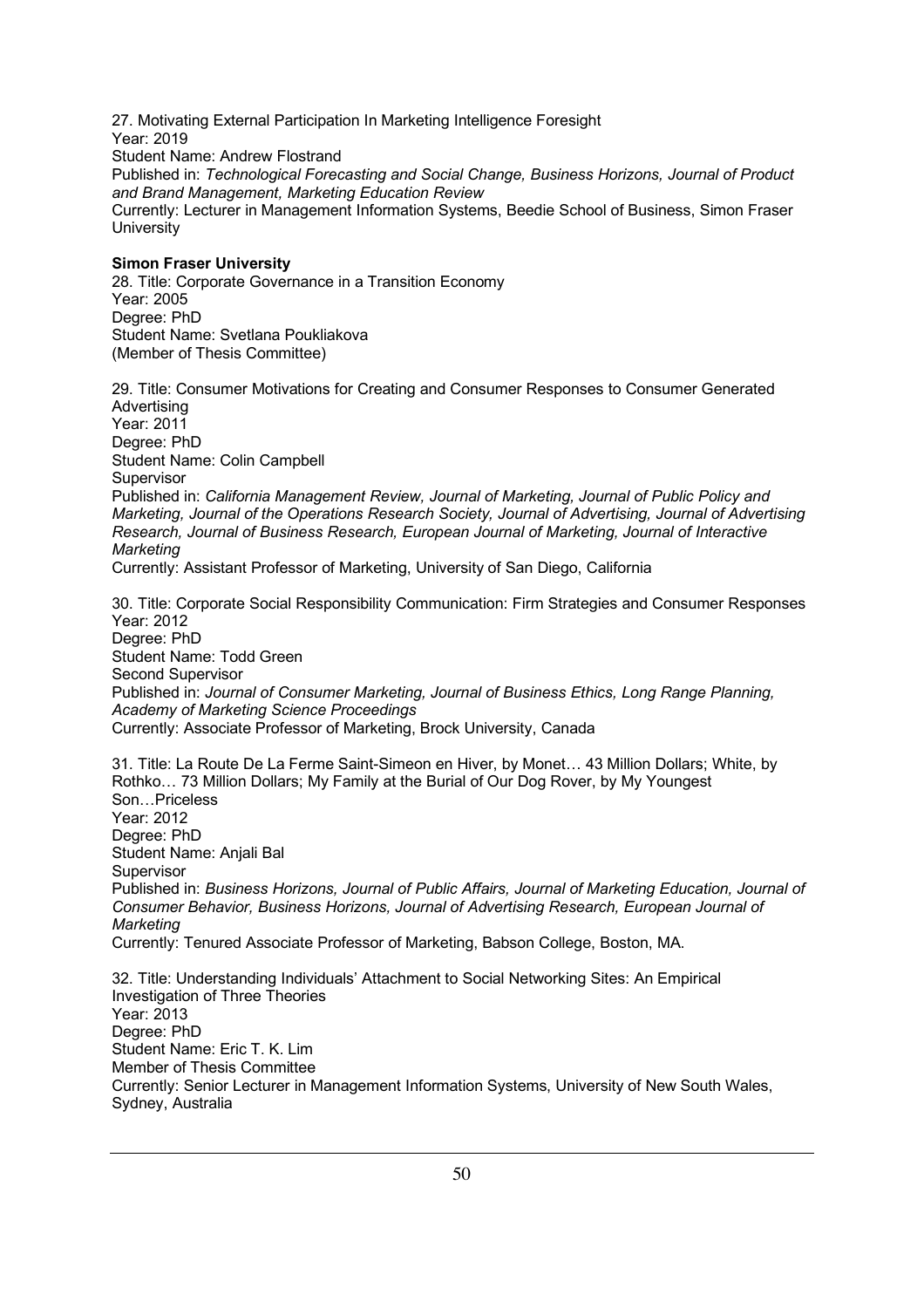33. Title: Customer Surveillance: Consumer Attitudes and Management Strategies Year: 2015 Degree: PhD Student Name: Kirk Plangger Supervisor

Published in: *Business Horizons, Journal of Retailing, Journal of Interactive Marketing, European Journal of Marketing, Journal of Strategic Information Systems, Journal of Advertising Research, Academy of Marketing Science Review, Industrial Marketing Management, Journal of Business Research.* Awarded the SSHRC Armand Bombardier Doctoral Research Grant 2011-2014. Currently: Senior Lecturer, Department of Management, King's College, London.

34. Title: Silent Salespeople: The Stories Packages Tell Year: 2016 Degree: PhD Student Name: Adam Mills Supervisor Published in: *Business Horizons, Journal of Business Research, Marketing Theory, Journal of Marketing Education, British Dental Journal.* Winner of the Jane K. Fenyo Award for Best Student Paper at the Academy of Marketing Science Conference, San Diego, CA, 2017. Currently: Assistant Professor and the Chase Minority Entrepreneurship Distinguished Professor, Loyola University, New Orleans, LA, USA

35. Title: Understanding Creative Consumers: Implications for Intellectual Property and Brand Management

Year: 2016 Degree: PhD Student name: Karen Robson Supervisor Published in: *Business Horizons, Technovation, Journal of Advertising, Journal of Advertising Research, International Journal of Marketing Research, MIS Quarterly Executive.* Awarded the SSHRC Armand Bombardier Doctoral Research Grant 2013-2015. Winner of the American Marketing Association Consumer Behavior SIG "Rising Star Award", 2015.

Currently: Assistant Professor of Marketing, Odette School of Business, University of Windsor

Currently supervising PhD students in Marketing:

*Emily Treen (since 2015)* . Published in *Business Horizons, Journal of Strategic Marketing, Journal of Marketing Education, Journal of Product and Brand Management, Journal of Advertising Research* and others. Winner of the Darden Award for Best Research Methods Paper at the Academy of Marketing Science Conference, San Diego, CA, 2017; Jay Lindquist Award for the Best Paper, Academy of Marketing Science World Marketing Conference, Edinburgh, 2019. Awarded the SSHRC Armand Bombardier Doctoral Research Grant 2017-2019.

*Sarah Lord Ferguson (since 2017).* Published in *Business Horizons, Journal of Wine Research, Journal of Business-to-Business Marketing, Academy of Marketing Science Review, Journal of Marketing Management, Journal of Advertising Research.* Jay Lindquist Award for the Best Paper, Academy of Marketing Science World Marketing Conference, Edinburgh, 2019; AMS Sheth Foundation Award for Best Conceptual Paper, Academy of Marketing Science Conference, 2019; Awarded the SSHRC Armand Bombardier Doctoral Research Grant 2019-2021.

*Cai Feng (Mitsu) (Since 2019).* Published in *Proceedings of Society for Marketing Advances*

*Joey Lam (Since 2019).* Published in *Journal of Wine Research.* 

#### **Queens University**

36. Title: Consumer Creativity As A Journey Toward A Moral Destiny: An Investigation Of The Free/Open Source Software Community Year: 2010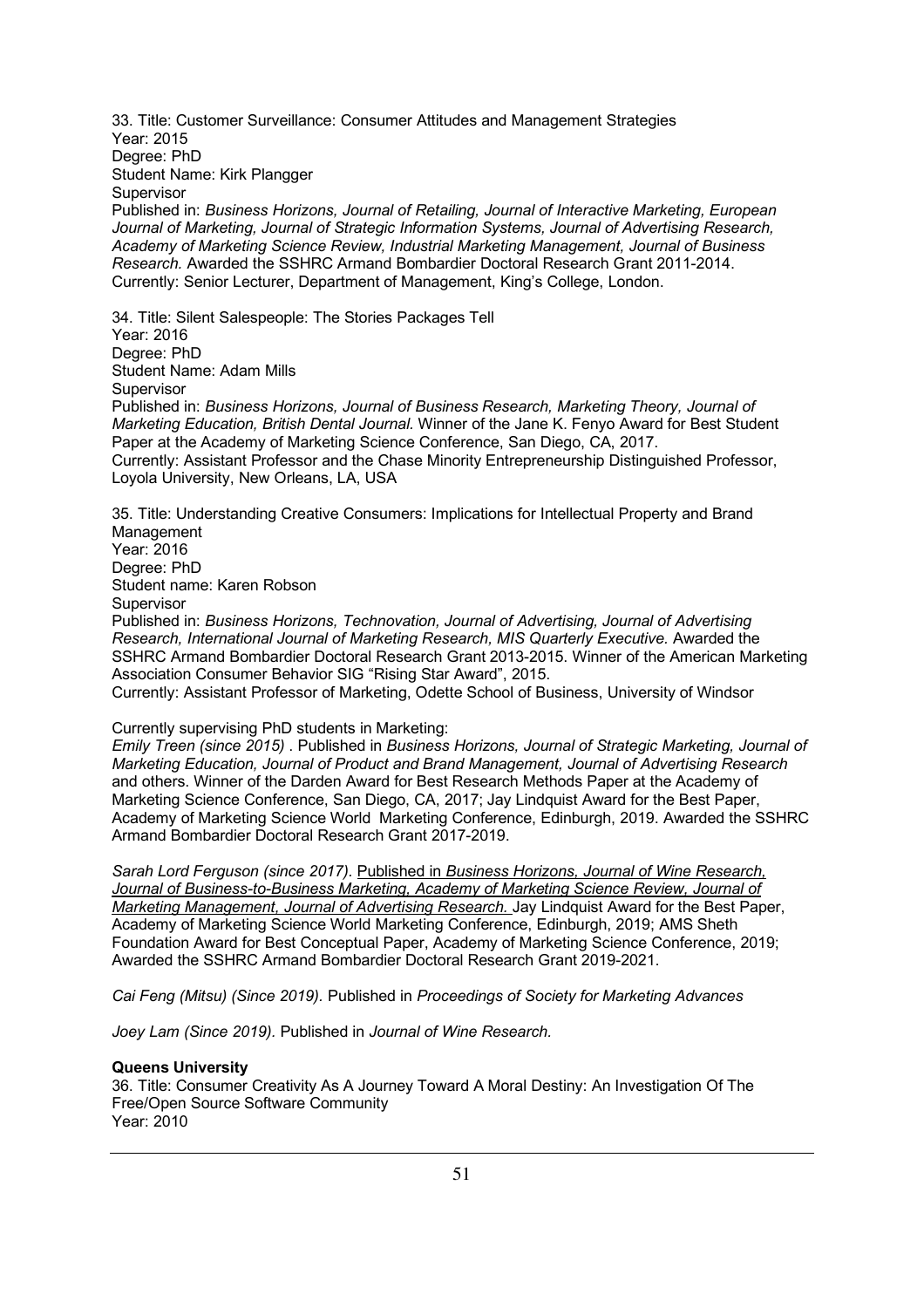Degree: PhD Student Name: Tiebing Shi (Member of Thesis Committee)

#### **University of Georgia**

37. Title: Social Marketing and Social Media: Using Internet-Based Social Network Systems to Encourage Green Behavior Year: 2011 Degree: PhD Student Name: Paul York (Member of Thesis Committee)

#### **Bentley University**

38. Title: Ironic Advertising: Theory, Evidence and Practice Year: 2012 Degree: PhD Student Name: Ekin Pehlivan Yalcin (Member of Thesis Committee)

#### **Royal Institute of Technology (KTH), Stockholm, Sweden**

39. Title: Exploring Branded Flash Mobs: A study of the impact of BFMs on consumer behavior and brand equity Year: 2014 Student Name: Philip Grant Co-supervisor Published in: *Journal of Public Affairs, Journal of Marketing Communication, Journal of Consumer Behavior, Marketing Theory* Currently: Assistant Professor of Marketing, University of the Andes, Bogota, Colombia

40. Title: An Assessment Of The Application Of Semiotics In The Analysis Of Mass Communication **Messages** Year: 2014 Student Name: Ria Wiid Co-supervisor Published in: *Journal of Public Affairs, Business Horizons, Marketing Intelligence and Planning, Marketing Theory* Currently: Senior Lecturer, Worcester Business School, University of Worcester, United Kingdom

41. Title: Deal of the Day: An Assessment of a New Form of Sales Promotion Year: 2014 Student Name: Edward Boon Co-Supervisor Published in: *Psychology & Marketing, Business Horizons, International Journal of Marketing Research, Journal of Public Affairs* Currently: Professor, Webster University, Geneva, Switzerland

42. Title: Consumer Knowledge and its Implications for Aspects of Consumer Purchasing in the Case of Information-intensive Products Year: 2016 Student Name: Debbie Ellis Co-supervisor Published in: *Journal of Wine Research, International Journal of Wine Business Research, Business Horizons, Journal of General Management* Currently: Associate Professor of Marketing, University of Natal

43. Title: Apps in the U-space- from mobile to ubiquitous marketing Year: 2016